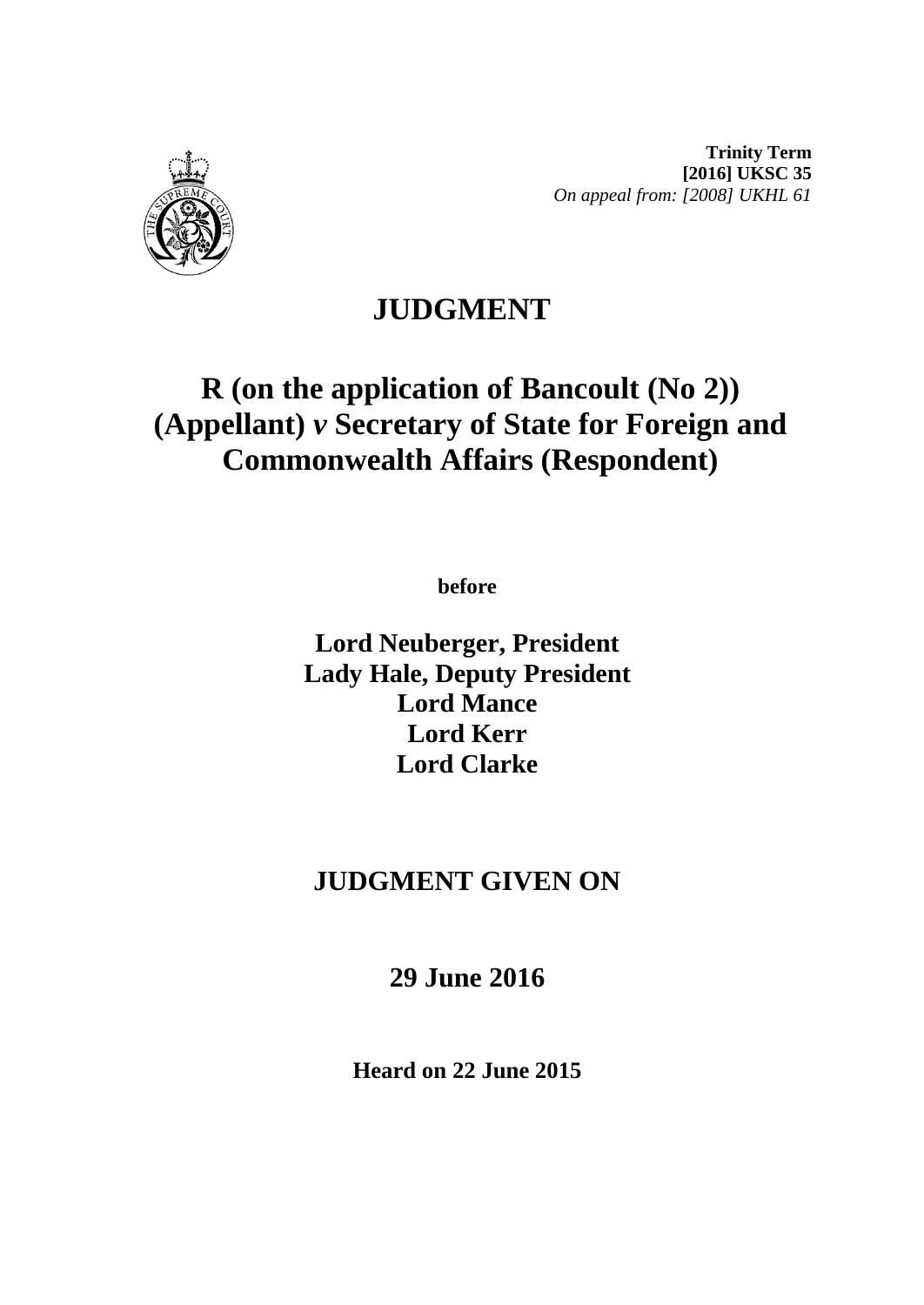Edward Fitzgerald QC<br>Paul Harris SC Amal Clooney **Iulian Blake** (Instructed by Clifford Chance LLP )

*Appellant*<br> *Respondent*<br> **Respondent**<br> **Respondent**<br> **Respondent**<br> **Respondent**<br> **Respondent**<br> **Steven Kovats QC** Kieron Beal QC<br>Julian Blake (Instructed by The Government Legal Department )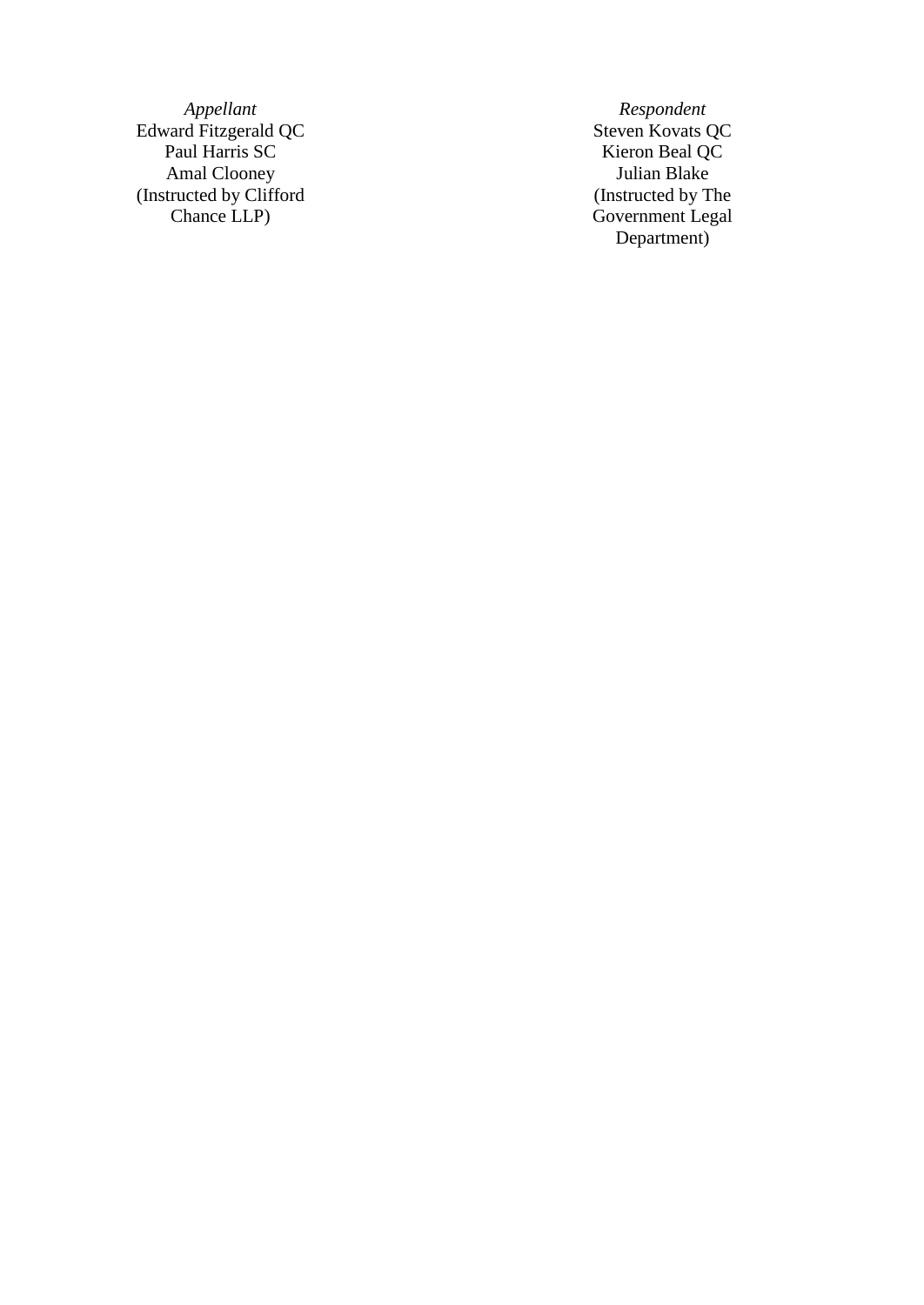#### **LORD MANCE: (with whom Lord Neuberger and Lord Clarke agree)**

#### *Introduction*

1. In 2008 Lord Bingham of Cornhill and I were the dissenting minority when the majority in *R (Bancoult) v Secretary of State for Foreign and Commonwealth Affairs (No 2)* [2008] UKHL 61, [2009] AC 453 ("*Bancoult No 2*") allowed the Secretary of State's appeal and upheld the validity of section 9 of the British Indian Ocean Territory (Constitution) Order 2004 ("the 2004 Constitution Order"). Section 9 provides that, since the British Indian Ocean Territory ("BIOT") was set aside for defence purposes, no person shall have any right of abode there (section 9(1)) and further that no person shall be entitled to enter or be present there except as authorised by the Order itself or any other law.

2. I have not changed my opinion as to what would have been the appropriate outcome of the appeal to the House of Lords. But that is not the issue before us. The issue before us is whether the majority decision should be set aside, not on the grounds that it was wrong in law, but on grounds that the Secretary of State failed, in breach of his duty of candour in public law proceedings, to disclose relevant documents containing information which it is said would have been likely to have affected the factual basis on which the House proceeded. That was that the Secretary of State, when enacting section 9, could justifiably rely on the stage 2B report prepared by Posford Haskoning Ltd ("Posford") for its conclusion that any longterm resettlement on the outlying Chagos Islands was infeasible, other than at prohibitive cost. In addressing the issue now before us, we are bound by the legal reasoning which led the majority to its conclusion - indeed, strictly bound without possibility of recourse to the *Practice Statement (Judicial Precedent)* [1966] 1 WLR 1234, since this is an application in the same proceedings.

3. The relevant documents are conveniently described as "the Rashid documents", after Ms Rashid, the deponent from the Treasury Solicitor's Department who by witness statement dated 1 May 2012 first produced them. She did this without commentary in Administrative Court proceedings in *Bancoult (No 3)*, regarding the declaration of a Maritime Protected Zone ("MPA") in the high seas around BIOT. Ms Rashid made clear that she had no personal knowledge of events leading to the earlier failure to disclose. That the failure to disclose the Rashid documents in the *Bancoult No 2* proceedings was culpable is not, and could not be, disputed. On the other hand, it is accepted that it was not intentional and did not involve any bad faith. I shall address the circumstances, the contents of the documents and their significance in due course.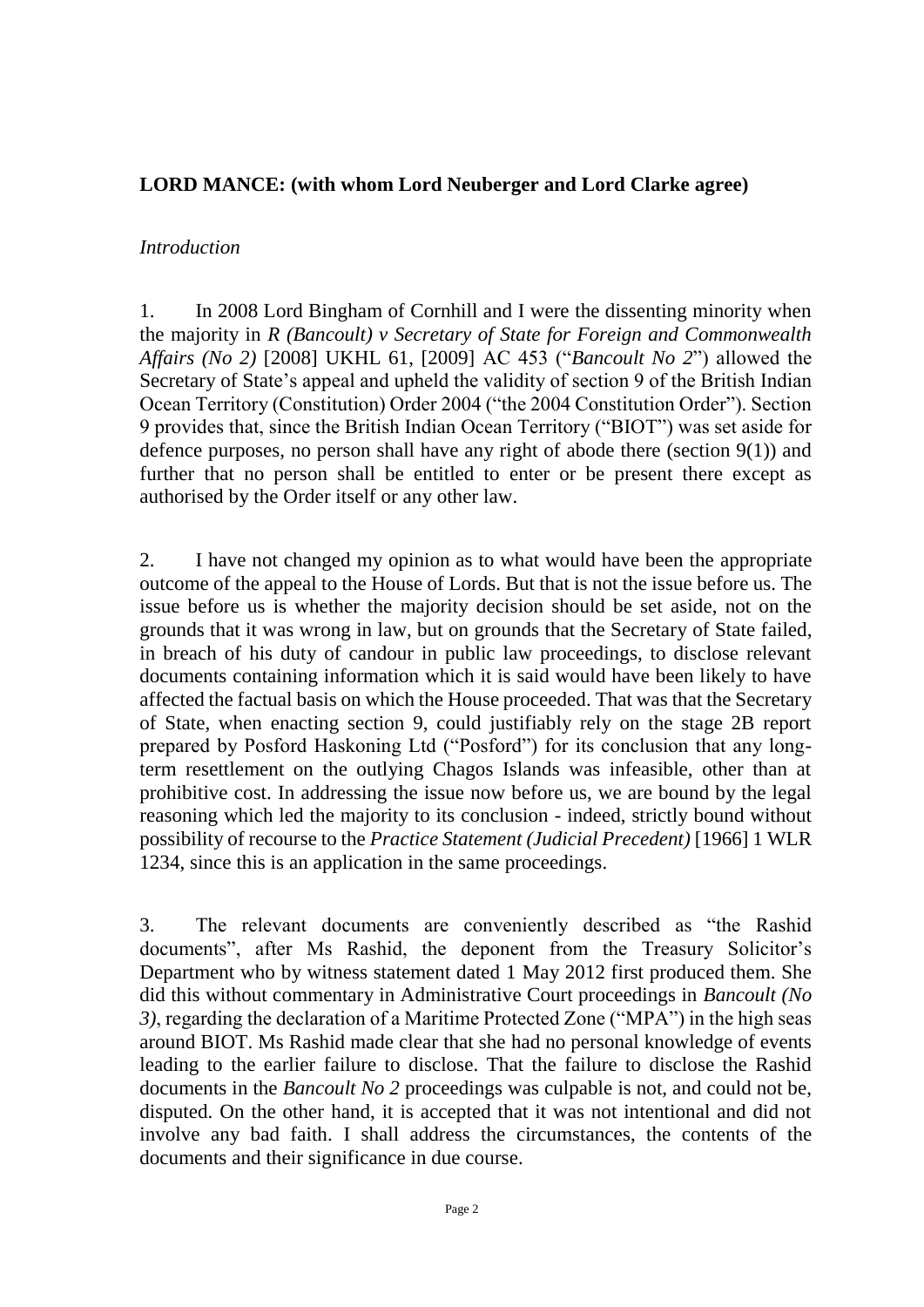4. In addition to relying on the alleged breach of candour, Mr Bancoult also seeks to adduce four heads of new material, put forward as constituting evidence unavailable at the time of the House of Lords decision. All are said to go to the reliability of the stage 2B report, to undermine or invalidate the basis on which the House proceeded and to constitute an independent justification for re-opening the decision. I will revert to this ground of application later in this judgment, and focus in the meanwhile on the alleged breach of candour.

## *The jurisdiction to set aside in cases of unfair procedure and fresh evidence*

5. *Unfair procedure:* There is no doubt that the Supreme Court has inherent jurisdiction to correct any injustice caused by an earlier judgment of itself or its predecessor, the House of Lords, though it is also clear that it "will not re-open any appeal save in circumstances where, through no fault of a party, he or she has been subjected to an unfair procedure" and that "there can be no question of that decision being varied or rescinded by a later order made in the same case just because it is thought that the first order is wrong": *R v Bow Street Metropolitan Stipendiary Magistrate, Ex p Pinochet Ugarte (No 2)* [2000] 1 AC 119, per Lord Browne-Wilkinson. One party's failure to disclose relevant documentary information is clearly capable of subjecting the other party to an unfair procedure.

6. However, a decision to re-open an appeal also has important evaluative as well as discretionary aspects. The present applicant was, in its application to set aside (paras 109-130), content to express the evaluative aspect in terms used in an analogous context in the Court of Appeal in *Taylor v Lawrence* [2002] EWCA Civ 90; [2003] QB 528 and followed by the Privy Council in *Bain v The Queen* [2009] UKPC 4. As the Privy Council said in the latter case at para 6, quoting Lord Woolf CJ at p 547 in the former case:

> "What will be of the greatest importance is that it should be clearly established that a significant injustice has probably occurred and that there is no alternative effective remedy."

7. *Fresh evidence:* That the jurisdiction to set aside also extends to situations where fresh evidence is discovered after a judgment has been rendered which is not susceptible of appeal is also recognised in Court of Appeal authority: *In re U* [2005] EWCA Civ 52; [2005] 1 WLR 2398 *Feakins v Department of Environment, Food and Rural Affairs* [2006] EWCA Civ 699. The latter was a case where it was discovered that a DEFRA official had provided materially incorrect information to the court in a witness statement. In each case, however, it was emphasised that it was not sufficient simply to rely on the principles in *Ladd v Marshall* [1954] 1 WLR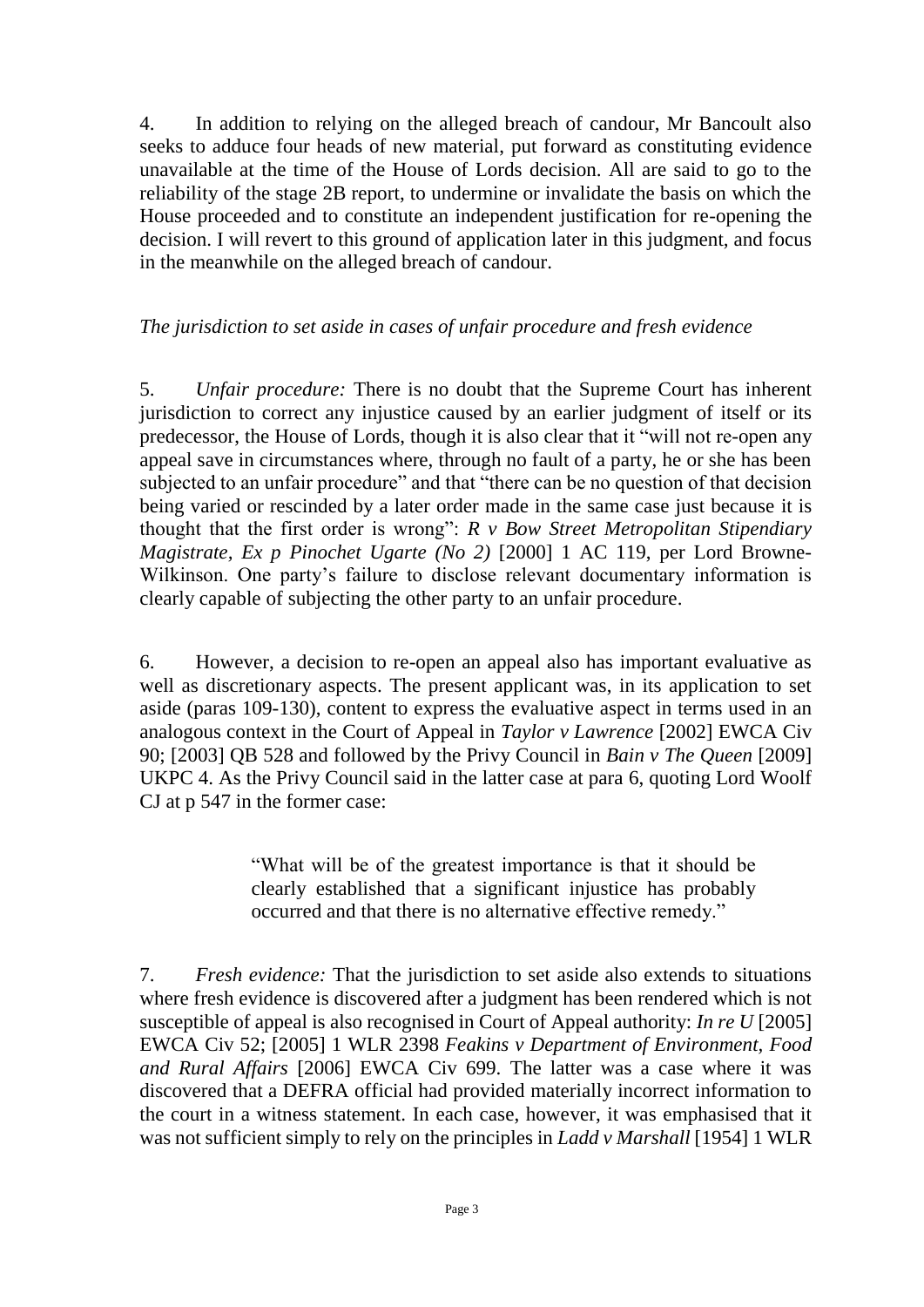1489, which apply when fresh evidence is sought to be adduced for or on an appeal. Rather, as it was put in *In re U*, para 22,

> "… it must at least be shown, not merely that the fresh evidence demonstrates a real possibility that an erroneous result was arrived at in the earlier proceedings …, but that there exists a powerful probability that such a result *has in fact* been perpetrated."

This statement was quoted from and accepted in the application to set aside, para 121. Further, as to the discretionary aspect, the court noted in *Feakins*:

> "The court [in *In re U*] held that, although that was a necessary condition, it was not sufficient; the court would have also to consider the extent to which the complaining party was author of his own misfortune and that there was no alternative remedy."

8. In oral submissions, Mr Edward Fitzgerald QC did not directly challenge the above principles as stated in *In re U*, stating in his reply that there was nothing between the parties on jurisdiction. However, in his written speaking note, directed specifically to jurisdiction in response to the court's invitation to focus on this, the matter was put differently, and as follows (para 2.4(iv)):

> "As to whether there would now be a different outcome, it is submitted that it is only necessary to show at this threshold stage that there may well be a different outcome on a reconsideration."

See also, eg the submission (para 8.8) that Dr Shepherd "may well have had an 'axe to grind'". For my part, particularly where, as here, a party has failed to disclose the documents which it is now submitted constituted important evidence, I prefer to leave open whether a test of "probability" or, in the context of fresh evidence, "powerful probability" is too inflexible to cater for all possibilities. The egregiousness of a procedural breach and/or the difficulty of assessing the consequences of such a breach or of the significance of fresh evidence might, it seems to me, in some situations militate in favour of a slightly lower test, perhaps even as low as (though I do not decide this) whether the breach "may well have had" a decisive effect of the outcome of the previous decision. I shall consider the present application in that light also, although I do not in the event consider that the outcome of this application depends at any point on the test applied.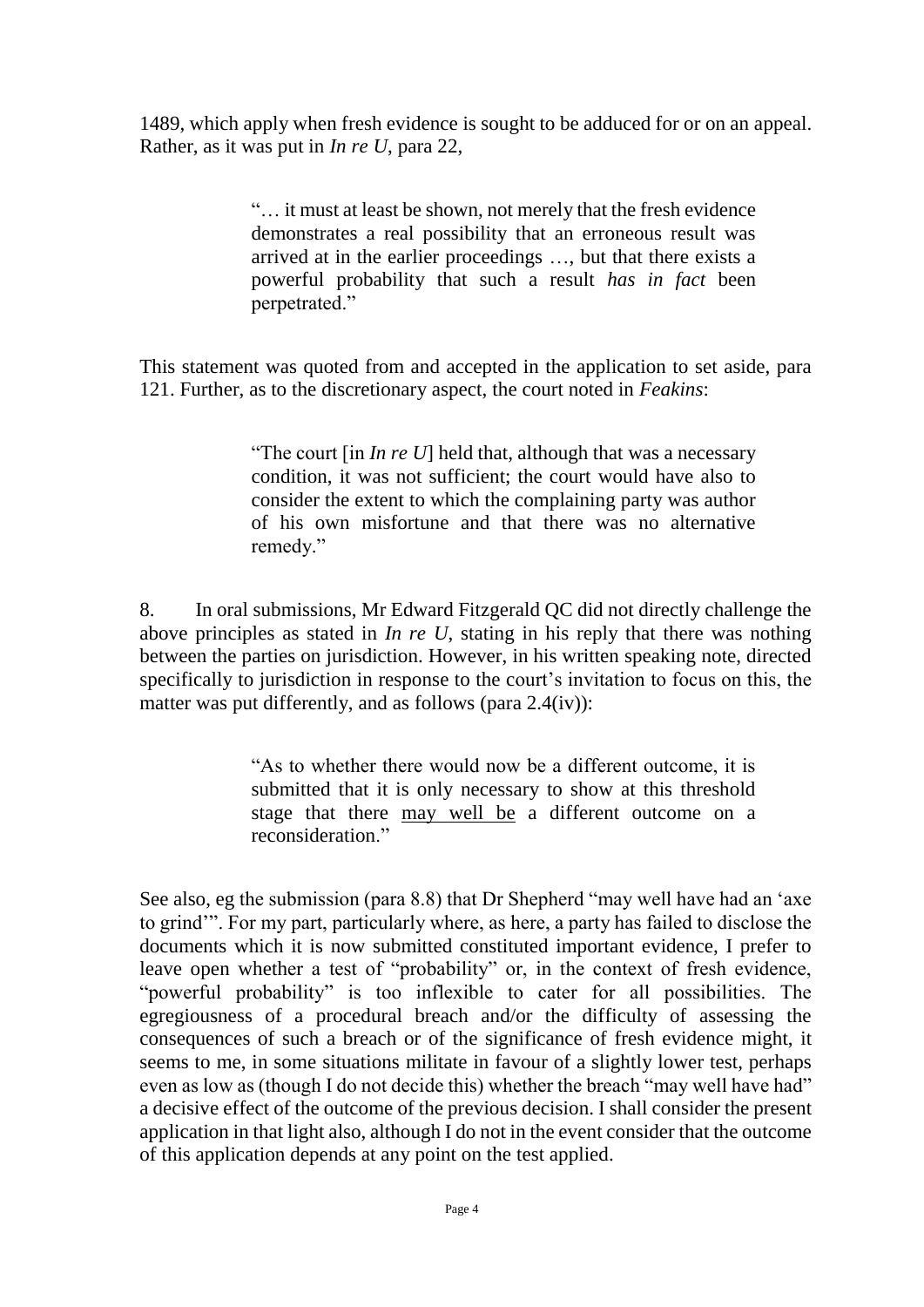9. The regrettable facts lying behind these and other proceedings such as *R (Bancoult) v Secretary of State for Foreign and Commonwealth Affairs (No 1)* and *(No 3)* were outlined by Lord Hoffmann in paras 1-30 of his judgment in *Bancoult No 2*, in terms which both Lord Bingham and I accepted with only a few (presently immaterial) qualifications: see paras 68 and 137-139. BIOT consists of the Chagos Islands, the largest being Diego Garcia. In 1966 the United Kingdom agreed in principle to make BIOT available to the United States for at least 50 years for defence purposes, and with effect from July 1971 the United States took over Diego Garcia as a base. At the same time, by the Immigration Ordinance 1971, the Commissioner of BIOT prohibited any person from entering or being in BIOT without a permit issued by an immigration officer.

10. Mr Bancoult represents Chagossians (or Ilois), indigenous inhabitants of BIOT, whose removal and resettlement the United Kingdom procured between 1968 and 1973 by various non-forceful means with "a callous disregard of their interests" (Lord Hoffmann, para 10). Compensation, initially in the 1970s of £650,000 and then in 1982 of a further £4m in a trust fund set up under a Mauritian statute, was paid and accepted in satisfaction of all claims by most (some 1,340) Chagossians, though a few refused to sign. A challenge to this settlement was later made but struck out as an abuse of process by Ouseley J in *Chagos Islanders v Attorney General*  [2003] EWHC 2222 (QB), leave to appeal being refused by the Court of Appeal [2004] EWCA Civ 997. Ouseley J's judgment made clear that there was no further economic obligation on the United Kingdom to fund resettlement in BIOT.

11. A challenge to the Immigration Ordinance 1971 was on the other hand successful. In *R (Bancoult) v Secretary of State for Foreign and Commonwealth Affairs (No 1)* [2001] OB 1067, the Divisional Court decided that the Commissioner for BIOT's power to legislate for the "peace, order and good government" of BIOT did not include a power to expel its inhabitants. The then Foreign Secretary, Mr Robin Cook, stated publicly that he accepted this decision, and revoked the 1971 Ordinance by the Immigration Ordinance 2000. This confined the restriction on entry or presence to persons not British Dependent Territories citizens by virtue of their connection with BIOT. Mr Cook also announced that a recently completed feasibility study into the prospects of resettling the Ilois would now proceed to a second stage. This was originally intended to involve two phases, the first (Phase 2A) relating to hydrological monitoring, the second (Phase 2B) to a more general examination, prior to a cost-benefit analysis (Phase 3). The second stage reports were undertaken by Posford as project managers.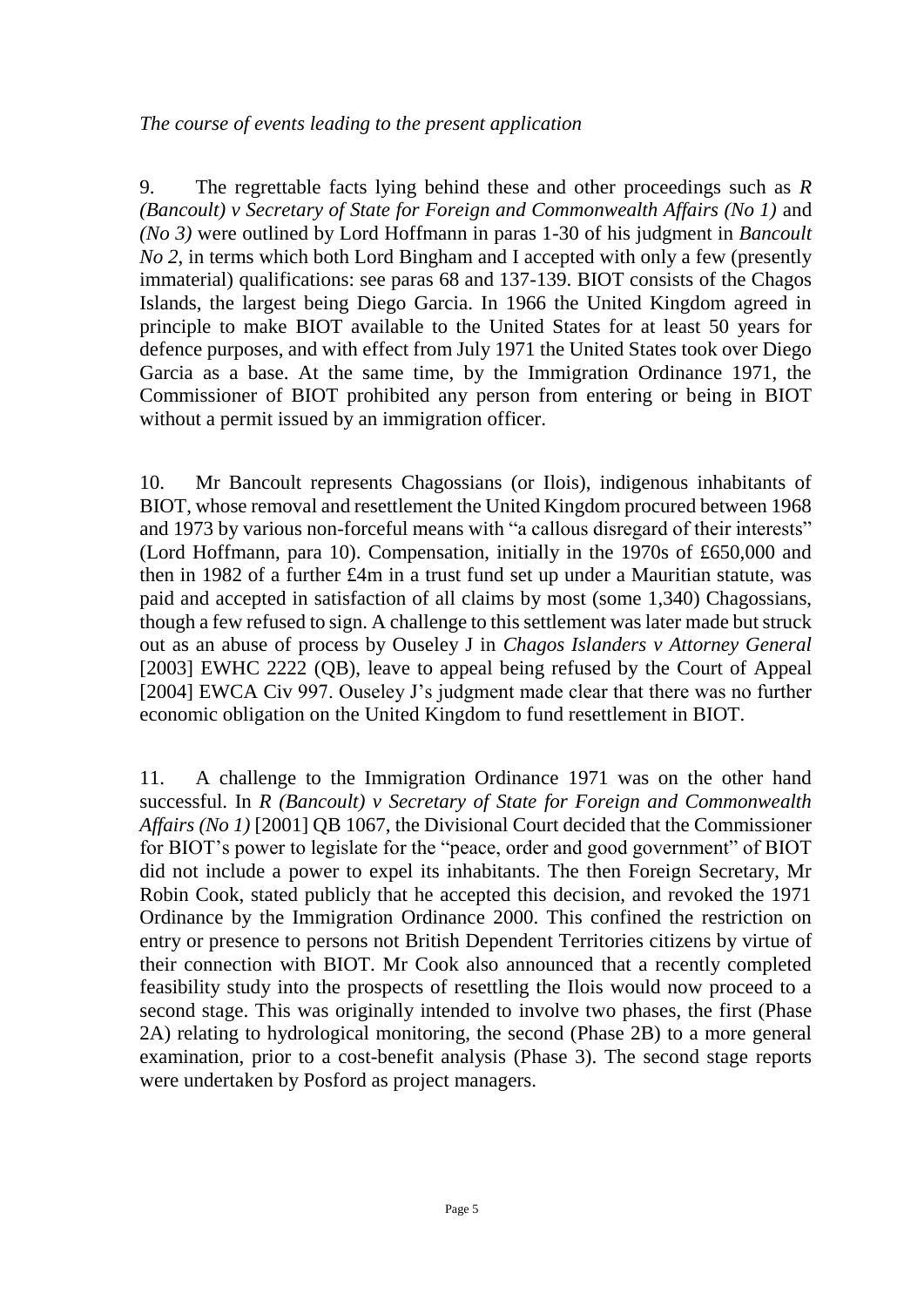12. In the event, the first two phases were amalgamated, leading to a report entitled stage 2B published in July 2002. Its "General Conclusions", para 1.11, stated:

> "To conclude, whilst it may be feasible to resettle the islands in the short-term, the costs of maintaining long-term inhabitation are likely to be prohibitive. Even in the short-term, natural events such as periodic flooding from storms and seismic activity are likely to make life difficult for a resettled population."

13. The Secretary of State in this light decided not to proceed with Phase 3, terminated consideration of re-settlement and on 10 June 2004 introduced a new prohibition on residence in BIOT by section 9 of the 2004 Constitution Order, to the effect set out in para 1 above. A new Immigration Order 2004 was at the same time also enacted, but needs no separate treatment here. The present proceedings were begun for judicial review to quash section 9 of the Constitution Order. They succeeded before the Divisional Court and Court of Appeal, but failed by a majority of three to two before the House of Lords.

14. All members of the House accepted that the 2004 Constitution Order was susceptible to judicial review on ordinary principles of legality, rationality and procedural impropriety. But the majority (Lord Hoffmann, Lord Rodger of Earlsferry and Lord Carswell) held: that, although the Chagossians had had important common law rights of abode, they were not so fundamental that they could not be removed by section 9; that the Secretary of State's decision to remove such rights, to reimpose immigration control and to prevent resettlement was in the circumstances neither unreasonable nor an abuse of power; and that the previous Foreign Secretary's statements in 2000 (para 11 above) did not amount to a clear and unambiguous promise that the Chagossians would be permitted to return and settle permanently creating any legitimate expectation on which they could now rely. Lord Bingham and I took the opposite view on these points, and would have dismissed the Secretary of State's appeal.

15. During the proceedings no challenge was made or suggested to the stage 2B report or its findings. The Secretary of State relied on its findings in para 106 of his skeleton argument before the Administrative Court dated 25 November 2004, stating:

> "… in any event, the defendant submits that it cannot conceivably be said to be irrational for steps to be taken to ensure that the BlOT is not resettled in circumstances where no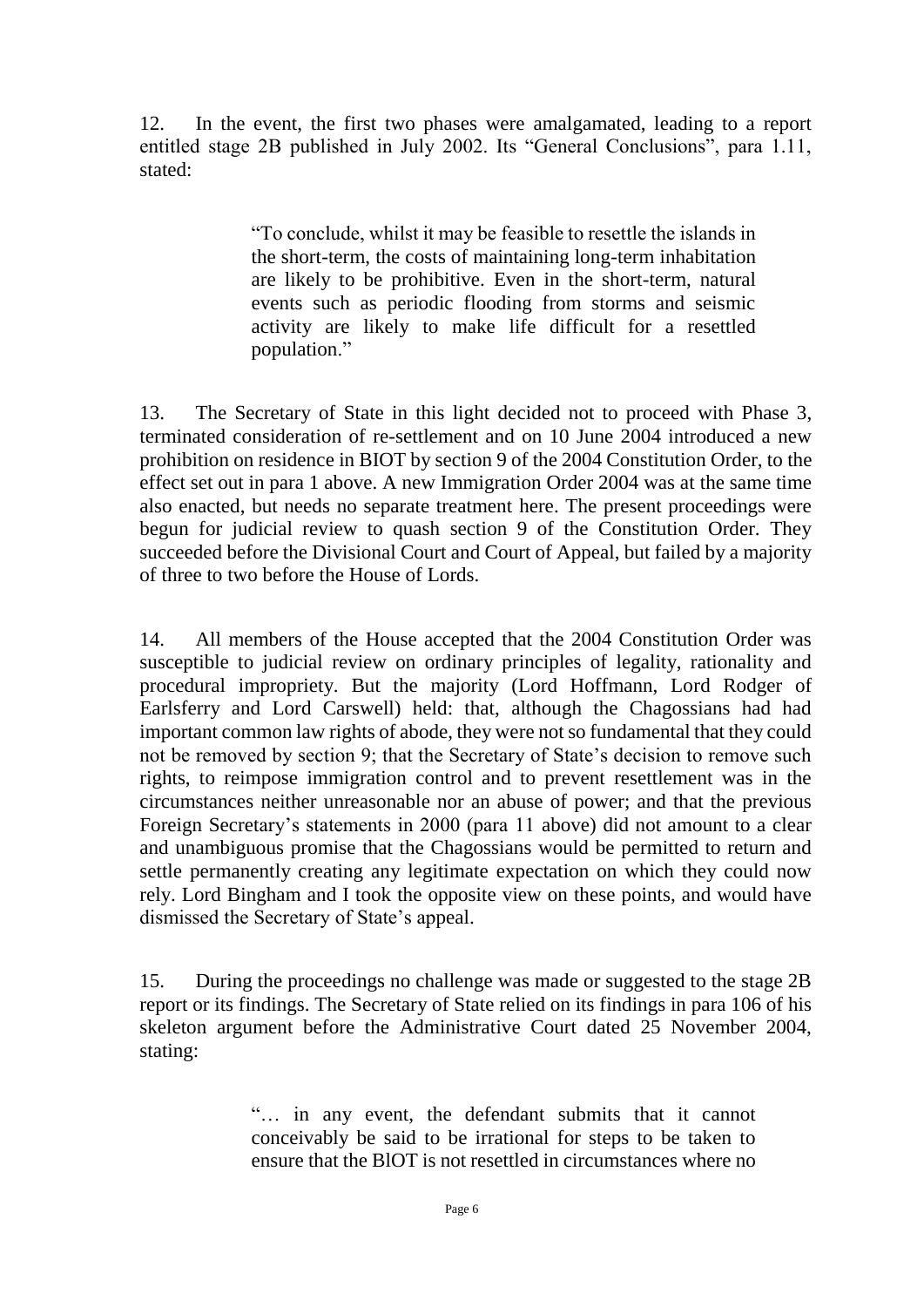viable long-term resettlement can be supported; where the costs of resettlement would be extensive, prohibitively expensive and potentially open-ended; and where the UK's defence interests and treaty obligations strongly militate against permitting resettlement of the archipelago."

Sir Sydney Kentridge QC expressly disavowed any challenge to the report's conclusions when opening the Chagossian's case before the Divisional Court on 6 December 2005; and amended particulars put before that Court on 13 December 2005 on the issue of irrationality likewise made no such challenge.

16. Before the House of Lords the stage 2B report and its findings were equally uncontentious. All members of the House proceeded on that basis. The argument on behalf of the Chagossians was throughout that the findings did not justify the making of the 2004 Constitution Order. Lord Bingham and I accepted that argument, but the majority rejected it and, to differing extents, deployed the relevant findings in their reasoning. Lord Hoffmann at para 53 said this:

> "53. … I think it is very important that in deciding whether a measure affects fundamental rights or has profoundly intrusive effects, one should consider what those rights and effects actually are. If we were in 1968 and concerned with a proposal to remove the Chagossians from their islands with little or no provision for their future, that would indeed be a profoundly intrusive measure affecting their fundamental rights. But that was many years ago, the deed has been done, the wrong confessed, compensation agreed and paid. The way of life the Chagossians led has been irreparably destroyed. *The practicalities of today are that they would be unable to exercise any right to live in the outer islands without financial support which the British government is unwilling to provide and which does not appear to be forthcoming from any other source.* During the four years that the Immigration Ordinance 2000 was in force, nothing happened. No one went to live on the islands. Thus their right of abode is, as I said earlier, purely symbolic. If it is exercised by setting up some camp on the islands, that will be a symbol, a gesture, aimed at putting pressure on the government. The whole of this litigation is, as I said in *R v Jones (Margaret)* [2007] 1 AC 136, 177, the continuation of protest by other means. No one denies the importance of the right to protest, but when one considers the rights in issue in this case, which have to be weighed in the balance against the defence and diplomatic interests of the state, it should be seen for what it is, as a right to protest in a particular way and not as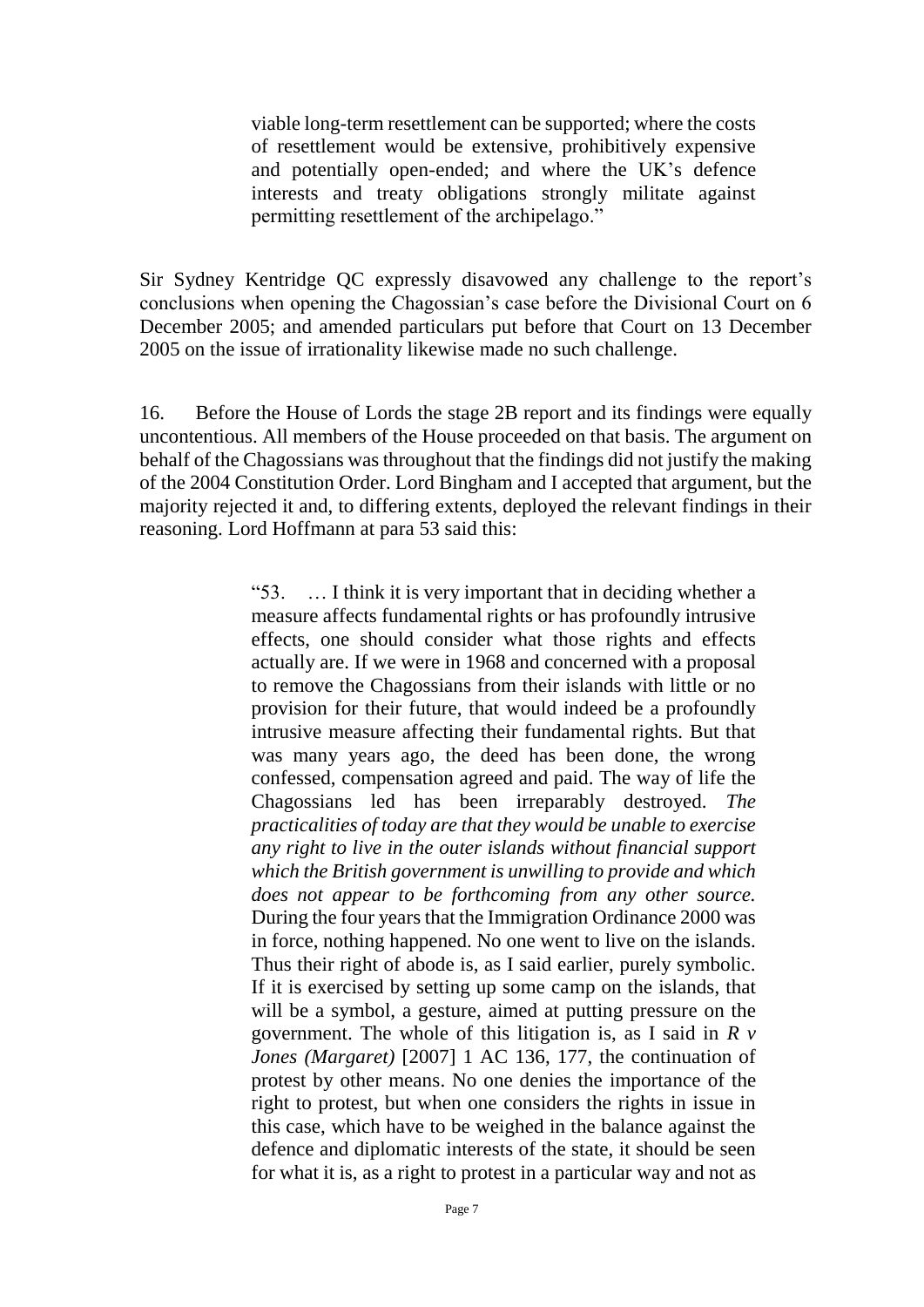a right to the security of one's home or to live in one's homeland. It is of course true that a person does not lose a right because it becomes difficult to exercise or because he will gain no real advantage by doing so. But when a legislative body is considering a change in the law which will deprive him of that right, it cannot be irrational or unfair to consider the practical consequences of doing so. Indeed, it would be irrational not to." (italics added for emphasis)

#### 17. Lord Rodger at paras 110-114 said:

"110. Section 9 of the Constitution Order removes any right of abode on the Chagos Archipelago which the claimant or anyone else may have had. It is a stark provision. But the Secretary of State's decision to have it enacted and the effect of that decision have to be judged against the circumstances at the time it was taken. No-one was then actually living on the outer islands and, even though the islanders had enjoyed a right to return since November 2000, none of them had done so. They were instead 'seeking support from the UK and US governments to financially assist their return or alternatively to provide compensation': *Feasibility Study Phase 2B*, Executive Summary, para 1.1*. More importantly, there was no prospect that anyone would be able to live on the outer islands, except on a subsistence basis, in the foreseeable future: Feasibility Study Phase 2B, Executive Summary, para 1.11. Sir Sydney did not dispute this, but contended that it was irrelevant.* In other words, the position was just the same as if people had actually been living on the islands when the Orders were made. I am unable to accept that submission. The impact of the legislation on the people concerned would be very different in the two situations. In my view, in reviewing the Secretary of State's decision to remove the right of abode, it is relevant that there was actually no prospect of the Chagossians being able to live on the outer islands in the foreseeable future. The government accepts, of course, that they can apply for permits to visit the islands and that an unreasonable refusal could be judicially reviewed. Such visits have taken place in the past.

111. Against that background, can it be said that no reasonable Secretary of State could have decided to have section 9 enacted?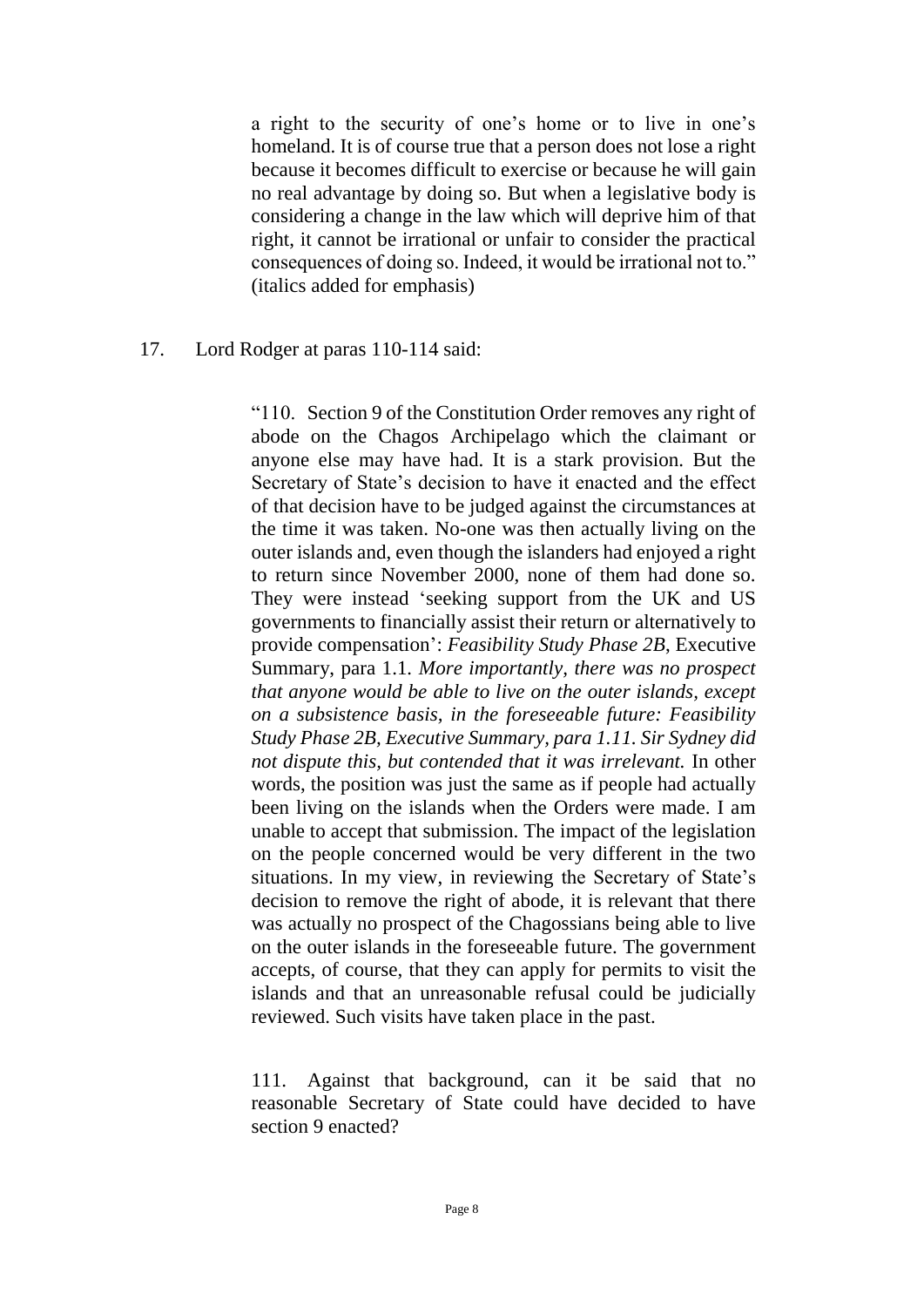112. On 15 June 2004 a junior minister, Mr Rammell, made a written statement to Parliament. His good faith has not been impugned by the respondent. The statement shows that, in deciding to legislate to prevent people resettling on the outer islands, the government took into account the fact that the economic conditions and infrastructure which had once supported the way of life of the Chagossians had ceased to exist. Something new would have to be devised. *The advice was that the cost of providing the necessary support for permanent resettlement was likely to be prohibitive and that natural events were likely to make life difficult for any resettled population. Human interference within the atolls was likely to exacerbate stress on the marine and terrestrial environment and would accelerate the effects of global warming. Flooding would be likely to become more frequent and would threaten the infrastructure and the freshwater aquifers and agricultural production. Severe events might even threaten life. The minister recorded that, for these reasons, the government had decided to legislate to prevent resettlement.* Although he made no mention of it, the decision to legislate and to introduce immigration controls at that particular time appears to have been prompted by the prospect of protesters attempting to land on the islands. In addition, Mr Rammell said that restoration of full immigration control over the entire territory was necessary to ensure and maintain the availability and effective use of the territory for defence purposes. He referred to recent developments in the international security climate since November 2000 when such controls had been removed.

113. *The ministerial statement indicates that a decision to legislate was taken on the basis of the experts' (second) report on the difficulties and dangers of resettling the islands, these difficulties and dangers being dangers and difficulties which would affect the Chagossians themselves, if they were to try to live on the outer islands. Given the terms of that report alone, it could not, in my view, be said that no reasonable government would have decided to legislate to prevent resettlement. In particular, the advice that the cost of any permanent resettlement would be "prohibitive" was an entirely legitimate factor for the government, which is responsible for the way that tax revenues are spent, to take into account.* In addition, the government had regard to defence considerations, the views of its close ally, the United States, and the changed security situation after 9/11. These additional factors reinforce the view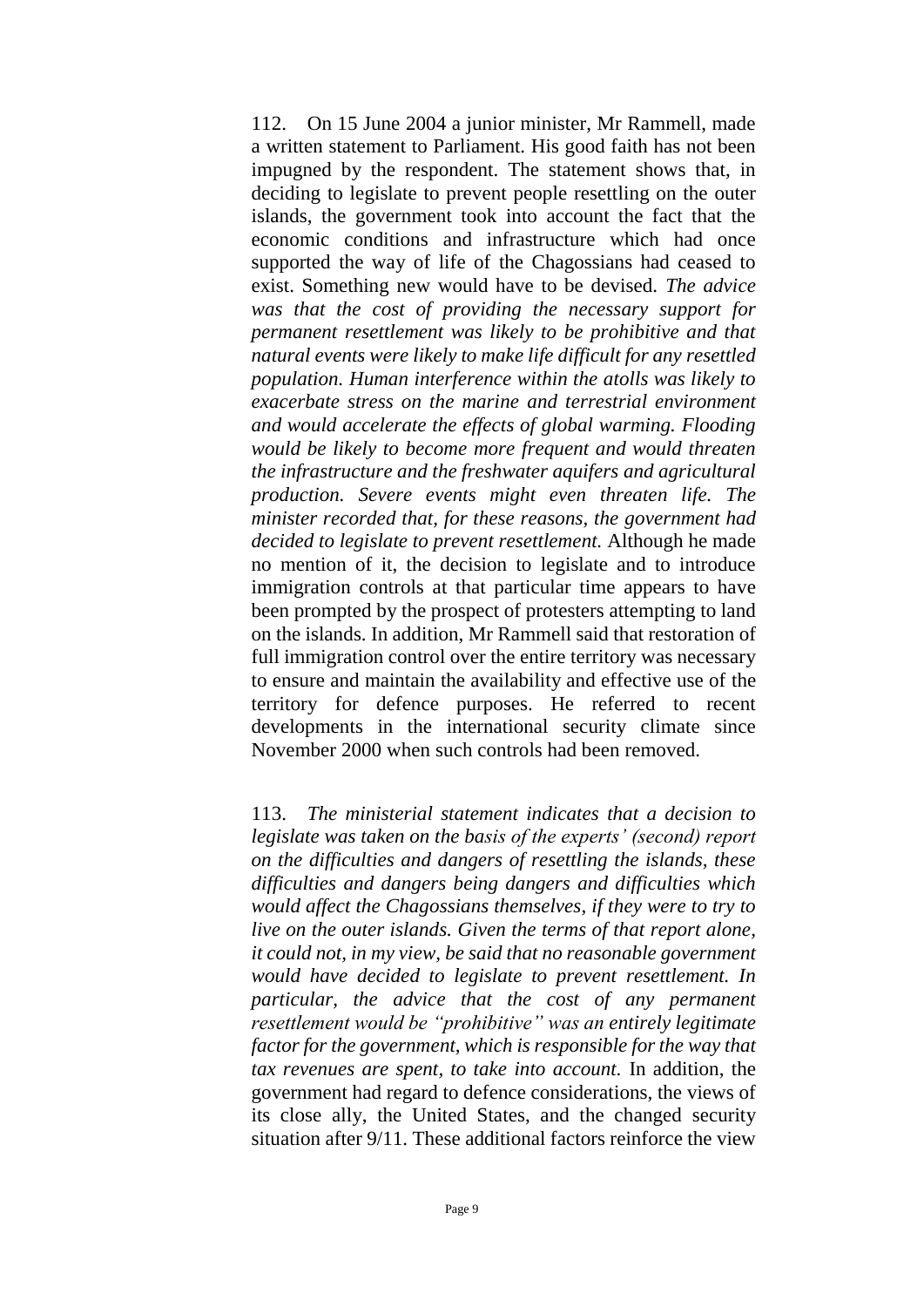that the decision to legislate was neither unreasonable nor irrational.

114. Of course, the decision was adverse to the claim of the Chagossians to return to settle on the outer islands. But that does not mean that their interests had been ignored: a realistic assessment of the long-term position of any potential Chagossian settlers on the outer islands was central to the expert report on which the government relied. In addition, the government considered the overall interests of the United Kingdom. It was entitled to do so. … In the absence of any relevant legal criteria, judges are not well placed to secondguess the balance struck by ministers on such a matter." (italics added)

18. Lord Carswell said (para 120) that he agreed "with very little qualification" with the reasoning of Lord Hoffmann and Lord Rodger, but his specific reasoning focused on the lack of long term feasibility. He said that the Chagossians' expressed wish to return to their homeland was:

> "put on an abstract basis by their counsel, for *it is quite clear that for them to resettle in the islands is wholly impracticable without very substantial and disproportionate expenditure. They are not in a position to meet such a cost*. It could only be shouldered by the British government, which has made it clear that it is willing to permit and fund from time to time short visits to the outlying islands, but not to support a large-scale permanent resettlement. One might ask the question why this campaign is being pursued, for the Chagossians already can pay visits and there is no realistic prospect of resettlement unless it is funded for them at huge expense. I do not find it necessary to seek an answer to that question, but the practical difficulties in the way of resettlement are in my view relevant to the rationality of the government's decision to make the 2004 Orders in Council." (italics added)

19. On the present application, Mr Bancoult submits that, had the Rashid documents been available prior to the hearing before the Divisional Court, the Court of Appeal or the House of Lords, they would have led to a challenge being mounted to stage 2B report, the conclusions drawn in that report would have been discredited, and the majority reasoning in the above extracts would have been impossible. This brings me to a consideration of the Rashid documents.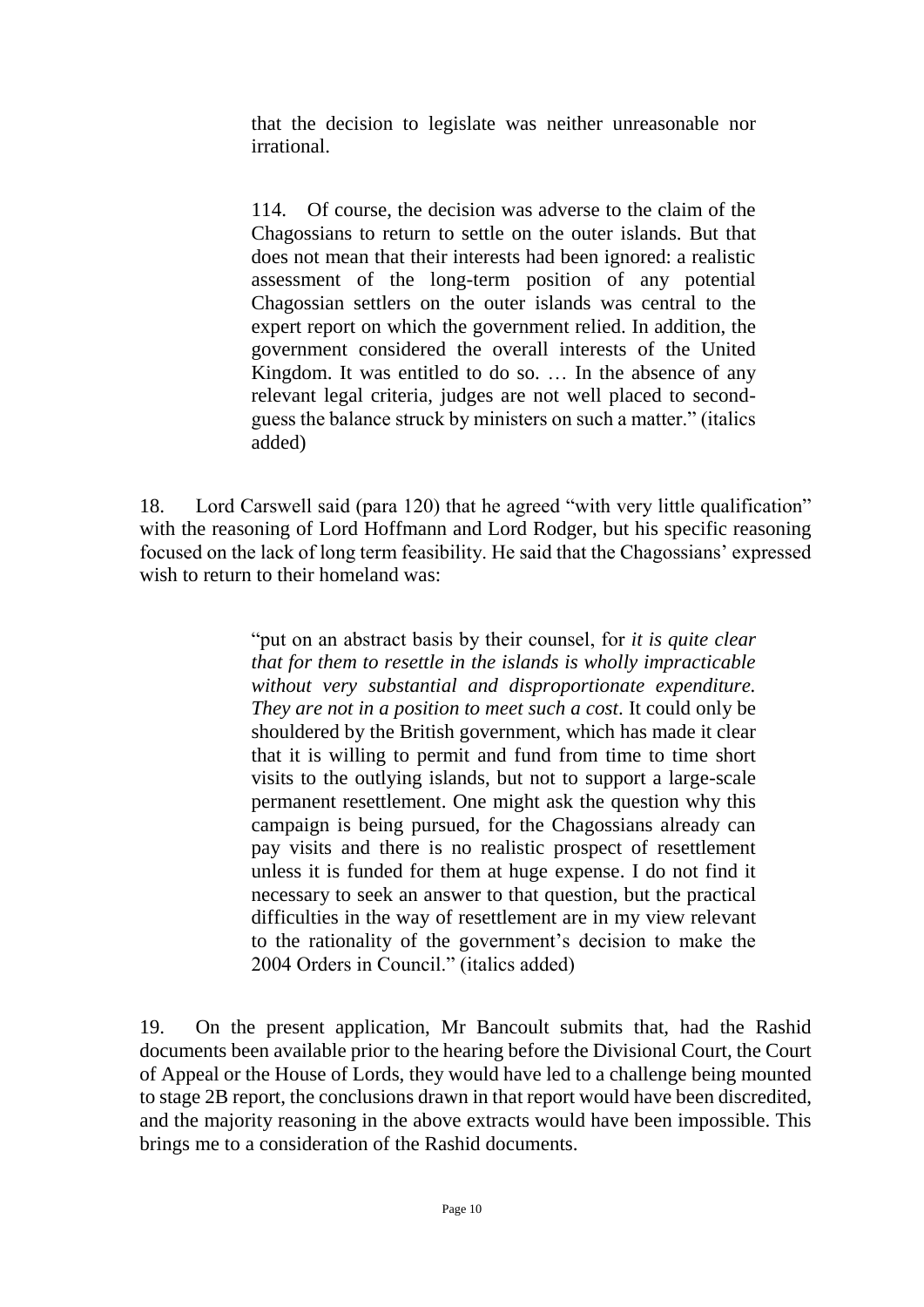## *(a) Circumstances of late disclosure*

20. By letter dated 5 December 2005 disclosure had been made on behalf of the Secretary of State to Sheridans, solicitors acting for Mr Bancoult, of a copy letter dated 23 May 2002 sent by Mr Charles Hamilton of BIOT to Ms Alex Holland, the "senior environmental scientist" who was Posford's project manager. This raised questions and made comments on a draft stage 2B report. Between November 2005 and February 2006, requests were made on behalf of Mr Bancoult for disclosure of this draft report as well as any draft of the earlier feasibility study. The Treasury Solicitor, while replying that these requests did not go to any issue in *Bancoult No 2*, made searches, but was in the event only able to locate a draft feasibility study which was disclosed in early December 2005.

21. By letter dated 13 January 2006 (E1472) Mr Bancoult's solicitors, Sheridans, questioned, in relation to the stage 2B report, whether there had been "official input into the work of consultants which undermines its authority". The Treasury Solicitor responded that this was an "extremely serious" allegation and needed to be particularised. It was not particularised and, as stated, no challenge to the stage 2B report was then made. A further allegation that, in the absence of the draft stage 2B report, the General Conclusions must be assumed not to be the unguided advice of independent consultants was made by note dated 13 March 2009. On 7 October 2010 an email dated 29 May 2002 sent by Mr Charles Hamilton to Ms Holland advising that the final draft omit development scenarios (advice not in fact followed: para 40 below) was disclosed on behalf of the Secretary of State in the context of the issues arising in *Bancoult (No 3)*. By letter dated 21 December 2010 Clifford Chance (now acting for Mr Bancoult as a result of the move to that firm of Mr Gifford the individual partner handling Mr Bancoult's affairs) wrote asserting that "the total absence of any records" of meetings in May-June 2000 and June/July 2002 regarding what became respectively the feasibility study and stage 2B report "casts grave doubts on the ability of FCO to explain its conduct or to justify what appears to be serious and concerted influence practised to achieve a conclusion which reflected the views of officials and contradicted the unguided advice of consultants." Clifford Chance referred in this connection to the disclosure of the email dated 29 May 2002 and to statements made to them in a letter dated 11 February 2010 by Mr Stephen Akester, one of the Phase 2B consultants, that resettlement was always feasible within reasonable cost parameters, but that he was not in the committee that drafted the stage 2B report.

22. On 10 October 2011 Clifford Chance wrote in the light of the above urging a yet further search for documents pursuant to the Secretary of State's duty of candour in the context of both *Bancoult (No 2)* and *Bancoult (No 3)*.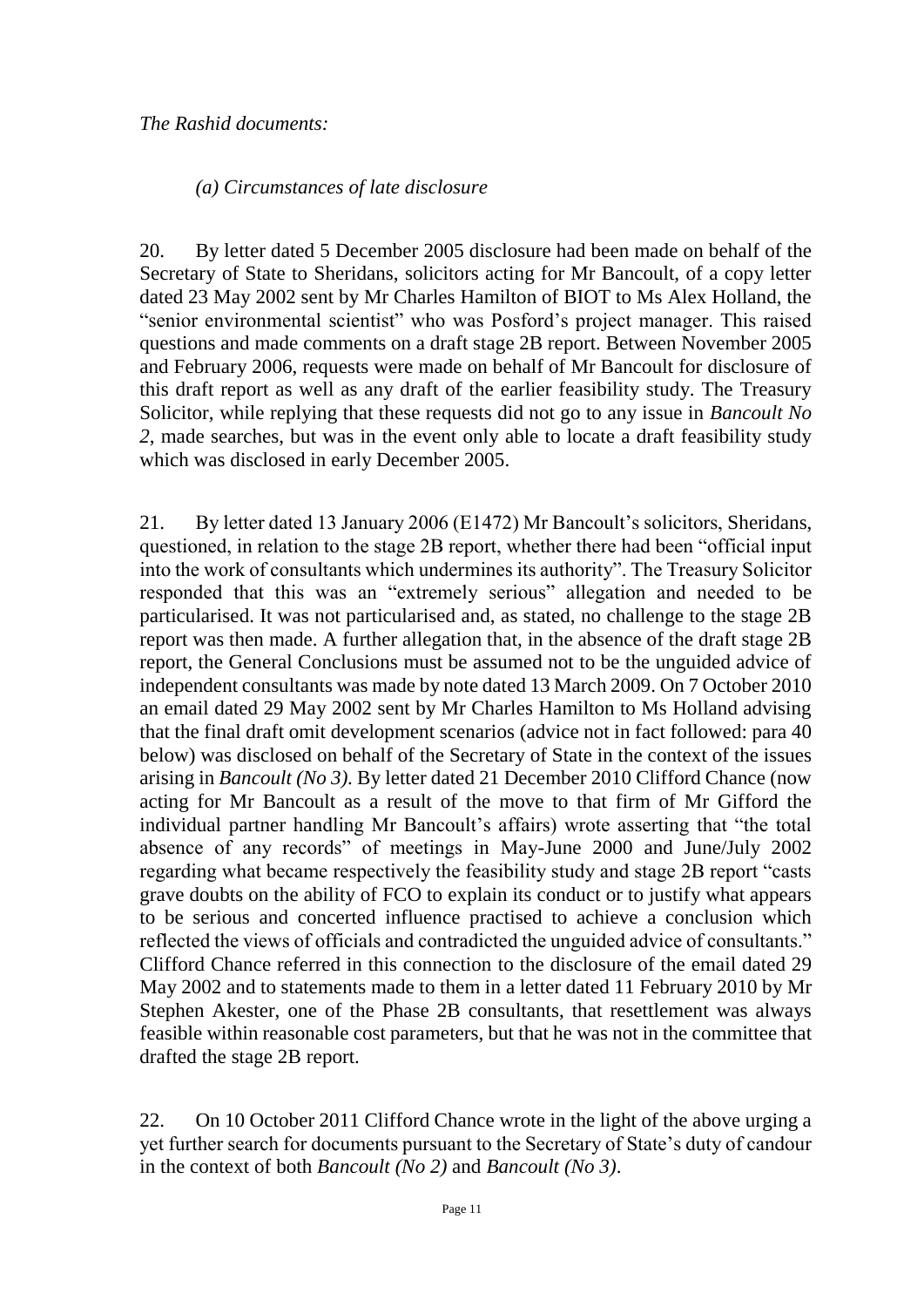23. The further search then made led to the Treasury Solicitor discovering previously undisclosed documents, including the draft stage 2B report, in circumstances described in its letter dated 15 March 2012 to Clifford Chance as follows:

> "In the context of the aforementioned matters, TSol recalled archived files held by a third party document storage company that were generated during the conduct of the *Bancoult (No 2)*  litigation. In the course of reviewing these files, it has become apparent that they contain certain documents concerned with the drafting of the Phase 2B report which originate from the FCO but are no longer retained by the FCO on its own files as a result of its document retention."

It was subsequently further explained that

"there was clearly a point, occurring during 2005, when the FCO no longer held the draft Phase 2B Executive Summary on its files, as it was removed according to the FCO's document retention policies, and yet TSol retained a copy on its *Bancoult (No 2)* files."

The documents so discovered, including the draft stage 2B report, were then disclosed by Ms Rashid's witness statement dated 1 May 2012.

24. The Secretary of State accepts that, in the light of the requests made and despite the absence of any challenge to the stage 2B report, the Rashid documents should have been capable of location and should have been located and disclosed pursuant to his general duty of candour in public law proceedings. The failures in this regard were and are highly regrettable. But there is, as stated previously, no basis for attributing them to any deliberate misconduct. The question is what significance would or might have attached to, and what consequences would or might have flowed from, their disclosure.

## *(b) Alleged significance of the Rashid documents*

25. In Mr Bancoult's written case, it is alleged that the Rashid documents would have been significant under four heads: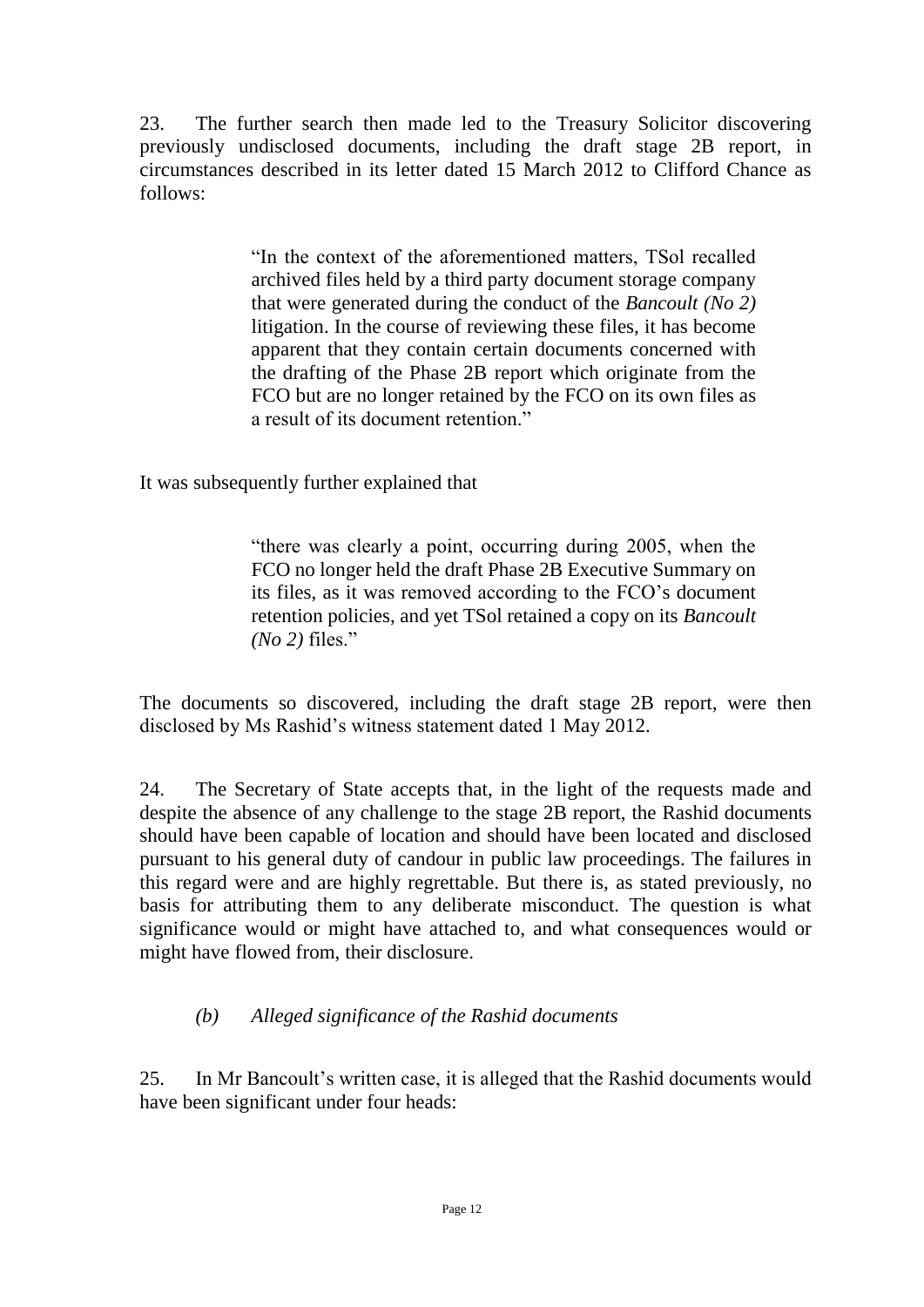(i) As showing that, instead of being independent as understood, the final report was subject to extensive alterations to reflect FCO views. Head (iv) below concerns one particular difference alleged to be "centrally important" to the stage 2B report's conclusions.

(ii) As revealing that Dr Sheppard, the FCO's scientific adviser, had criticised the draft stage 2B report in an email sent to Charles Hamilton on 14 May 2002 and had, after the issue of the final report, also endorsed criticisms of it made by a resettlement anthropologist, Jonathan Jenness, instructed on behalf of Mr Bancoult.

(iii) As revealing evidence of lack of objectivity in Dr Sheppard's input into the stage 2B report before it was finalised. More specifically, it is said that the documents show that Dr Sheppard was the only reviewer of the whole draft, that heavy reliance on only one specialist made the report unsafe and that, as a coral reef specialist well-known to be strongly dedicated to their conservation, there is "concern" whether he could reasonably be regarded as an objective assessor on the issue of reintroducing human settlement.

(iv) As showing alterations between the draft and final version of the stage 2B report in a manner which conflates and distorts the consultants' original finding in relation to storms creating difficulties for resettlement.

26. Taken together, it is submitted that it is certain that, had the Rashid documents been disclosed, they would have caused the applicant's representatives to challenge the reliability of the feasibility study, that it is highly likely that the challenge would have succeeded and that, if the House of Lords' judgment is set aside, a new hearing will reach a different conclusion.

27. The focus of the first and fourth heads of alleged significance of the Rashid documents is alterations alleged to have been made and to have distorted the final stage 2B report. The focus of the second and third heads is Dr Sheppard. The second relies on his criticisms of the draft. The third suggests that his input lacked objectivity and was unreliable.

*(c) The first and fourth heads*

28. These two heads stand or fall together. They are reproduced in the speaking note which Mr Edward Fitzgerald QC used at the hearing before the Supreme Court. That speaking note refers to "extensive alterations to the original draft in the final draft", which it suggests are likely to have "reflected FCO views and input" and to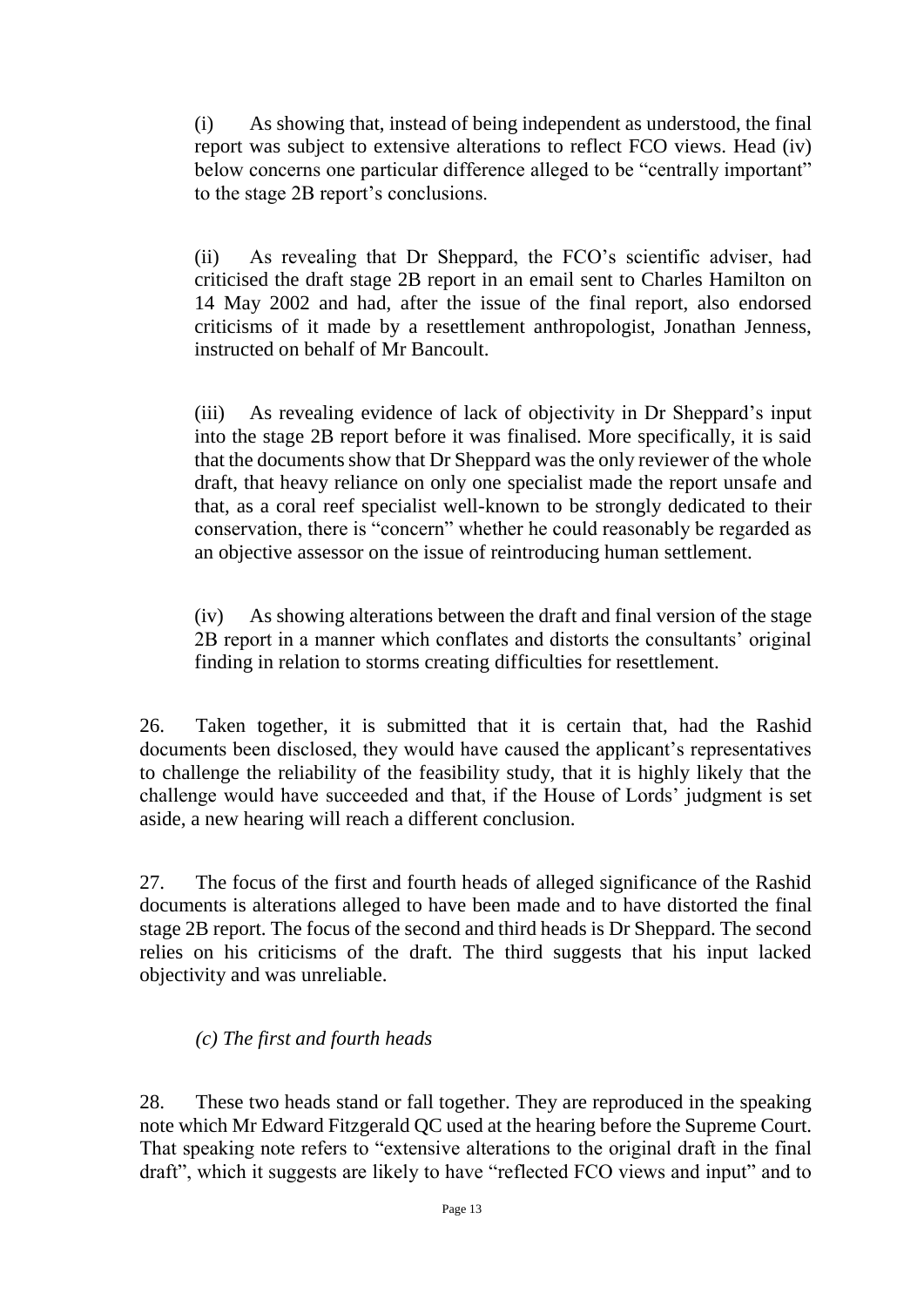have been "unsupported by evidence in the body of the study". According to Clifford Chance's letter dated 10 October 2011, there were 94 revisions over a period when the document was open for editing for a total of seven and a half hours. The speaking note says that "some" of the key changes are summarised in a summary note dated 17 February 2015 prepared by counsel for Mr Bancoult. This was based in turn on a lengthy Analysis Note prepared by Mr Bancoult's solicitor, Mr Gifford, in conjunction with a coral scientist, Mr Dunne. In addition to the change relating to storms and re-settlement identified in head (iv), the summary note identifies three further "key amendments".

29. That alterations would or might be made in the final report following comments by the FCO and BIOT on the draft report cannot come as any surprise to those representing Mr Bancoult, or be regarded as in any way unnatural. The stage 2B report was prepared by Posford under a contract expressed to be between the Commissioner for BIOT and Posford Duvivier Environment dated 10 December 2001. The Terms of Reference set out in section 4 of the contract provided by clause 6 for monthly reporting and further by clause 6.3 that

> "A draft final report, containing an account of the work done, conclusions and recommendations will be submitted within four months of commencing the assignment. Within two weeks of the receipt of comments on the draft from recipients, consultants will submit a Final Report."

30. In this respect clause 6.3 echoed the provisions of clause 17 of the terms of reference for the earlier contract dated 13 April 2000 made with David Crapper for the feasibility study, which, when made was according to its terms intended also to cover stage 2. Clause 17 provided:

> "17. A draft report will be produced for the government of the BIOT. On receiving comments on the draft report from the government of the BIOT, the consultant will finalise the report and provide the text in both paper and electronic form to the government of the BlOT."

Sheridans received a copy of this earlier contract, and in a letter dated 28 November 2005 noted and set out clause 17 specifically, not by way of objection, but in order to ask for the draft report and for any comments on it made by the FCO and the government of BIOT. Whether any of the actual alterations made can be described as "extensive" or "as reflecting FCO views", or be seen to have unbalanced the report as a result, are matters to which I will come.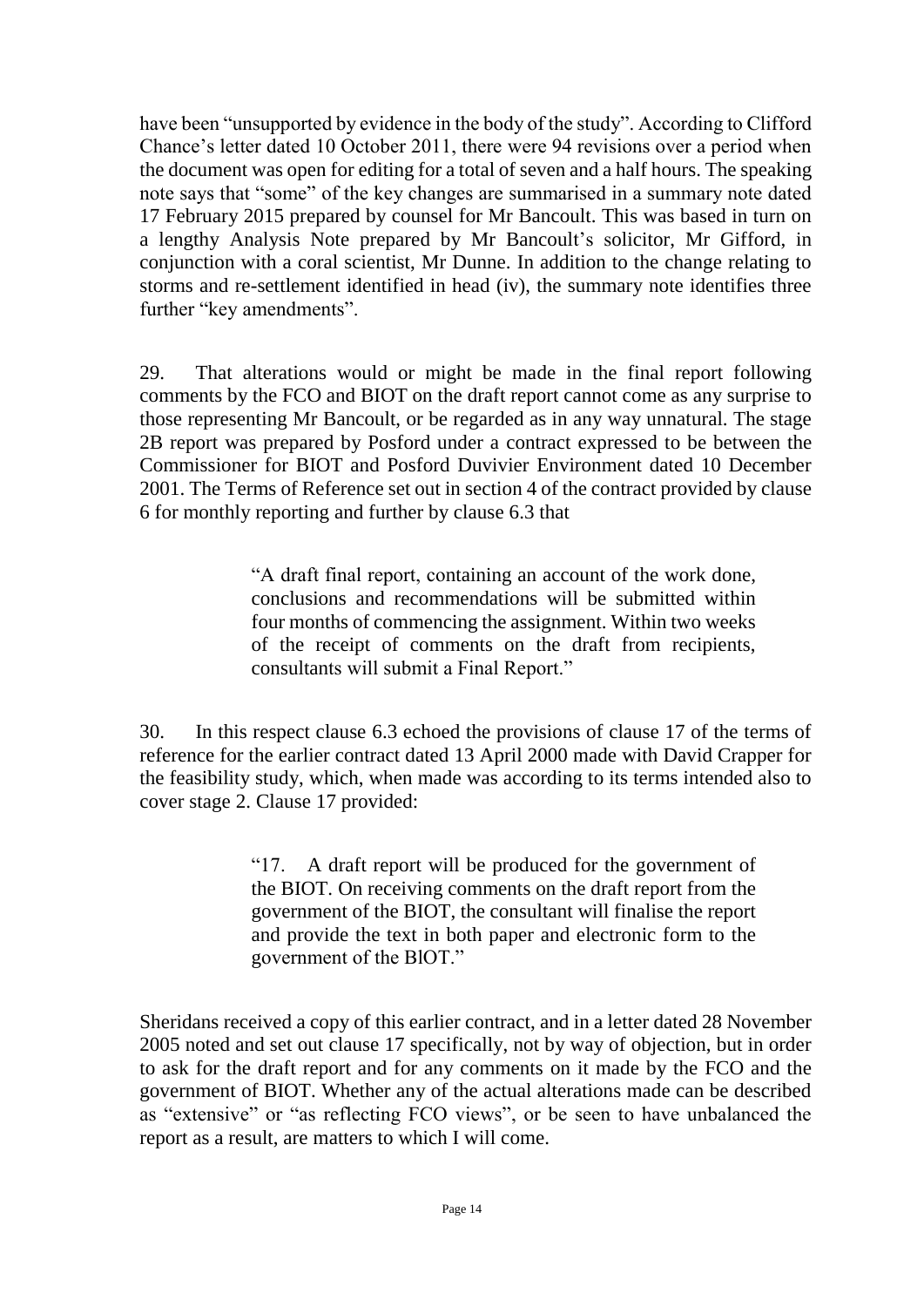31. Before doing so, it is convenient to examine events in more detail to identify any overt trace of undue executive influence over the final report. After entry into force of the contract dated 10 December 2001, Posford set about preparing for field studies in BIOT, in particular on the two outlying islands of Ile de Coin and Ile Boddam, as contemplated by its terms. These took place in February 2002, after which Posford submitted a second progress report dated 1 March 2002. This was tabled and discussed at a meeting with the FCO and BIOT on 6 March 2002. There is no suggestion or likelihood that the draft executive summary was available to anyone at this stage, and Ms Holland's letter dated 12 April and Mr Hamilton's email dated 15 April 2002 (E2404) indicate that, once drafted and reviewed, such a draft was only submitted to the FCO in early April 2002.

32. It is convenient at this point to introduce the fourth piece of new evidence on which the applicant seeks to rely. It is a note of the 6 March 2002 meeting made by Posford dated 7 March 2002. It was only obtained by the applicant's advisers, after a chance meeting, from Mr Stephen Akester of MacAlister Elliott & Partners ("MEP"), sub-contractors to Posford who arranged the on-site investigations in the Chagos in early 2002. As such it is not a document which was at any relevant time in the possession of or available to the executive. But it records a meeting at which FCO and BIOT representatives were present, and, taking it as an accurate record of what took place at that meeting, what it records was within their knowledge, and may also throw light on their roles in relation to the re-drafting and finalisation of the stage 2B report. Mr Huckle of the FCO is reported as "reiterating the political importance of the forthcoming feasibility report" which he stressed "had been heightened in recent weeks because the Ilois are currently pursuing legal action against the British and American governments". He went on to point out that "the outcome of the court case will either be compensation, or financial assistance to the Ilois in resettling the islands" and that the questions were "how much, and what forms of livelihood development will the British government permit", which he said was "where the feasibility report comes in".

33. There is nothing here which appears to be anything other than a genuine explanation as to the report's current relevance - couched if anything in terms anticipating that it would accept the possibility of resettlement. The FCO appears a little later as saying that it "had hoped that Phase II would negate the need for Phase III, ie if it concluded that resettlement wasn't feasible, but realistically, that was never likely to be the outcome. The FCO is hoping that the section on Climate Change will resolve its difficulties, but Brian [Little] and I pointed out that a considerable amount of money could be made in 25-100 years, and let's not assume that the Ilios are considering a return to subsistence or reliance on natural resources …". Again this confirms, if anything, that the FCO was resigned to a report accepting the feasibility of some form of resettlement, and that Posford was well capable of standing up for what it believed correct. Indeed, earlier in the note Posford recorded that "allegedly, a number of those whom we competed against in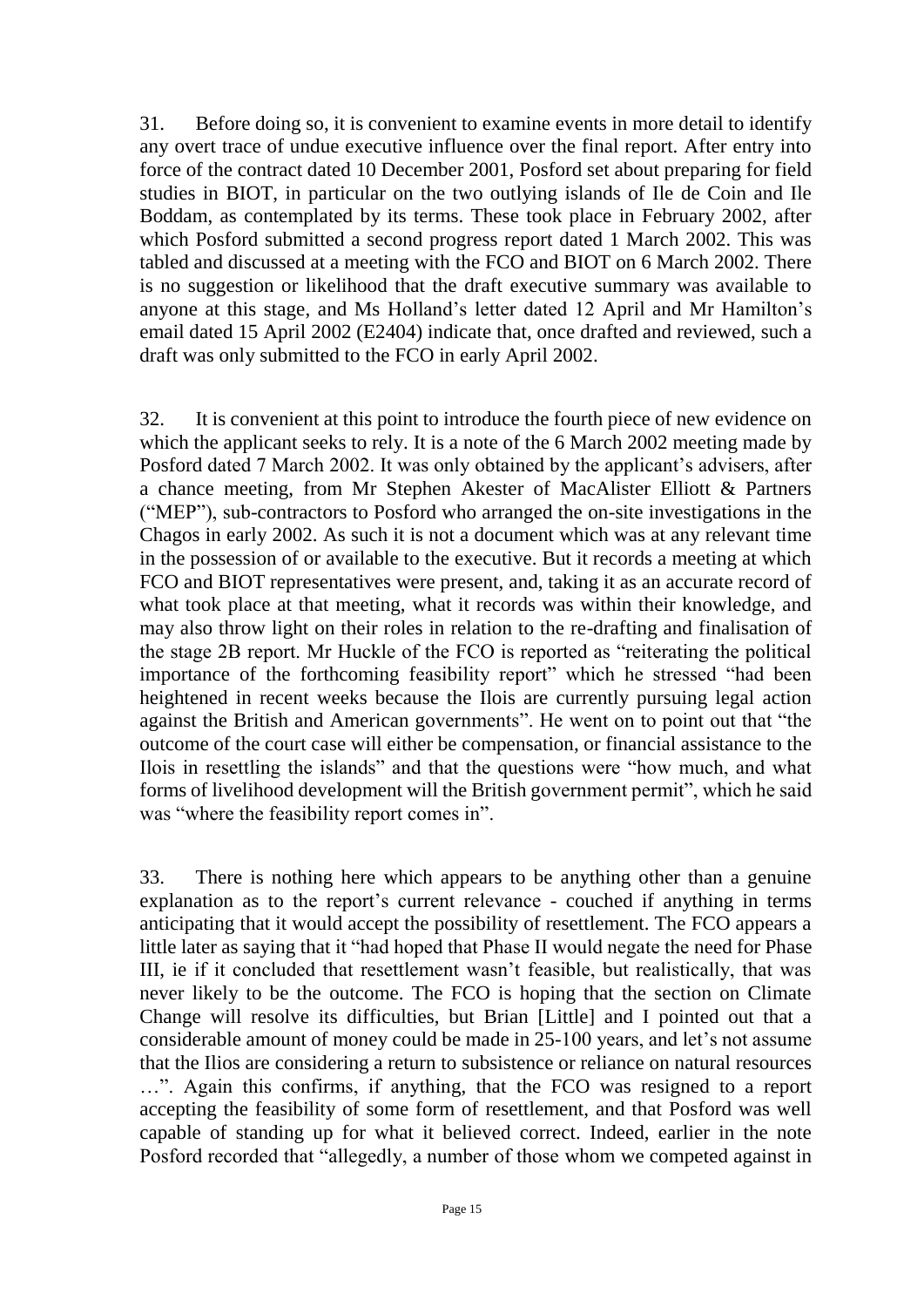the bidding process … have been taking pot shots at our approach within earshot of 'important' people. Sounds like sour grapes. That all said, our findings and arguments must be tight and convincing." There is no suggestion that the FCO was inviting changes to bolster any sort of findings or conclusions in either the draft and the final report, and no basis for regarding Posford as susceptible to any such invitation. The express purpose of the 6 March meeting was, as stated, to "provide a de-briefing" on Posford's recent field studies on Ile du Coin and Ile Boddam.

34. In all the circumstances, the 7 March 2002 note provides no real support to a suggestion that the content even of the draft stage 2B report was unduly interfered with or influenced by the FCO or BIOT, still less that any subsequent alterations between the draft submitted in April and the stage 2B report as finalised in June were the result of any such undue interference or influence.

35. The follow-up exchanges after Posford had completed and submitted all sections of the draft report in April 2002 (E2403) are evidenced by the Rashid documents as well as the previously disclosed messages dated 23 and 29 May 2002 from Mr Hamilton to Ms Holland. They are also significant. Dr Sheppard had on 14 May 2002 sent Mr Hamilton very detailed comments on the draft report (E2409 on). In relation to the Executive Summary, he wrote:

> "This important section does not always reflect the content of the volumes very well. This is doubtless due to haste and short deadlines. Several key issues missed out are stated in the text and in the conclusions. I suggest that after a period of reflection this is revisited. Several conclusions are apparently at odds either with each other or with other, known facts. During the rewrite, these apparent contradictions in the text can be resolved. They make parts of the report somewhat vulnerable. One example is the widely varying estimates of numbers of people that could be sustainably supported."

36. Dr Sheppard went on in sections dealing with the body of the draft report to note (a) the risk of water contamination, observing that the draft did not "clearly state how such contamination could be prevented through the thin 'roof' of the aquifers", (b) a contradiction between statements that "Water recharge of aquifers would increase by vegetation clearing (Groundwater resources section) … But: water recharge would decrease with clearance of plants and development (from volume IV)", and (c) under "Other points": "The point about Chagos is that it lies in the most nutrient poor part of the Indian Ocean. The Chagos bank fishery potential is estimated to be half that of other banks" (p 146).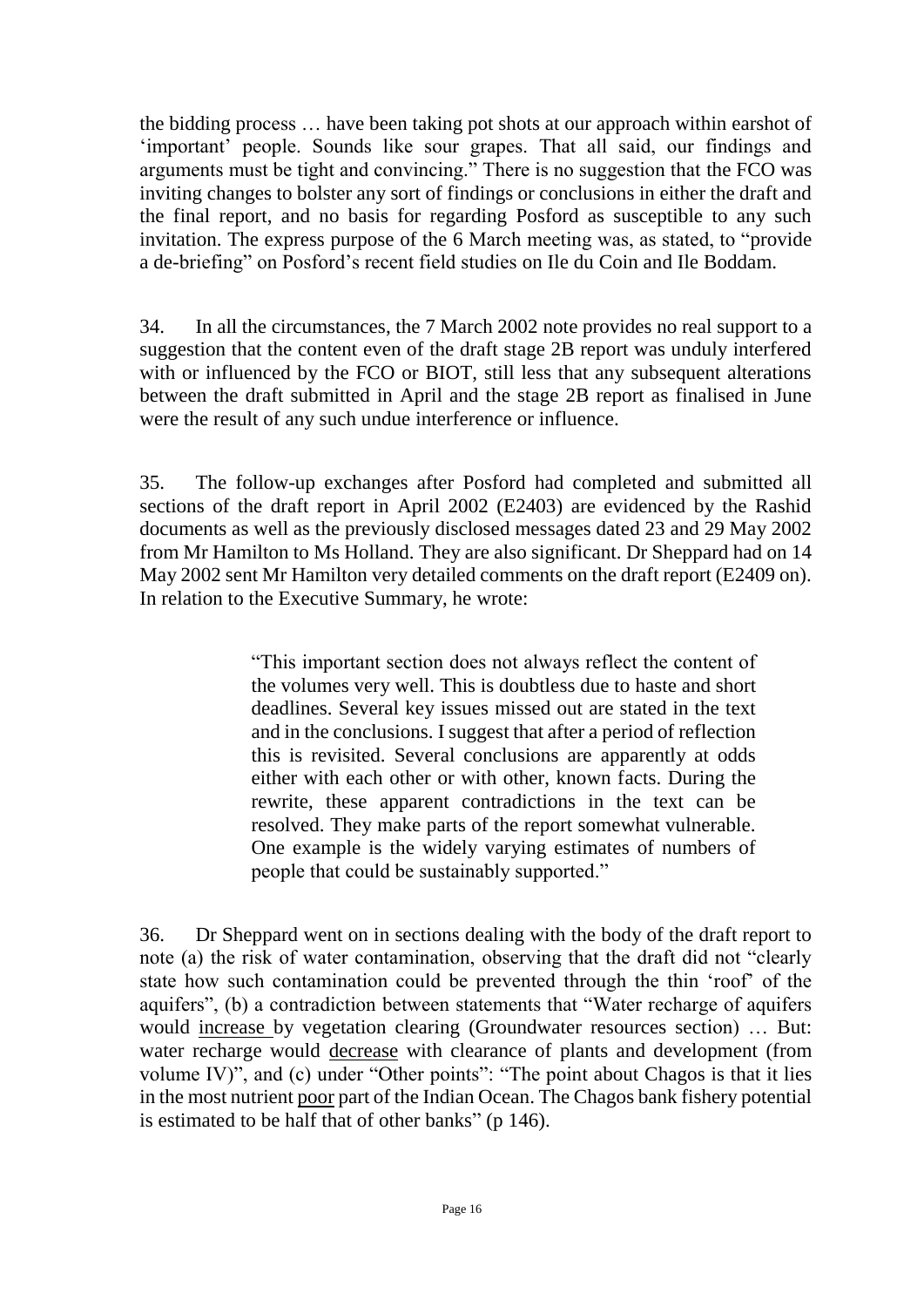37. Mr Hamilton then wrote to Ms Holland on 23 May 2002, noting that he had studied the drafts of the report in some detail, that it and any recommendations which followed from it would be carefully examined and that "we are particularly anxious therefore that its scientific content is as complete and watertight as possible". He made detailed comments on the draft, drawing heavily on Dr Sheppard's comments, particularly when writing this in relation to the Executive Summary:

> "This important section does not always reflect the content of the volumes very well. Several key points and conclusions in the main text are important and stand out, but are not well reflected in the summary. Further, several conclusions are apparently at odds either with each other or with other known facts. During your revision, I would be grateful if you would resolve these apparent contradictions as they make parts of the report unclear. Examples of issues needing reconciliation include widely varying estimates of numbers of people that could be sustainably supported, issues of water contamination and the balances of water use for different activities, whether plants increase or decrease water recharge, and the Chagos bank fishery potential. Synthesis would doubtless resolve many of these. I understand that different consultants wrote different sections, so I think that this summary may be a suitable place for an overall, concise synthesis, which would also include overall environmental management recommendations. Many of these points are noted in the attachments relating to different sections, but are crucial for the writer of this Executive Summary."

38. As is apparent, Mr Hamilton was here picking up points made by Dr Sheppard as indicated above. In attachment 7, relating to volume III of the draft dealing with resettlement issues, Mr Hamilton discussed three scenarios which had been included, noting various issues and that nothing had been said either on scenario 3 (based partly around expensive tourism), although this appeared to be the only attractive development option for interested parties, or on a possible scenario 4 (non-residential, but settled seasonally for some fishing). The discussion ended "Possibly use of the 'three scenarios' just adds confusing complexity and begs several questions which are not answered". He ended by underlining the importance attaching to "the overall synthesis (Executive Summary) which should clearly highlight the main points which are brought out in the text", and indicated that following the draft's revision he would call a meeting of all concerned to finalise the report.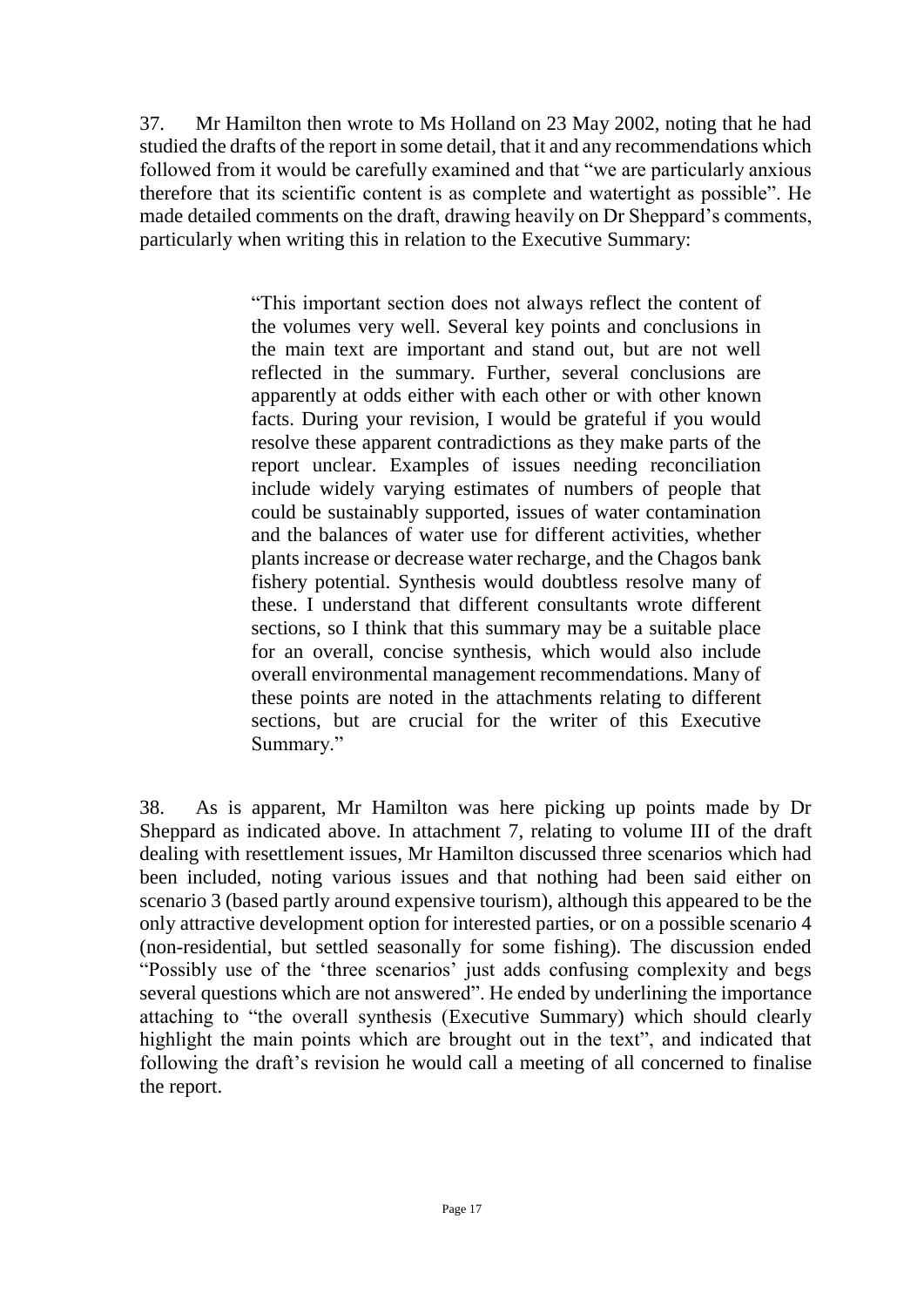39. Posford then prepared its own detailed comments on Mr Hamilton's letter which were sent to him by Ms Holland under cover of a faxed letter dated 28 May 2002. Her letter stated:

> "To summarise the attached, we consider that some of the comments are valid and we will revise our report in light of these suggestions. However, we feel that others are somewhat inaccurate and do not reflect the understanding we had with the BlOT Administration on our approach. I should like to discuss these comments with you at your earliest convenience."

In the body of the comments, Posford replied to the points made on the three scenarios as follows:

> "Three scenarios: There was much debate during the drafting of the report as to whether the three scenarios should be included, but several of those involved considered that these helped to develop conclusions about whether certain resettlement activities would be possible, particularly in the drafting of the environmental appraisal. We stopped at three hypothetical scenarios, but recognise that there could be many more combinations of activities. The suggestion of 'scenario 4', which is based on non-residential and non-development, does not actually constitute· resettlement and was therefore not considered as a scenario. However, you will note that Option 1 for fisheries development (p 165) does refer to this form of livelihood activity. We would be grateful if you would give direction as to whether you wish us to include or exclude the development scenarios from the final report."

To this last request, Mr Hamilton simply replied by email on 29 May 2002: "You asked about the inclusion of development scenarios in the final report. Our advice is that it would be better if these are excluded".

40. However, as Mr Gifford's and Mr Dunne's Analysis Note acknowledges, this "advice" was not in fact taken up in the final stage 2B report, "where the Development Scenarios can be seen to be crucial to several parts of the study". Nevertheless, the Analysis Note seeks to portray Mr Hamilton's letter and comments dated 23 May 2002 as an exercise of editorial control, and his email of 29 May 2002 as "yet further attempts to exercise editorial control over the final report". To my mind, there is nothing untoward about them at all. The impression conveyed is one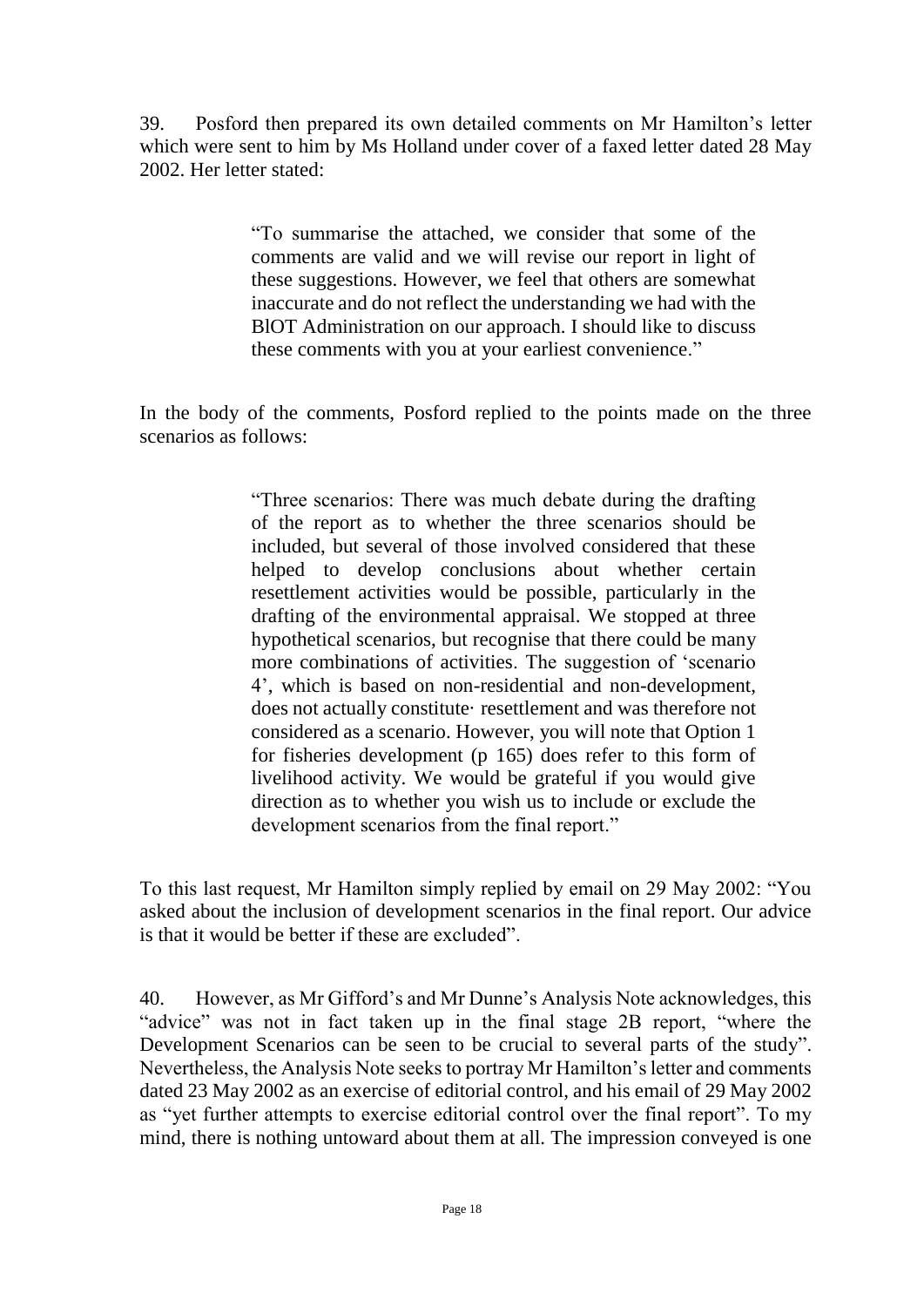of independently minded exchanges, passing between people whose genuine concern was to have as thorough, accurate and watertight a final report as possible.

41. Posford's comments dated 28 May 2002 were evidently also sent to Dr Sheppard, since he commented on them by email on 31st May 2002 (E2450-2451). There were further technical exchanges between Brian Little, who had been appointed as FCO Feasibility Study Project Manager under contract dated 29 January 2001, and Posford in late May and early June (E2452-2458 and E2465- 2467), and a further set of comments by Tony Falkland of Posford responding on 9th June to Dr Sheppard's comments (E2459-2464) as well as to Brian Little's comments (E2465-2468). Dr Sheppard noted Mr Little's comments on 11 June (E2469), and Mr Little sent an email commenting on Posford's response on 12 June (E2470). A meeting was set up to discuss the final report on Friday 12 June, in relation to which Mr Hamilton invited Dr Sheppard to act as a devil's advocate. This he evidently did (E2476-2477). Some "changes/deletions" were made, leading to the final report.

42. Reading all these exchanges, nothing in them suggests anything but a proper, professionally oriented and independent process, with all involved seeking to arrive at objective and sustainable findings and conclusions.

43. I turn to the alterations which can now be seen to have been made between the original draft and the final report. The General Conclusions, to which Sheridans rightly attached importance in their note dated 13 March 2009 (para 21 above), are now available in both their draft and their final form in the executive summary. A fundamental point which risks being overlooked in discussion about differences elsewhere in the executive summary or body of the text is that the "General Conclusions" can now be seen to have been in identical terms in both their draft and their final versions. Their terms have been set out in para 12 above. They represent the critical conclusions, on which the majority in the House of Lords relied as justifying the Secretary of State's decision to make the 2004 Constitution Order, and they were unaltered between the original draft and final versions.

44. Immediately preceding these General Conclusions also appeared the following section headed "Vulnerability":

> "There appear to be sufficient groundwater, soils, fisheries, and environmental (eg limited tourism) resources to support a small population on a subsistence basis with some commercial opportunity, but there are some more fundamental issues surrounding the feasibility of resettlement. These relate to the vulnerability of a resettled population to current and predicted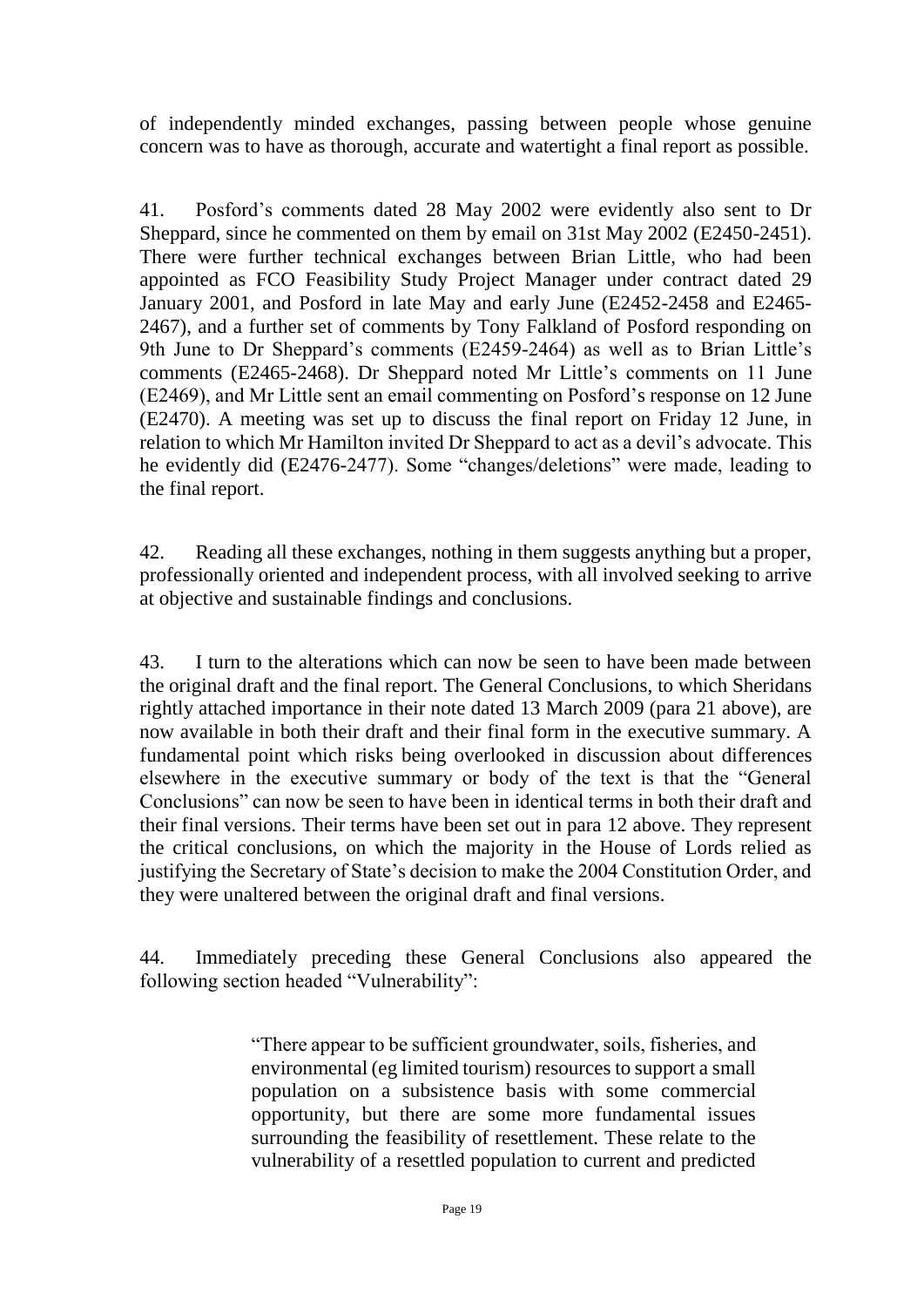climatic conditions, and the fragility of the environment to human-induced disturbance.

Under the present climate, it is assumed, based on historic meteorological patterns and observations, that the islands are already subject to regular overtopping events, flooding, and erosion of the outer beaches. As global warming develops, these events are likely to increase in severity and regularity. In addition, the area is seismically active, and the possibility of a tsunami is a concern. These events would threaten both the lives and infrastructure of any people living on the islands. Whilst it might be possible to protect the islands to some extent in the short-term through coastal defence measures, it is likely to be cost-prohibitive and non-pragmatic to consider this form of defence in the long-term.

The environment of the Chagos Archipelago is highly diverse and yet very susceptible to human disturbance. Coral reefs, which are one of the most important ecosystems within the Archipelago, are already exhibiting signs of stress from increased sea surface temperatures and other climatic phenomenon. Predictions from climate change experts indicate that mass mortality of reef building corals in the Indian Ocean is likely to occur as global warming increases, may be as soon as within the next 20 years. This will not only have huge implications for the long-term coastal defence of the islands, and hence their very existence, but will also adversely affect livelihoods, particularly fisheries and tourism, which are likely to be the mainstay of any resettled population. Human interference within the atolls, however well managed, is likely to exacerbate stress on the marine and terrestrial environment and will accelerate the effects of global warming. Thus resettlement is likely to become less feasible over time."

Again this passage was in identical form in the draft and final stage 2B report, and, as the Analysis Note acknowledges, it constitutes the basis for the overall negative assessment in the General Conclusions.

45. The identity of these core sections of the Executive Summary in the draft and final reports raises obvious problems for the present application. But it is said that these key sections refer back in turn to section 1.8. It is in section 1.8 that the summary note dated 15 February 2015 identifies in total four "key amendments".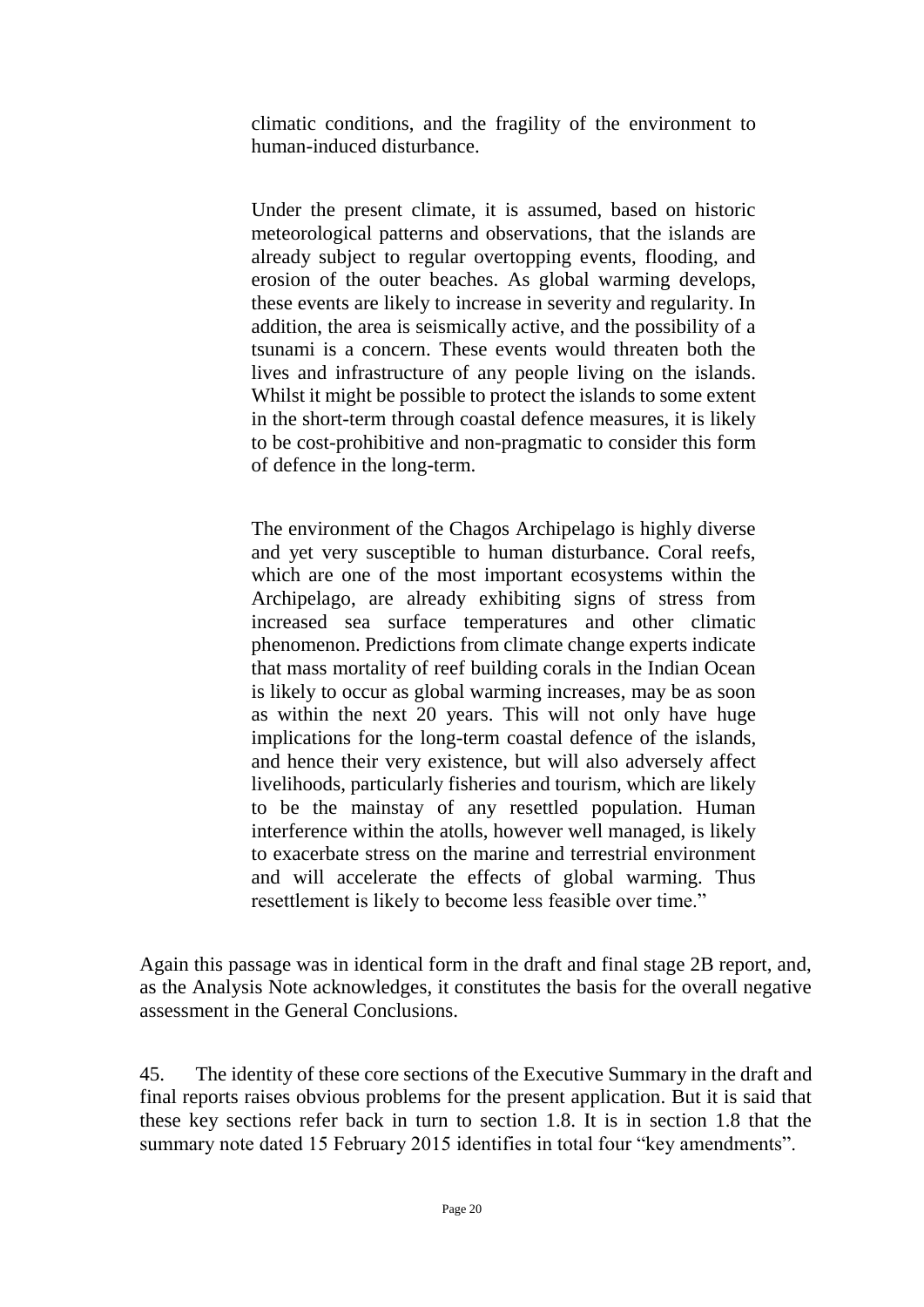46. The following passages underlined and marked A, B or C in the following extracts from the draft report are passages on which Mr Bancoult relies in support of his case of inappropriately motivated or influenced alteration:

## "**1.8 CLIMATE CHANGE**

The reports of the International Panel on Climate Change were evaluated to determine the latest projections on climate change. Global sea levels are expected to rise by about 38cm between 1990 and the 2080s. Indian and Pacific Ocean islands face the largest relative increase in flood risk. Although there will be regional variation, it is projected that sea level will rise by as much as 5mm per year, with a range of 2-9mm per year, over the next 100 years [B]. With a rise of 0.5 metres in sea level, the implications of climate change on the Chagos Archipelago are considerable, given that mean maximum elevation of the islands is only two metres; the diversity of livelihoods available is limited; and the relative isolation and exposure of the islands to oceanic influences and climatic events. These implications are discussed in the light of biodiversity and resettlement.

### **1.8.1 Implications for Biodiversity**

The impacts of climate change on highly diverse and productive coastal ecosystems such as coral reefs and atoll islands will depend upon the rate of sea-level rise relative to growth rates and sediment supply. In addition, space for and obstacles to horizontal migration, changes in the climate-ocean environment such as sea surface temperatures and storminess as well as human pressures will influence the capacity of ecosystems to adapt to the impacts of' climate change.

[Two paragraphs dealing with coral bleaching and reefs]

Species that occupy terrestrial habitats for all or part of their life-cycle, such as birds, turtles and coconut crabs, will also be adversely affected by sea level rise. There is considerable uncertainty about how climate change will affect the natural environment in the Chagos Archipelago, but that the outcome is likely to be an unfavourable shift in biodiversity.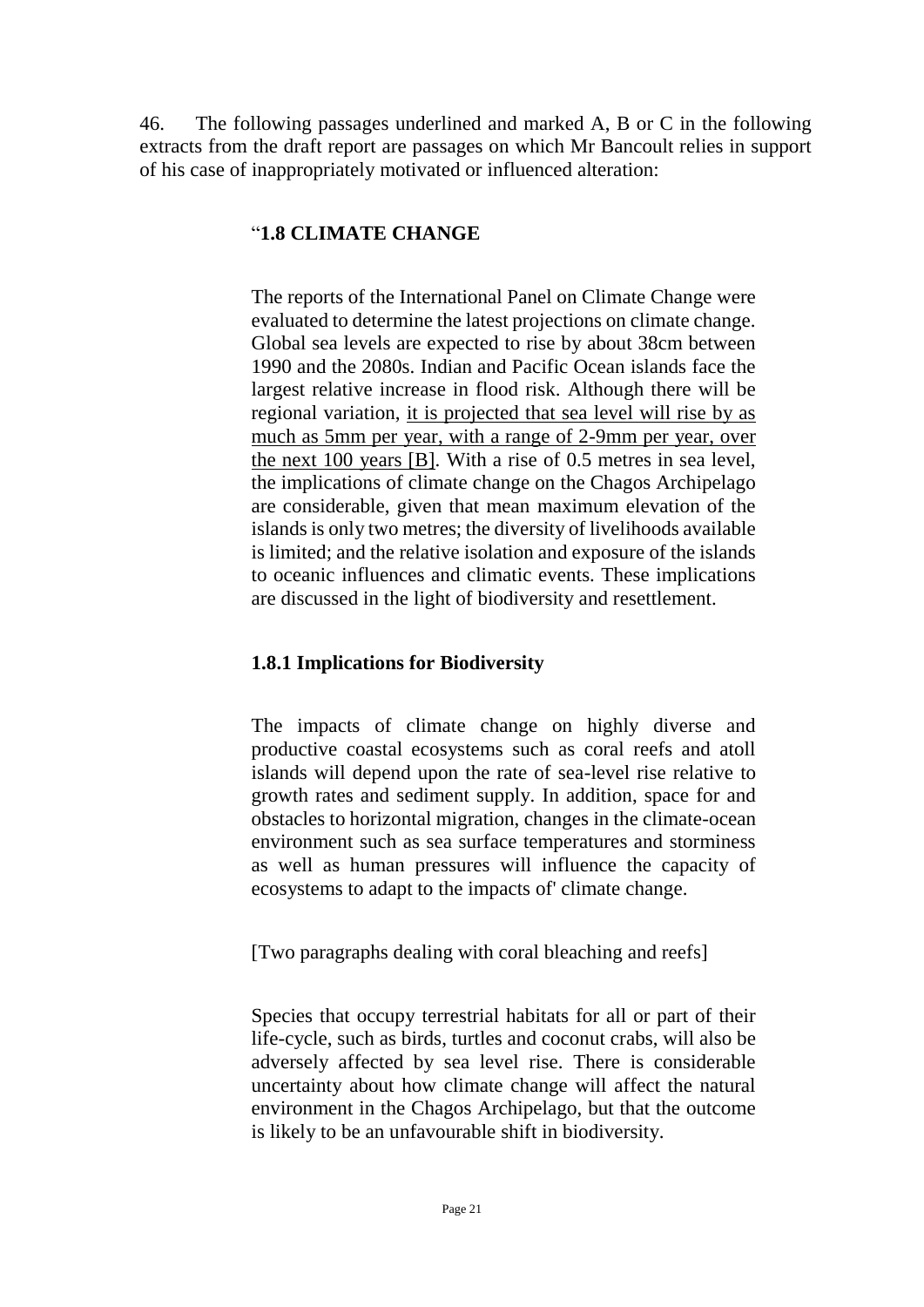#### **1.8.2 Implications for Resettlement**

The most significant and immediate consequences of climate change on a resettled population within the Chagos Archipelago are likely to be related to changes in sea levels, rainfall regimes, fresh water resources, soil moisture budgets, prevailing winds (direction and speed) and short term variation in regional and local patterns of wave action. At present, the Chagos Archipelago lies just north of an active cyclone belt, however, a small northward shift of this belt could lead to frequent cyclones in the area [A]. This would lead to more frequent flooding of the islands, with corresponding risk to life and any infrastructure. It would also reduce agricultural potential and the freshwater contained within the island aquifers would experience higher levels of salinity.

Irrespective of whether the Chagos Archipelago becomes subjected to regular cyclones, the general increase in storminess that may accompany climate change would result in increased wave energies and an increasing frequency of overtopping events [C]. Based on a 0.5m rise in sea level scenario, models of overtopping events demonstrate an increase of between 20-50% of the frequency of severe events. Of further significance is the probability that sea level rise and overtopping events would threaten the characteristics and sustainability of the fresh groundwater lens.

The rate of erosion of the ocean coasts are likely to increase with sea level rise and·increased storminess, and would be accompanied by an increase in sediment transport, which would have implications for shoreline infrastructure. On islands where physical space is limited, as in Chagos, coastal defences are likely to be low key and would need to be developed with a view to sustainability.

It is advised that future settlers on the outer atolls should be made aware of the risks of climate change in terms of their own safety and that of any physical investment. Should people wish to return, it would be prudent to provide specialist assistance in the preparation of appropriate and sustainable land use and coastal defence policies, which would ensure that the vulnerability of the resettled population was minimised as far as possible."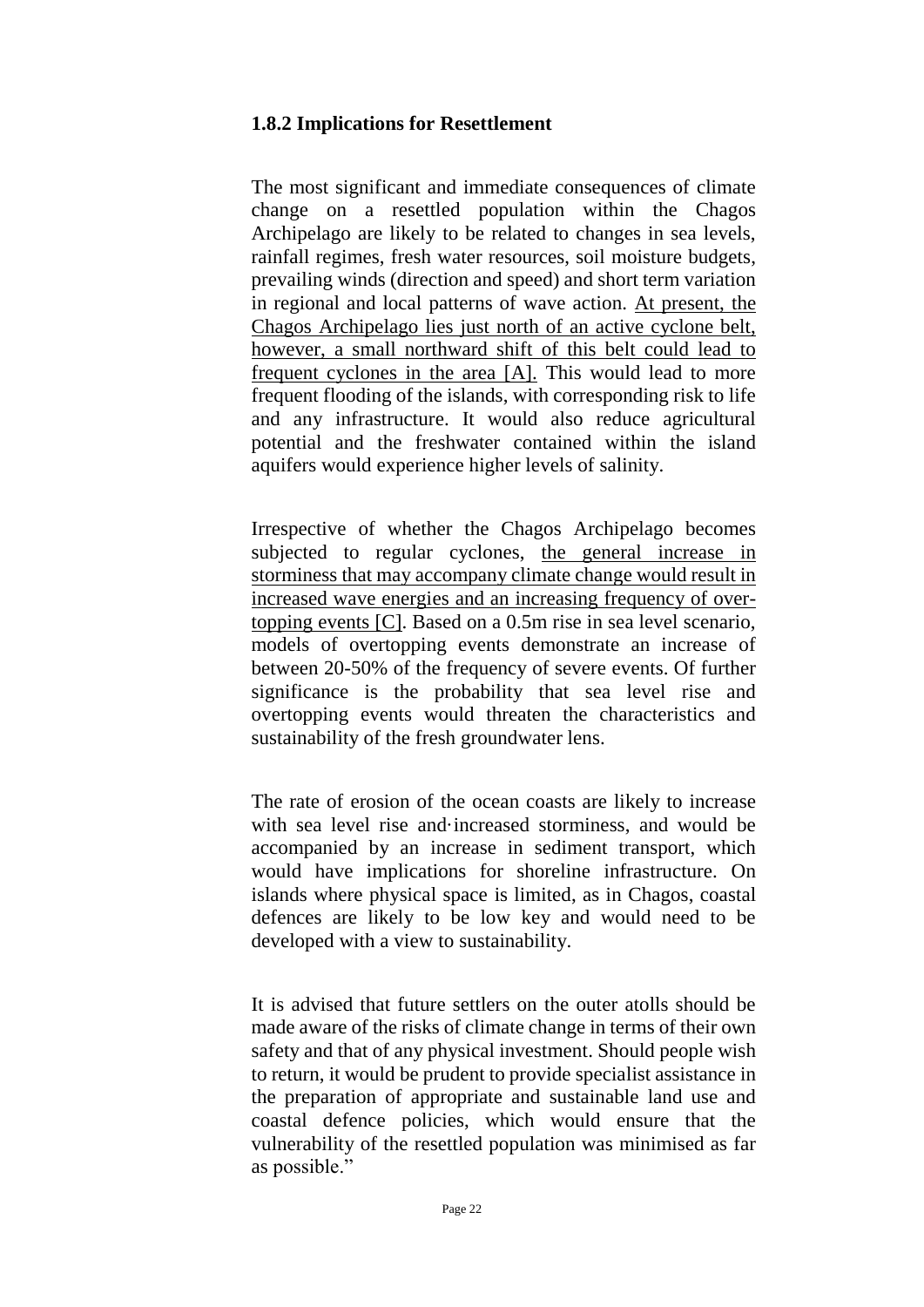47. In the final stage 2B report, section 1.8 of the executive summary reads as follows. Again, the passages underlined and marked A, B and C are passages on which Mr Bancoult relies in support of his case of inappropriately motivated or influenced alteration:

## "**CLIMATE CHANGE**

According to the International Panel on Climate Change global sea levels are expected to rise by about 38cm between 1990 and the 2080s. Indian and Pacific Ocean islands face the largest relative increase in flood risk. Although there will be regional variation, it is projected that sea level will rise by an average of 5mm per year over the next 100 years [B]. The implications of these predictions for resettlement of the Chagos Archipelago are considerable, given that mean elevation of the islands is only two metres.

The most significant and immediate consequences of climate change for the Chagos Archipelago are likely to be related to changes in sea-level, rainfall regimes, soil moisture budgets, prevailing winds, and short term variation in regional and local patterns of wave action. As a consequence, most islands will experience increased levels of flooding, accelerated erosion, and seawater intrusion into freshwater sources. The extent and severity of storm impacts, including storm surge floods and shore erosion are predicted to increase [A]. Although the risks associated with climate change are not easily established the implications of these issues to resettlement of the outer atolls of the Chagos Archipelago are outlined briefly below.

*Implications for water resources:* Rising sea level would not have a significant effect on island freshwater lenses in the Chagos archipelago unless land is lost by inundation. If rising mean sea level causes land to be permanently inundated, then there will be a consequent loss in fresh groundwater.

*Increased storminess* **[C]***:* The Chagos islands have a small storm surge envelope thus even small changes in sea level and storm surge height implies an increase in the area threatened with inundation. It has been predicted that the flooding severity for a 1 in 50-year storm event with 0.5m of sea level rise is almost as high as the present day 1 in 1000-year event.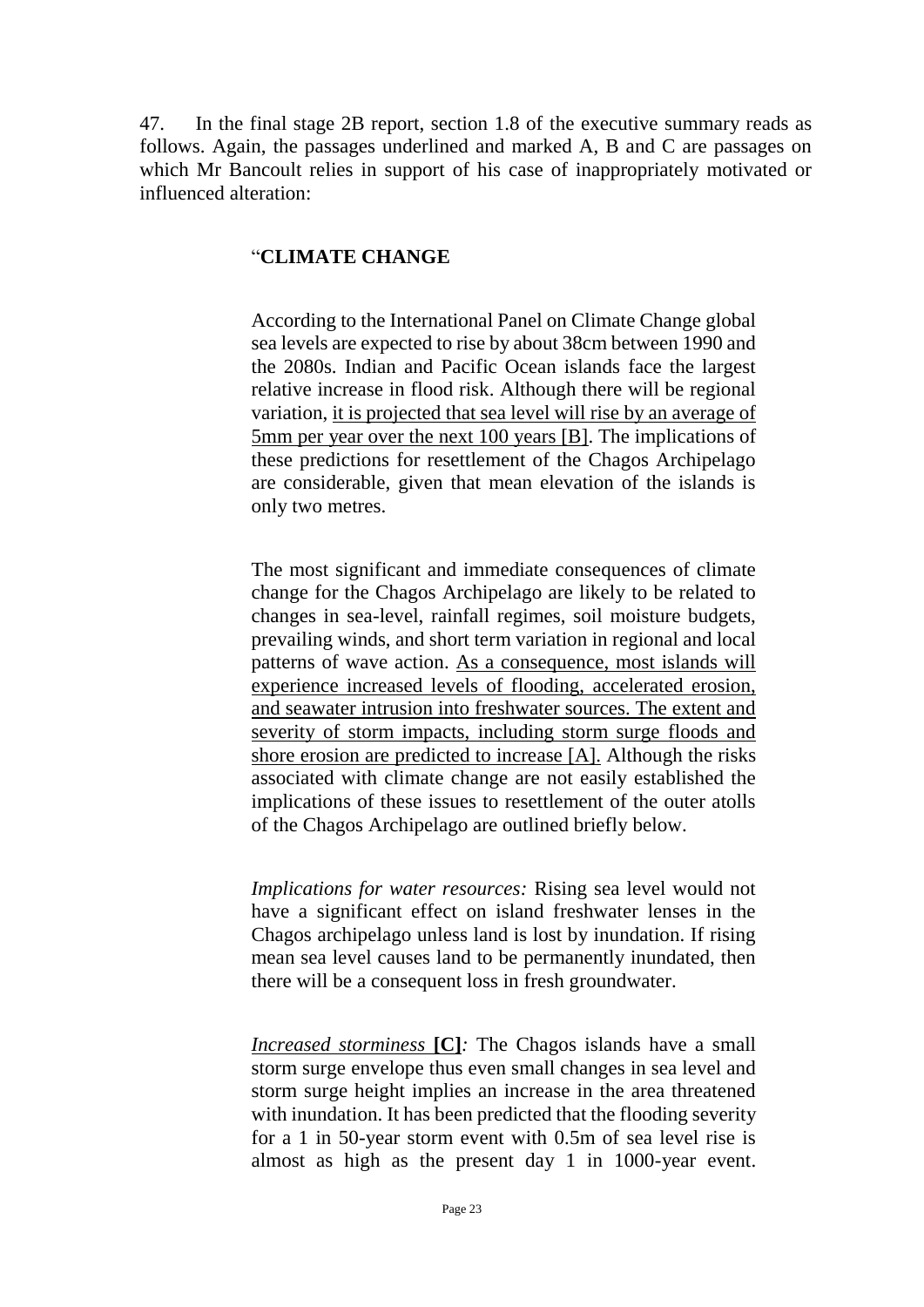Inundation can cause seawater intrusion into freshwater lenses. This not only reduces the availability of water for human consumption, but if salinity concentrations are high enough it can lead to decreased agricultural production.

*Biological systems and biodiversity:* Climate change is predicted to have a significant impact on the marine and terrestrial environments of the Archipelago. Coral reefs are one of the most important ecosystems likely to be affected, and their ability to cope will depend upon the rate of sea-level rise relative to their growth rate. The Chagos coral reefs were severely affected by the 1998 El Nino event, therefore any future sea surface warming would increase pressure on already stressed coral reefs. The added pressure of human interference within the marine environment would further weaken the ability of these systems to cope with climate change.

*Fisheries and aquaculture:* It is predicted that climate change may have a severe impact on the abundance and distribution of reef fish populations. In addition, there is strong evidence of a correlation between the annual incidence of ciguatera (fish poisoning) and local warming of the sea surface, which will have an impact on fisheries potential, for subsistence and commercial purposes. Climate change is expected to have both positive and negative impacts on aquaculture; but the implications for seaweed farming (as investigated during this study) is not positive, with increased temperatures leading to reductions in productivity **[D]**.

*Human health, settlement and infrastructure:* Populations, infrastructure and livelihoods are likely to be highly vulnerable to the impacts of climate change. Sustainability in food and water availability will be among the most pressing issues, together with the vulnerability of infrastructure to flooding and storm surges.

*Vulnerability and adaptation:* There is a wide range of adaptation strategies that could be employed by a resettled population in response to climate change. Integrated coastal management has been strongly advocated as the key planning framework for adaptation.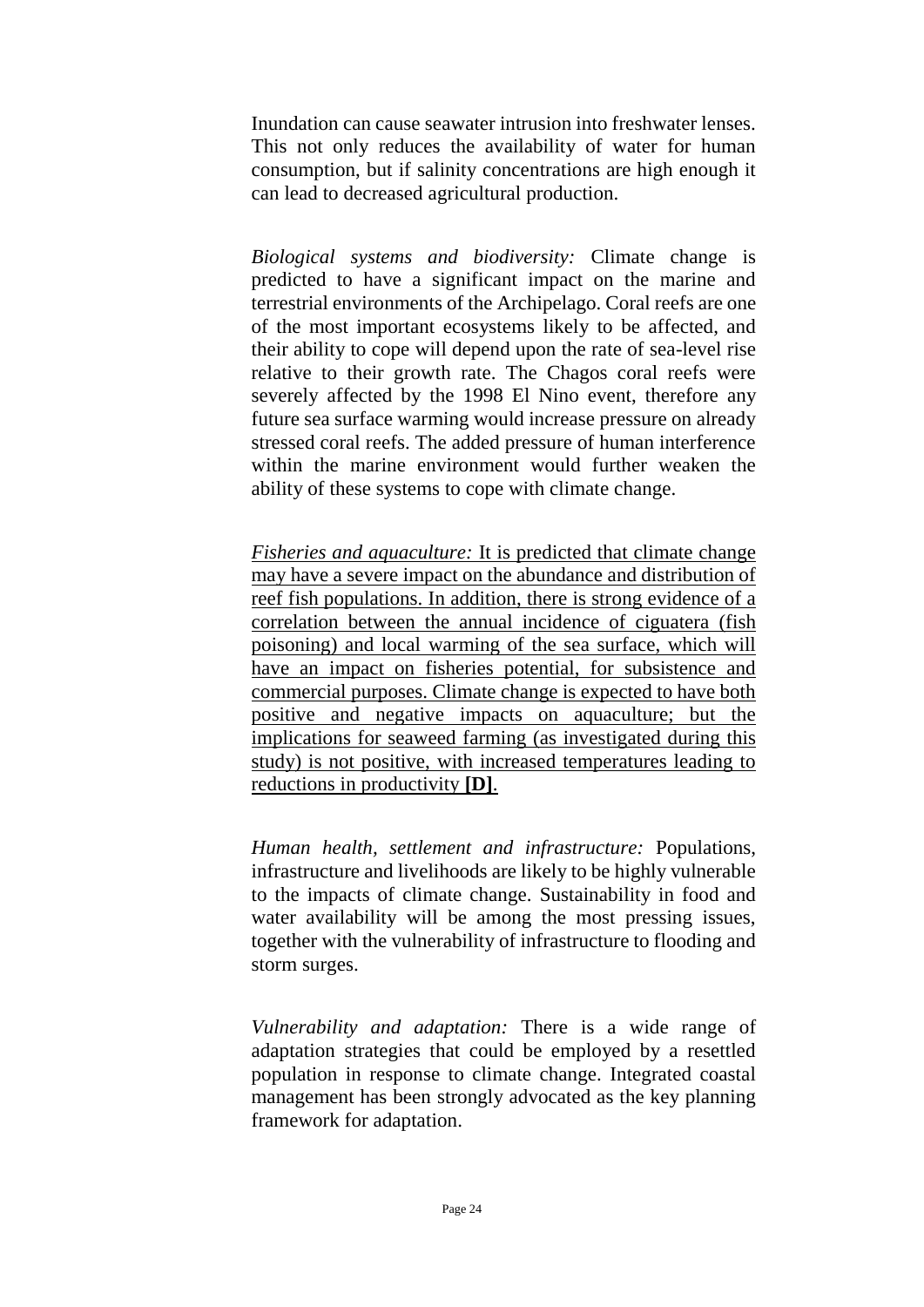*Adapting to island instability:* There are two issues that need to be taken into account in adapting to island instability: shoreline erosion and sediment inundation of the island surface. Adaptation can fall within three broad categories depending on the level of infrastructure and population density on islands: no response; accommodation (infrastructure and dwellings are replaced at a rate commensurate with island migration); or protection (maintenance of infrastructure through coastal protection measures). The latter is likely to be the most costly strategy, and should be avoided through wise land use planning.

*Adaptation to inundation:* Response to inundation will vary depending on the level of development on islands. On islands that will have little infrastructure, as is likely to be the case in Chagos, the costs to protect against inundation are likely to be prohibitive. Adaptation measures will include siting of infrastructure in low risk areas and the application of appropriate infrastructure designs, such as revised floor levels and open structures. More robust measures to prevent inundation, such as seawalls, are not recommended as they necessitate costly maintenance and future vertical extension as sea level rises, and they can lead to adverse impacts on coastal habitats.

*Adaptation to reef response:* Discussion of the possible response of coral reefs to sea-level rise indicates that at worst reef food and sediment resources diminish and at best they are maintained at similar levels or may even increase. The importance of reefs as both natural coastal protection structures and providers of food means that any adaptation measures against climate change, and any human livelihood activities, should not compromise the health of the reef system. Minimising adverse effects on reefs will require robust pollution control measures and effective waste management.

From an examination of projected climate change scenarios, it is likely that the Chagos Archipelago, and any population settled on the outer atolls, will be vulnerable to its effects. The main issue facing a resettled population on the low-lying islands will be flooding events, which are likely to increase in periodicity and intensity, and will not only threaten infrastructure but also the freshwater aquifers and agricultural production. Severe events may even threaten life. Increases in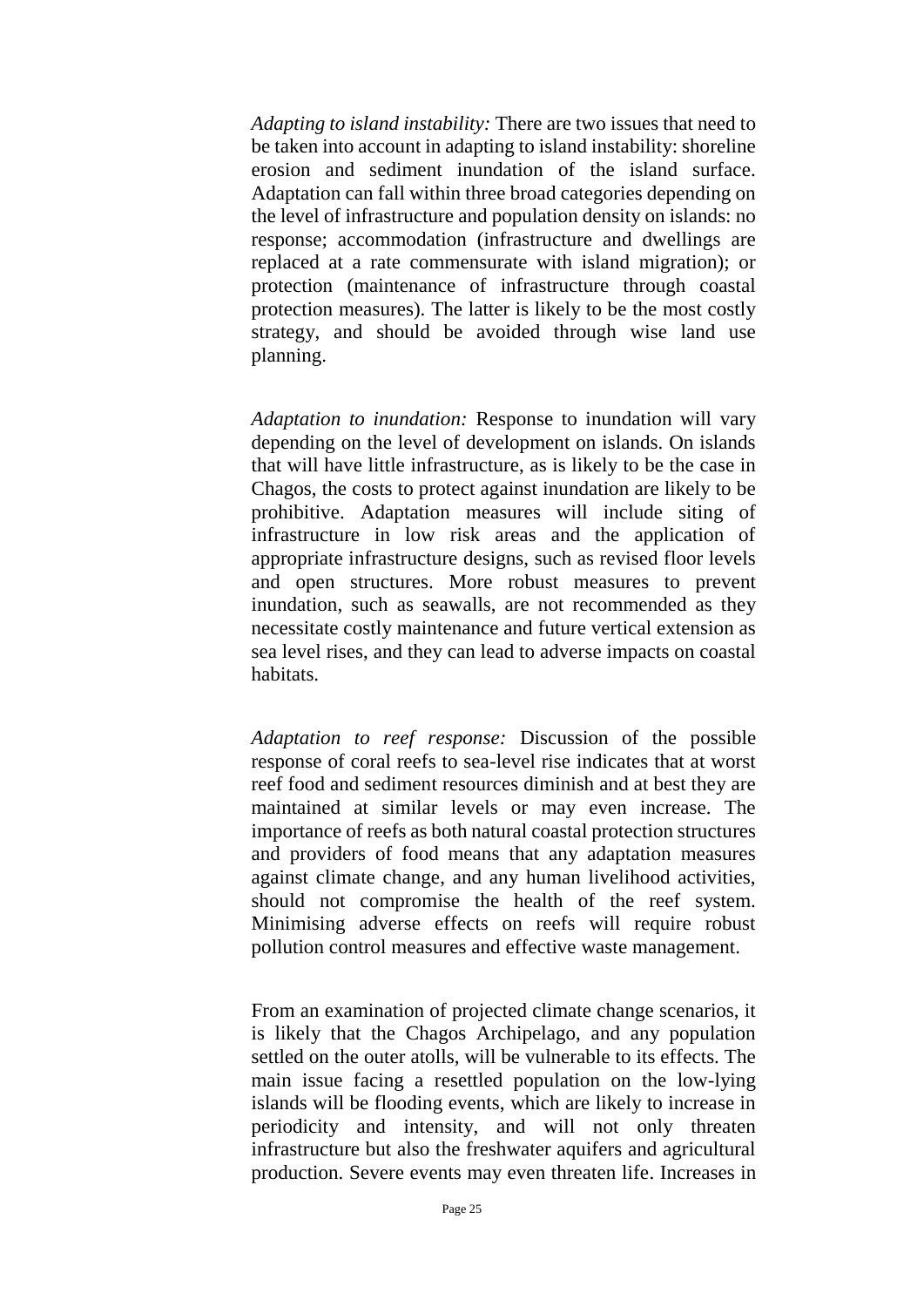sea surface temperatures are likely to have adverse effects on coral reefs and consequently their ability to act as a coastal defence to the islands, and to support fisheries. This will place more pressure on resettled populations to not only counteract the pressures of climate change but also to ensure that their subsistence and income needs are met."

48. The "key amendments" relied upon therefore fall under four heads. It is worth emphasising their limited extent in the overall context of the report, and particularly in the light of the unaltered General Conclusions and Vulnerability sections. Whatever the suggestion - whether it is that the alterations were the product of undue executive influence or that they in some way demonstrate that the final report was unreliable or that the Secretary of State would have reached a different decision regarding the making of the 2004 Constitution Order if he had only been shown the draft rather than the final report - the limited extent of the alterations in the overall context of the report points to my mind sharply against giving it credence or weight.

49. However, I must also examine the amendments more closely. Taking first the change identified at [A] the main criticism is that

> "The effect of this change is to delete from the feasibility study the important fact that the Chagos Islands *are not within the cyclone belt at present*, but to the North of it. There is no information anywhere in the Phase 2B study to indicate that (1) the cyclone belt has moved, either northward or in any other direction, in the past; or (2) that it is likely to move in the future; or (3) that if it were to move it would move closer to the Chagos Islands as opposed to moving further away from them."

This is not however correct. Both the Gifford/Dunne Analysis Note and Mr Jenness's report demonstrate that the passage removed from the draft executive summary remained in the body of the report: see E1330, citing passages from Part III which set out the same information as appeared in the draft about the effect of a small shift north in the cyclone belt.

50. A second criticism addressed to the change at [A] relates to the addition of new sentences stating that "As a consequence [of climate change], most islands will experience increased levels of flooding, accelerated erosion, and seawater intrusion into freshwater sources" and that "The extent and severity of storm impacts, including storm surge floods and shore erosion are predicted to increase". For the latter, it is said, "There is no factual basis and it is not supported by a close reading of the body of the report". As to this, two points arise. First, both the draft and the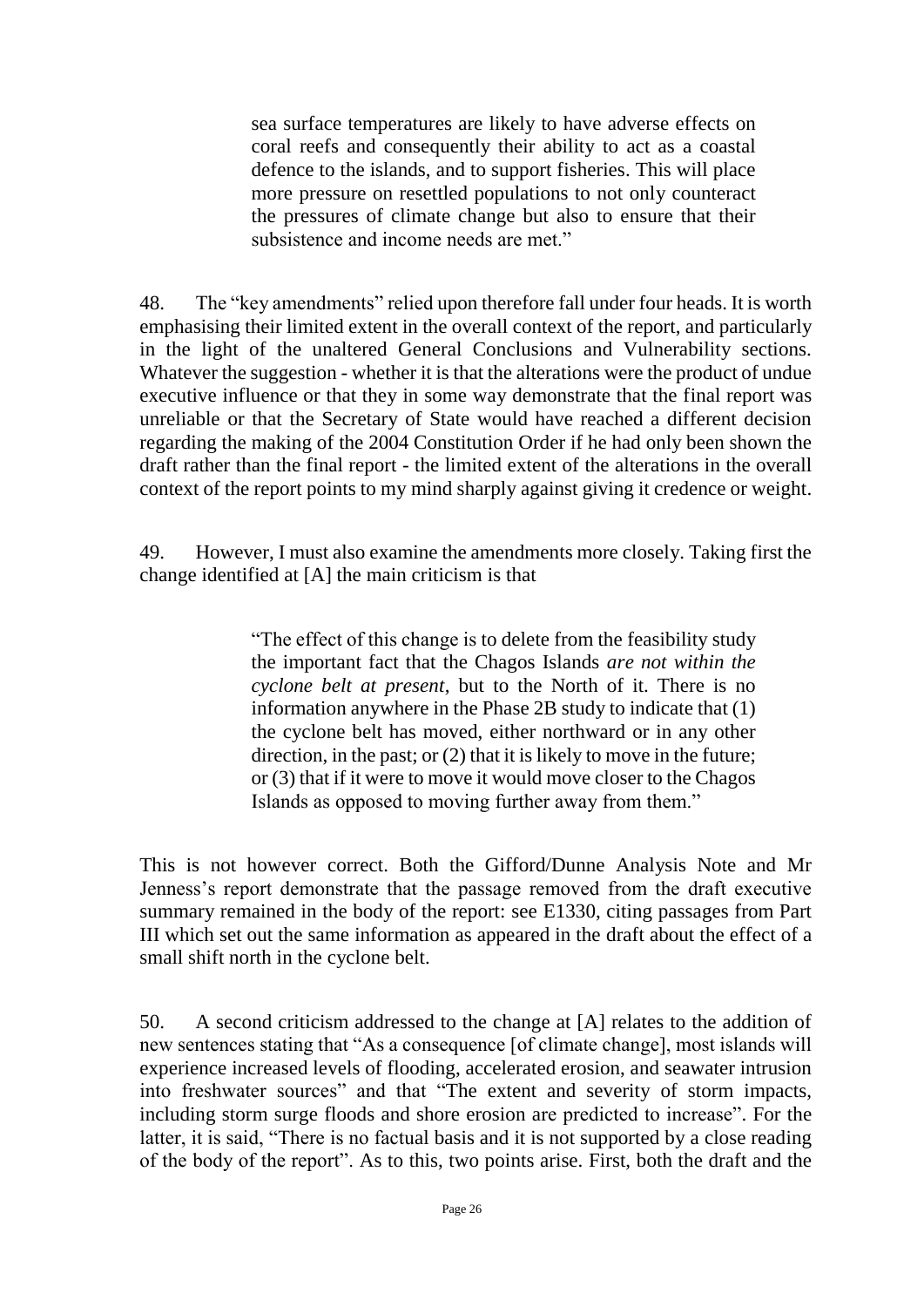final reports start by stating that the "most significant and immediate consequences of climate change for the Chagos Archipelago are likely to be related to changes in sea levels, rainfall regimes, soil moisture budgets, prevailing winds and … wave action". The statements in the final version that "As a consequence most islands will experience increased levels of flooding, accelerated erosion, and seawater intrusion into freshwater sources" and that the extent and severity of storm impacts, including storm surge floods and shore erosion are predicted to increase" follow unsurprisingly from this initial sentence.

51. Second, as to the criticism of lack of evidential support, no basis appears for doubting that these statements were fully endorsed, and if anything regarded as understated, by Dr Sheppard. Dr (now Professor) Sheppard was at the time Head of Biological Sciences at Warwick University, and was (unlike Mr Jenness, who was a resettlement anthropologist) an acknowledged expert on climate change and marine science in general and on BIOT in particular. He supported Posford's conclusions in this area and believed that they were, if anything, understated: see eg E2409, where on 14 May 2002 he commented on the draft report:

> "Oceanographic, climate, groundwater and soils sections are scientifically sound (with some queries and revisions suggested). These broadly show that development in the islands is not sensible, long term nor sustainable (and may even become dangerous) for the first two development scenarios."

See further E2461, where on 31st May Dr Sheppard noted, in relation to rainfall and recharging of the lenses and in view of changes to future rainfall projected by the Hadley Centre's website, that the "consequences to sustainable settlement numbers could be considerable"; and E2519 to E2523 where in October 2002 he responded to Mr Jenness's criticisms of the final version, stating, in particular, that

> "past lack of flooding, lack of erosion, steady temperature, are no guide at all to conditions from now on …"

and that

"… our climatic entry into the 'unknown' is difficult to accept for those who are unversed in such matters, as seems to be the case with Jenness." (E2519)

52. Dr Sheppard went on (E2520):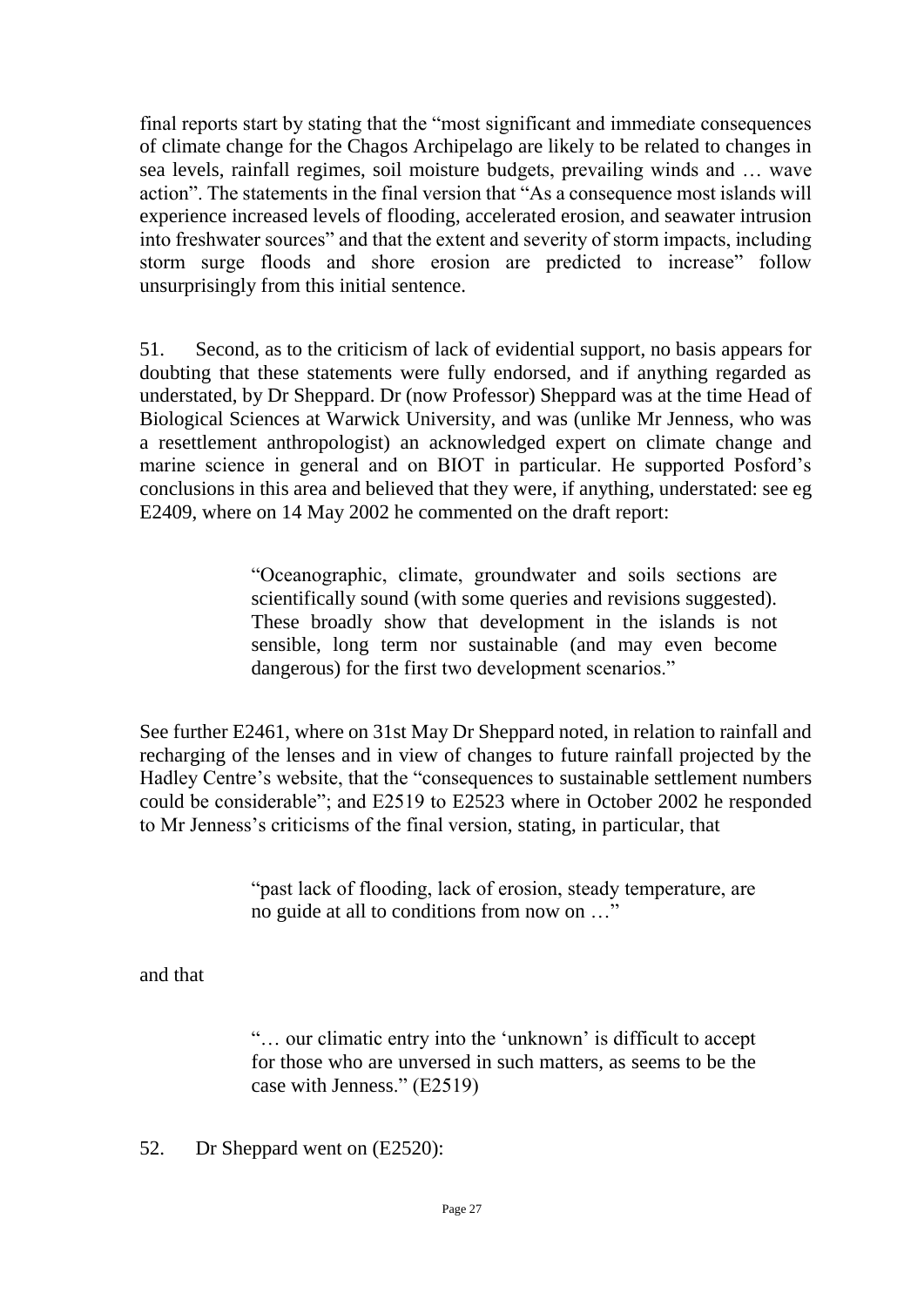"The climate modelling section, which is the part which most effectively supports the notion that resettlement will be 'hazardous' is the most criticised by Jenness. In fact the model is pretty rigorous and is probably correct. It does miss some detail, but its general tenet is almost certainly, unhappily for the Chagos islands, quite accurate, and fits well with climate modelling and predictions from many other sources. Again, Jenness is unaware just how much change is forecast. (If he *is* aware, he is writing propaganda, not a scientific critique.)"

53. If anything, it is clear that Dr Sheppard thought that Posford should have gone further. Thus at E2463 he is recorded as having advised on 31 May 2002 that "following should be further addressed or resolved in the final report", viz

> "Effects of sea level rise on the boundaries or depths of the lenses, especially in islands whose central parts are near sea level (two islands were 'levelled' and this could be usefully incorporated)."

Posford's response was that "The effects of sea level rise on the groundwater systems was not in the TOR for the groundwater section". As a further example, commenting on Mr Jenness' views at E2522, Dr Sheppard records:

"Cyclones and Earthquakes

Posford do go on a lot about cyclones and earthquakes, which is validly criticised by Jenness. Whatever weather changes will occur, cyclones (and certainly earthquakes) are not expected to change at all. Jenness is correct to say that Posford went overboard unjustifiably on this. (Posford should - as was recommended to them - have made more on sea level rise and warming, which is touched on, and would have been unassailable.)"

Dr Sheppard's view about cyclones quite probably led to the removal of the reference to cyclones from the executive summary to the body of the text. The final bracketed sentence also speaks against any idea that Posford were engaged in a whitewash, or that the consultants were not acting independently.

54. Dr Sheppard went on (E2522):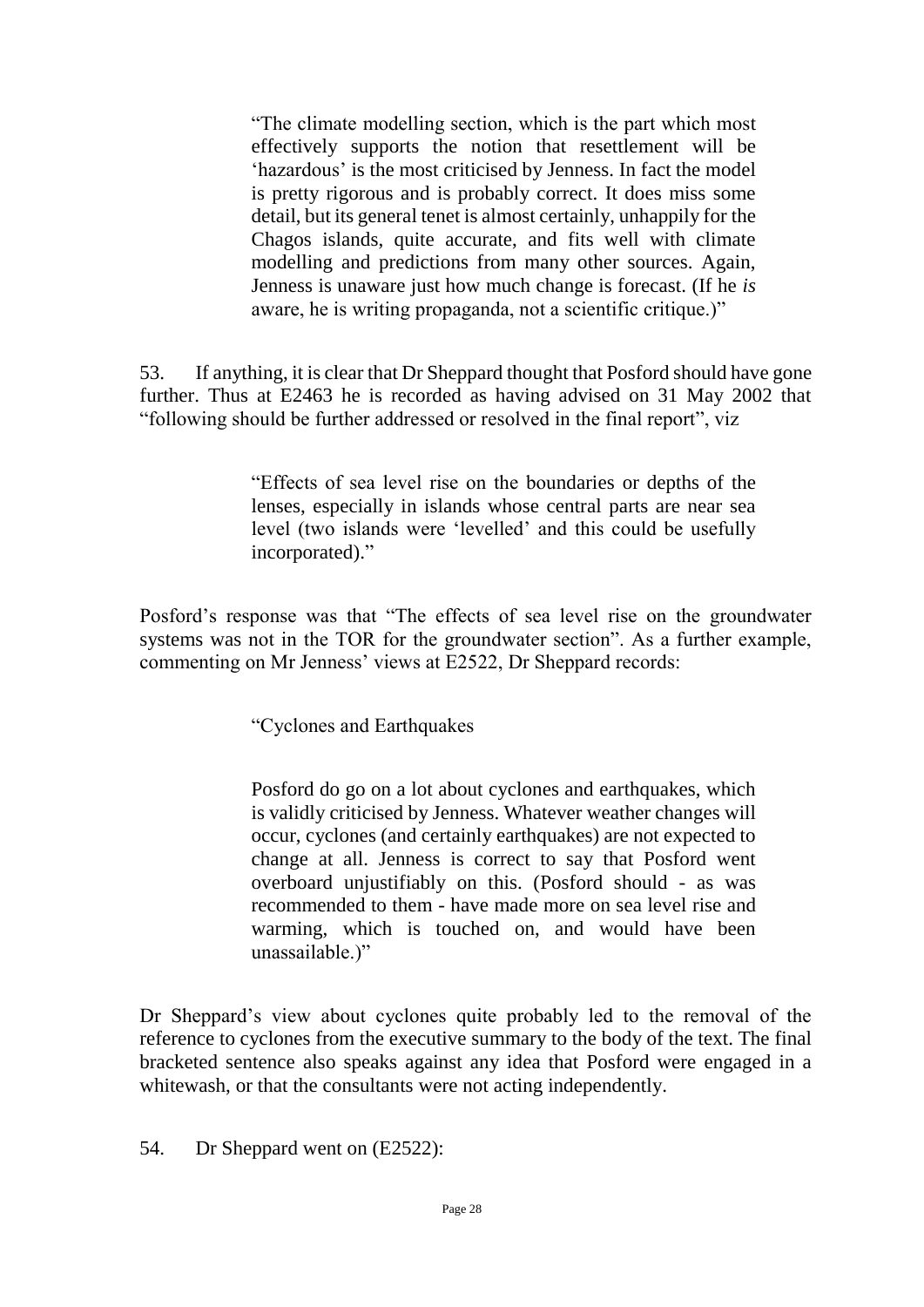"Erosion and overtopping

• Jenness says that 'there is no need to defer any plans (for resettlement) before rates of island erosion are established'. That is plain daft, unless all constructions are moveable.

• Jenness says that lack of overtopping damage in the past means that estimates of increased overtopping in future are exaggerated. The climate is changing, and the past is now no guide to the future in this respect.

• Jenness acknowledges elsewhere that climate change is occurring and that things may get worse. But he says that this is no reason to not develop. All that is needed is that development should use 'careful' land use planning and management with strong components for costal management and reef health. What does he mean? This sweeps a huge issue (*the* issue) under the carpet. The only land which will be above projected flooding is a rim around part of most islands. He says 'it should not preclude resettlement of the Chagos in a prudently planned fashion'. Where?"

55. A final quotation from Dr Sheppard reads (E2524):

"Jenness has much to say about the omissions on health, economics etc. Some are valid. But he really should go and stand on one of the islands, holding a copy of the island's profile above sea level, before he says "Land loss may be inevitable and should be planned for. Loss of groundwater can be planned for ..." and "... can be managed with modest investment". This may be true for, say 20 years. But beyond that we are talking here not about a little loss of a beach, but possibility of broaching of the rims and flooding of large inland areas."

56. The upshot is in my opinion that there is no basis for regarding as suspicious or actually or potentially significant in any way either (a) the removal in the final version of paragraph 1.8 of the reference to the possibility of a small northward shift of the cyclone belt or (b) the inclusion of (i) a reference to increased levels of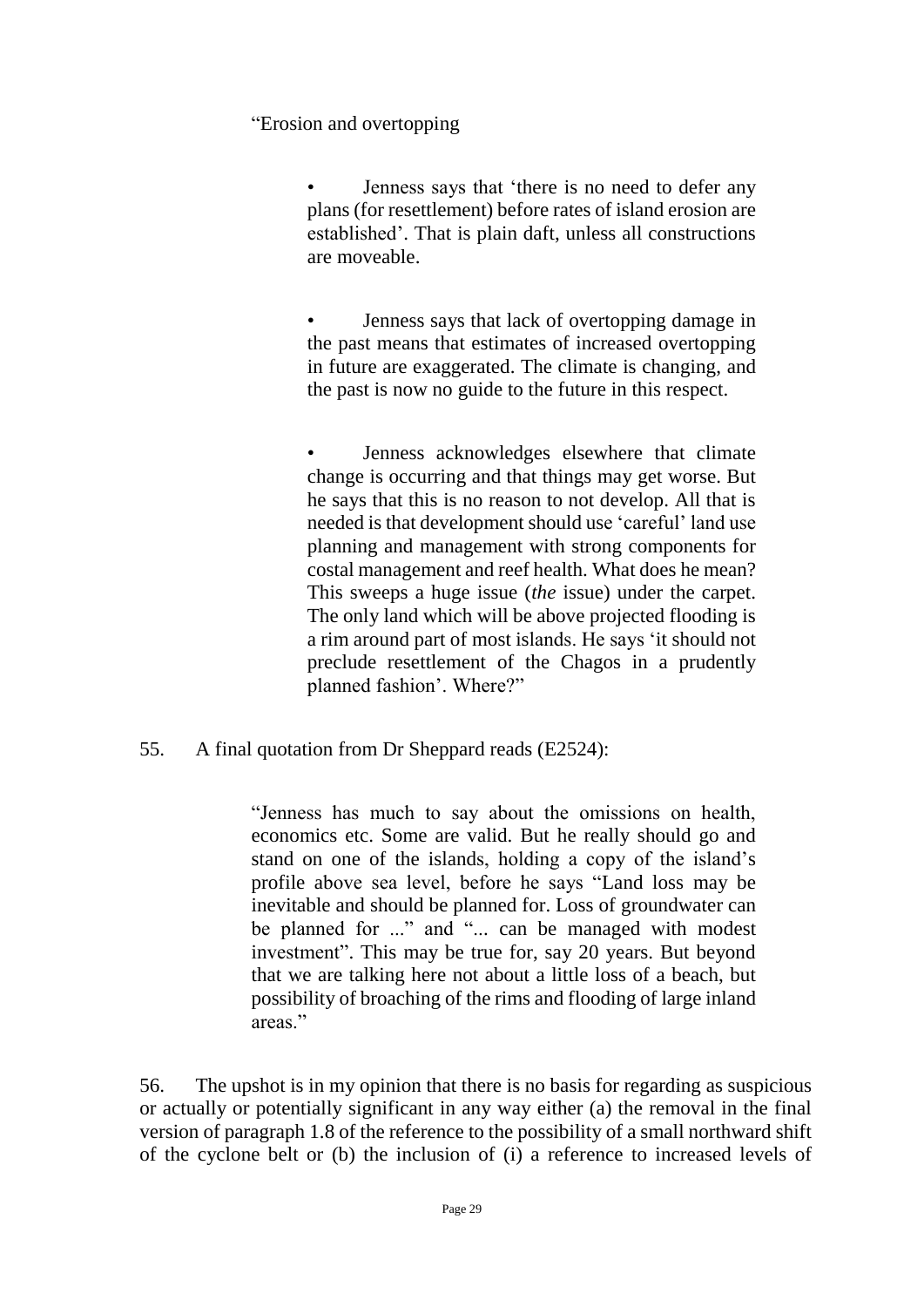flooding, accelerated erosion and seawater intrusion into freshwater sources or (ii) the predicted increase in severity of storm impacts, including storm surge floods and shore erosion.

57. I can take the other three key amendments, [B], [C] and [D] quite briefly. The first, a change in respect of future sea water level rises from a range of 2-9mm per year to an average of 5mm a year cannot conceivably be sinister or significant, or, if it had been known to or focused on by any decision-maker, have led to a change in any ministerial decision. The second is a complaint that the draft executive summary referred to "the general increase in storminess that may accompany climate change" (E2397) while the final executive summary contained a paragraph starting "Increased storminess" (E2498). The Summary Note does not record that the latter paragraph continues "the Chagos islands have a small storm surge envelope thus even small changes in sea level and storm surge height implies an increase in the area threatened with inundation". To my mind, there is therefore nothing in the difference. But, if there is, it is clear from Dr Sheppard's views, already set out, that he would support the reported threat. The third and last point relates to a new paragraph noting that "it is predicted that climate change may have a severe impact on the abundance and distribution of reef fish populations" (E2499). The complaint is that the body of the report is expressed in more nuanced terms. Again, it is clear that Dr Sheppard took a clear view of the likely effects of climate change, and there is no reason to suspect that the final version represented anything other than a genuine prediction. Any difference in nuance should also have been apparent and, whether or not so, cannot conceivably support an argument that the minister acted irrationally in making the Orders he did on the basis of the final report.

### *Heads (ii) and (iii)*

58. These two heads face in opposite directions. Both aim at undermining the stage 2B report. But head (ii) does so by relying on Dr Sheppard and his alleged endorsement of criticisms by Mr Jenness, the resettlement anthropologist instructed on behalf of Mr Bancoult to consider the stage 2B report in autumn 2002, while head (iii) suggests that Dr Sheppard's input into the stage 2B report lacked objectivity and was unreliable.

59. As to the latter suggestion, the applicant has through his representatives been prepared for a long time to cast wide-ranging aspersions on a large number of people, including Dr Sheppard. But I do not think that they are made good, and that includes the suggestions that Dr Sheppard allowed his interest in preserving coral reefs to influence the advice he gave government. On the contrary, Dr Sheppard comes across in the material as a forthright and very independent character, not hesitating to comment bluntly on those working for government or for the applicant: see eg his email of 14 May at E2406, comments of 14, 30 and 31 May 2002 set out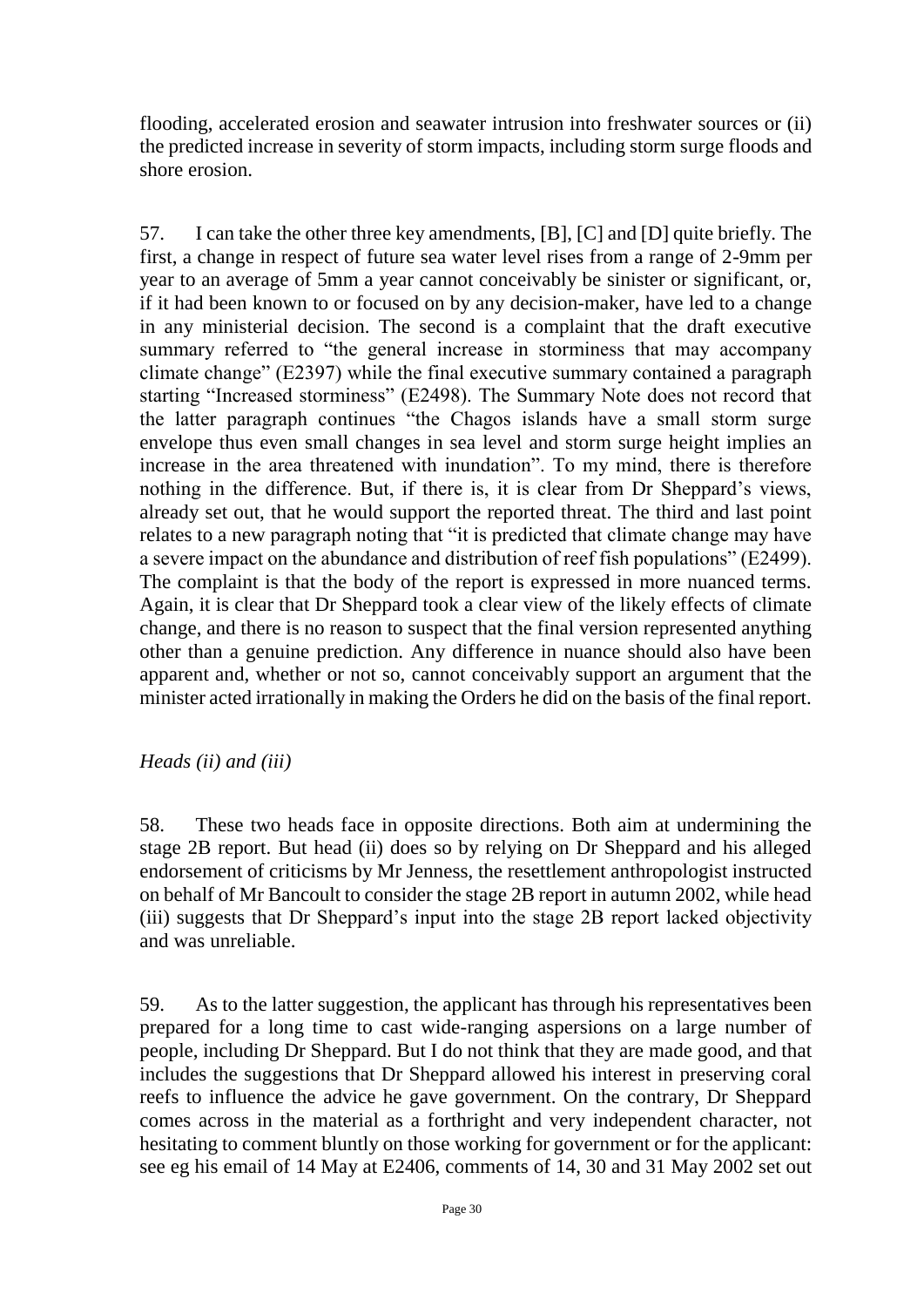or reported at E2409-2422, E2450-2451 and E2460-2464 and further comments on Mr Jenness (some cited above) at E2518-2525. I also see no basis for regarding the stage 2B report as unreliable or for treating reliance on it as irrational in 2004, simply because Dr Sheppard had been the sole outside reviewer instructed by the executive, in addition to Mr Little, who had been appointed as FCO Feasibility Study Project Manager.

60. As to the former suggestion, although Dr Sheppard agreed with aspects of Mr Jenness's report, it is apparent from his comments on that report which I have already set out that he disagreed fundamentally with any suggestion that Mr Jenness's report undermined the conclusions in the stage 2B report, and that he would himself have gone, if anything, further in discounting the risks of climate change that underlay those conclusions.

## *Conclusion relating to the Rashid documents*

61. The essential issues, as summarised in Mr Fitzgerald QC's speaking note, are (i) whether due disclosure of the Rashid documents would have led to a challenge by Mr Bancoult's representatives to the stage 2B report in the original judicial review proceedings, and, if so, (ii) whether it is likely that such a challenge would have resulted in a different outcome in the House of Lords on the rationality of the removal by the 2004 Constitution Order of the right of abode. The two questions are of course inter-connected, since any decision whether or not to challenge the stage 2B report would have depended on an assessment of the prospects of such a challenge succeeding.

62. As to the first question, some caution is in my view required before accepting outright the submission that it is "certain" that there would have been such a challenge. Mr Bancoult's advisers had in December 2005 had disclosure of Mr Hamilton's extensive letter dated 23 May 2002 evidencing the nature of the FCO's involvement in and input into the process of re-drafting and finalisation of the report (see paras 20 and 37-38 above). Mr Bancoult's solicitors felt able, from January 2006 onwards, to make serious allegations about lack of independence of the stage 2B report as well as about allegedly significant alterations between the draft and final versions of the preliminary study from January 2006 onwards (see eg E1472 and E1487). Yet, at the same time, the applicant through Sydney Kentridge QC was expressly disclaiming before the Divisional Court any challenge to the study or its outcome: see E1482. Mr Bancoult's advisers did not at that stage think they could or should even try to overcome the first hurdle. Further, they maintained this attitude for years, including after disclosure in October 2010 of the email dated 29 May 2002 (paras 21 and 39-40 above), despite continuing to make serious allegations in correspondence of lack of independence and invalidity.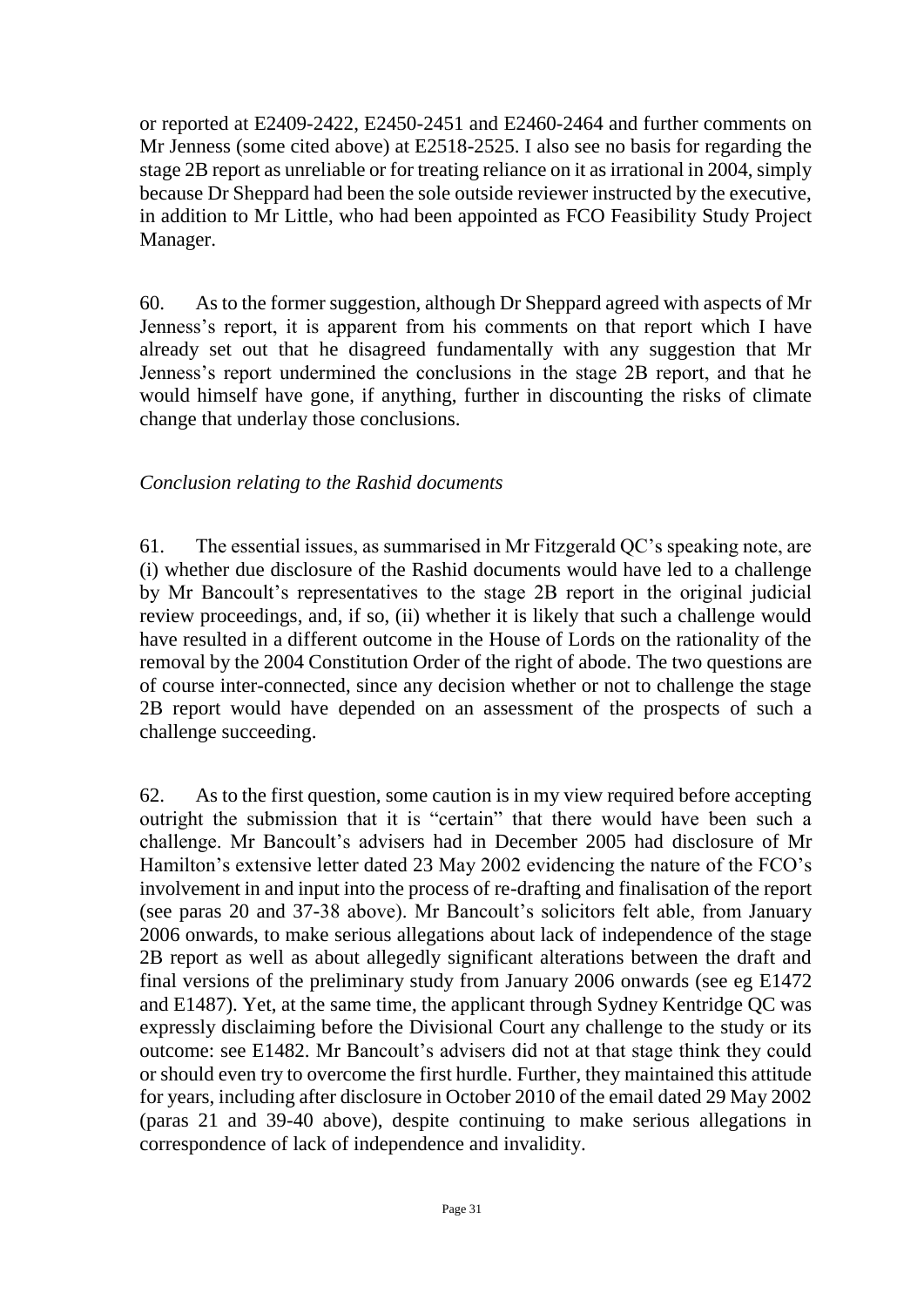63. For present purposes, I am however prepared to assume without deciding that a challenge would have been made, and to proceed directly to a consideration of the second. In Mr Fitzgerald's formulation, that is whether it is likely that such a challenge would have resulted in a different outcome - but in my judgment it makes no difference ultimately whether the test should be formulated at the slightly higher level of a requirement to show "a probability" that it would have done so or at the perhaps slightly lower level of whether it "may well have" done so.

64. The second question reduces itself ultimately to a question whether it is probable or likely, or whether it may well be, that the material now available would have led the court (at whichever level the case was being considered) to conclude that it was irrational or unjustified for the Secretary of State to accept and act on the General Conclusions set out in the stage 2B report. Those were the General Conclusions on which the Secretary of State acted when making, and which the majority in the House of Lords regarded as justifying his decision to make, section 9 of the 2004 Constitution Order. In addressing this question, I proceed on the basis that it is necessary and appropriate to treat the Secretary of State, when deciding in June 2004 whether to make section 9 of the 2004 Constitution Order, as having available to him or within his knowledge all the contemporary material which in fact existed in the possession of the executive. That includes the draft report and all the exchanges taking place and advice received in the process of its redrafting and finalisation. Is it either probable or likely, or may it well be, that the court would have concluded that the material now shown to have been within the executive's possession or knowledge at the relevant date in June 2004 undermines the rationality or justifiability of the Secretary of State's decision to rely on such Conclusions?

65. The answer in my opinion is clear. The General Conclusions, and the section on Vulnerability immediately preceding them remained unaltered from the draft to the final stage 2B report. There is no probability, likelihood or prospect (and, for completeness, in my view also no real possibility) that a court would have seen or would see, in the process of preparation, re-drafting and finalisation of the stage 2B report and in the associated material which can now be seen to have existed, anything which could, would or should have caused the Secretary of State to doubt the General Conclusions, or which made it irrational or otherwise unjustifiable to act on them in June 2004. On that basis, the application to set aside the House of Lords' judgment by reference to the Rashid and other documents disclosed late must fail.

### *Additional evidence*

66. The first head consists of the Analysis Note. This, as its name indicates, consists essentially of an analysis of primary material and/or submissions on it. Its development has taken place over years starting originally it seems as early as 2006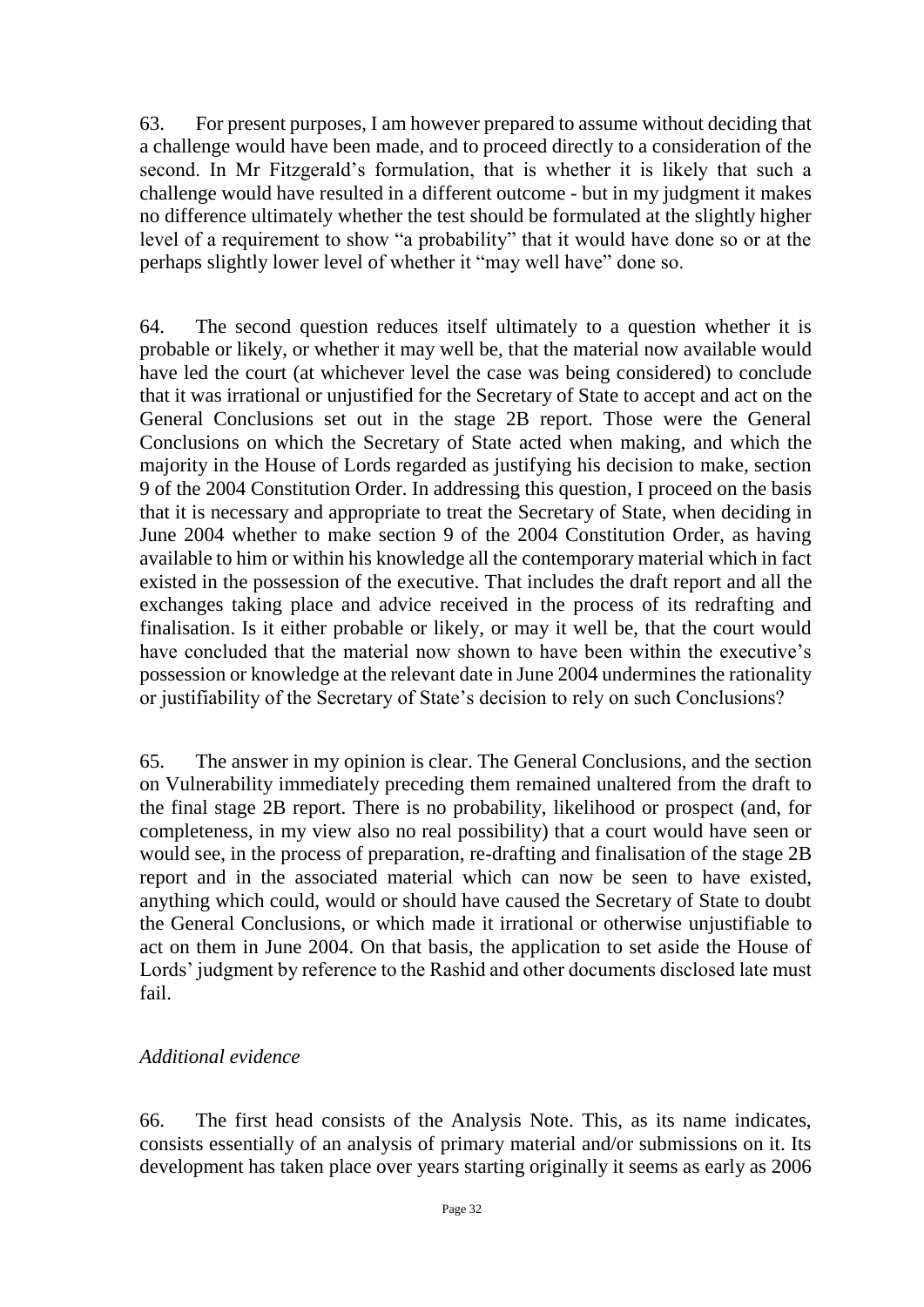and continuing up to at least 2012. We have it in various forms. It is not conceived or presented as evidence, though I have taken its contents into account in considering the parties' respective cases and submissions on the material which is admissible and relevant.

67. The second head consists of information provided by Mr Stephen Akester, who, after their chance meeting, wrote to Mr Gifford a letter dated 11 February 2011 explaining the role of his company, MEP, as a sub-contractor to Posford. MEP was principally concerned with water resources and fisheries, and organised the site visit to the Chagos in early 2001. Mr Akester explains that his own experience was in regional development. In his letter, Mr Akester said that after the site visit, MEP reported and it appears provided Posford with the three development scenarios, after which Posford and he had no further involvement. But he explained:

> "Because I and our team considered that resettlement was feasible, I prepared a draft of the different levels of development that would be appropriate to support such resettlement, given the fragility of the islands and bearing in mind that there had, in contravention of the normal practice of consulting potential settlers, been no consultation with the Chagossians themselves (this was excluded from our terms of reference).

…

After submitting our report via PH to BIOT, I was surprised that we heard nothing further concerning the text of it either from PH or from BIOT. I was not invited to any further meetings with BIOT, did not receive any draft prior to its critique by BIOT on 23 May 2002, and heard nothing more about the terms of the report until the final Executive summary had been approved by BIOT and sent to me. By then, it was of course too late to make any further comments. We were therefore unable to modify the terms of the 'General Conclusion' which I find to be wrong in its claim that resettlement involves obstacles which cannot be overcome by reasonable measures. Such issues are inherent in small island development and are regularly resolved within reasonable cost parameters."

68. That Posford's sub-contractor may have disagreed with conclusions drawn by Posford is a matter outside any conceivable sphere of information or knowledge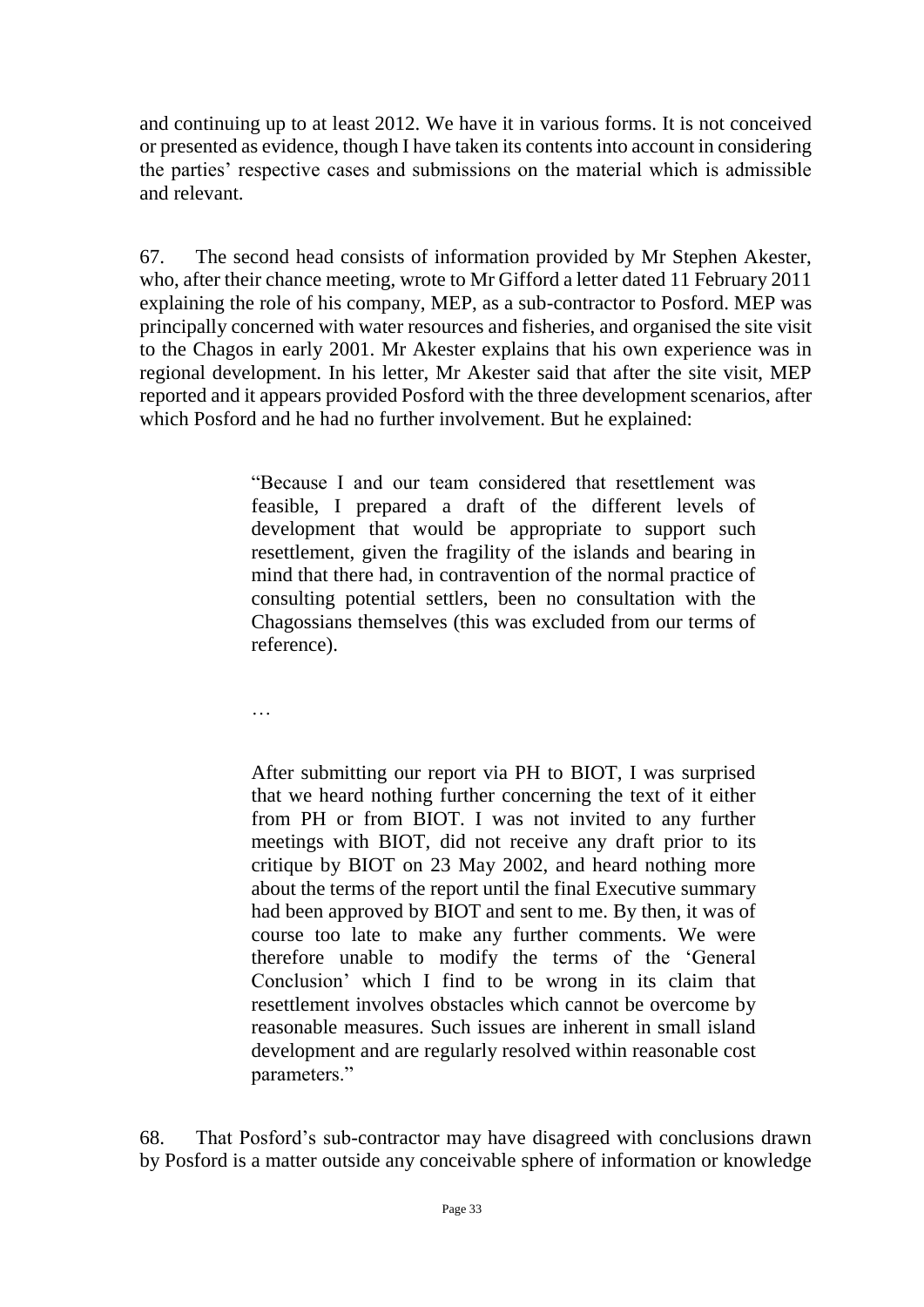that the Secretary of State or executive may be treated as having had at any material time. The material is thus correctly analysed as potential fresh evidence. But fresh evidence going to what issue? The ultimate issue is whether the Secretary of State was justified in acting as he did on the material which was or should have been available to him at the time, not whether his decision could be justified on a revisiting of the whole issue of resettlement in the light of any other material which either party could adduce now. In any event, the views expressed by Mr Akester in the letter dated 11 February 2010 cannot meet the test, however relaxed the terms in which this might be expressed, for setting aside the House of Lords judgment, even if they were material to any issue. I say this quite apart from the fact that, despite complaints regarding suggested lack of independence, no step was taken to set aside that judgment in the years following receipt of such letter, until after the Rashid documents had been disclosed.

69. The third piece of evidence is a further review of the report, prepared for the applicant by Professor Paul Kench of the University of Auckland dated 5 October 2012. According to the applicant's case:

> "He concludes that not only were the findings of the ocean and coastal processes section in the feasibility study unsound, because of lack of specialist understanding and methodological flaws, but also that the relevant summary (section 1.6) in the Executive Summary was not supported by those findings. This conclusion casts grave doubt on the pivotal findings of the feasibility study with regard to increased risk of sea-water flooding, which influenced the decision of the majority in the House of Lords …"

70. Like the information in Mr Akester's letter, this material does not go to any issue relevant to the question whether the Secretary of State acted rationally in the light of the material to be treated as available or within his or the executive's knowledge in June 2004. It would be relevant if the issue were whether the conclusions in the stage 2B report were sustainable today. But that is not the issue. I add for completeness that I am also unpersuaded that any good reason has been shown for not obtaining such an expert's report at any time prior to the disclosure of the Rashid documents, having regard to the serious allegations of inadequacy and lack of independence of the report that were being made at such time, both before and after receipt of Mr Akester's letter dated 11 February 2010.

71. The fourth piece of evidence is Posford's memorandum dated 7 March 2002, the information in which I am, for reasons already explained, prepared to take into account as material within the executive's knowledge, but which does not persuade me that there is any basis for setting aside the House of Lords judgment.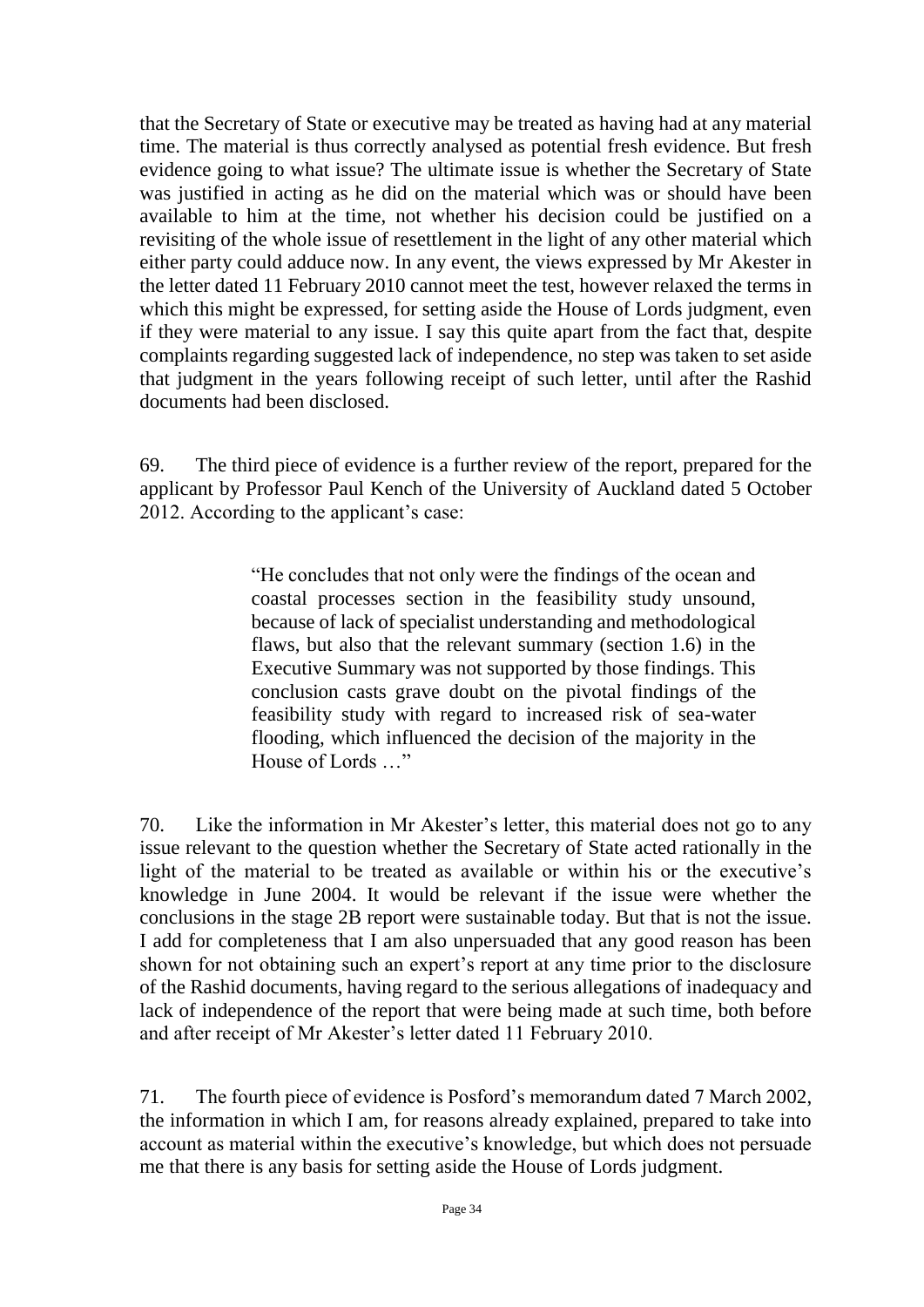72. There is one other factor, which would have been both relevant and in my opinion decisive, had I reached a conclusion that the threshold test for setting aside was or might otherwise have been satisfied. The applicant submits that nothing other than a reversal of the House of Lords decision (in so far as it proceeded on the basis that the stage 2B report could be relied on) will overturn the constitutional bar on their return to the Chagos. But there has been a new 2104-2015 feasibility study, published by KPMG in March 2015, which assesses the risks differently from the prior report and finds that, at some cost and taking into account (for the first time) the possibility of resettlement on Diego Garcia itself (E925-926), there would be scope for supported resettlement: see E917-918. In practical terms, the background has shifted, and logically the constitutional ban needs to be revisited. As Mr Steven Kovats QC expressly accepted during oral submissions, it is open to any Chagossian now or in the future to challenge the failure to abrogate the 2004 Orders in the light of all the information now available. That is in my opinion a factor militating strongly against the setting aside of the House of Lords' judgment and ordering a rehearing either of the whole appeal or of the limited issue whether it was rational for the Secretary of State to make the 2004 Constitution Order in the light of the material available to him or the executive generally in 2004. Even the latter issue could lead to further lengthy litigation and, quite possibly, a completely fresh hearing at first instance about a factually superseded study report.

73. There has been a yet further development consisting of the declaration by the Secretary of State on 1 April 2010 of the Marine Protected Area ("MPA") in the high seas surrounding the Chagos Islands. That declaration is the subject of a challenge by Mr Bancoult by way of judicial review in *Bancoult (No 3)*. The challenge failed before the Divisional Court on 11 June 2013, [2013] EWHC 1502 (Admin), and before the Court of Appeal on 23 May 2014, [2014] EWCA Civ 708. It is now the subject of a combined application to the Supreme Court for permission to appeal and for a protective costs order without which it is said that it will not be possible to pursue any appeal.

74. The Secretary of State's notice of objection dated 6 February 2015 in respect of this application supports the Court of Appeal's statement that the MPA (the only practical effect of which according to the Divisional Court was to prohibit commercial fishing in BIOT waters) had no meaningful or real effect at all on the economic, cultural or social development of BIOT, basically because there never had been commercial fishing there and there is no resident population in BIOT outside the US naval defence facility. Having said that, the notice goes on to state that: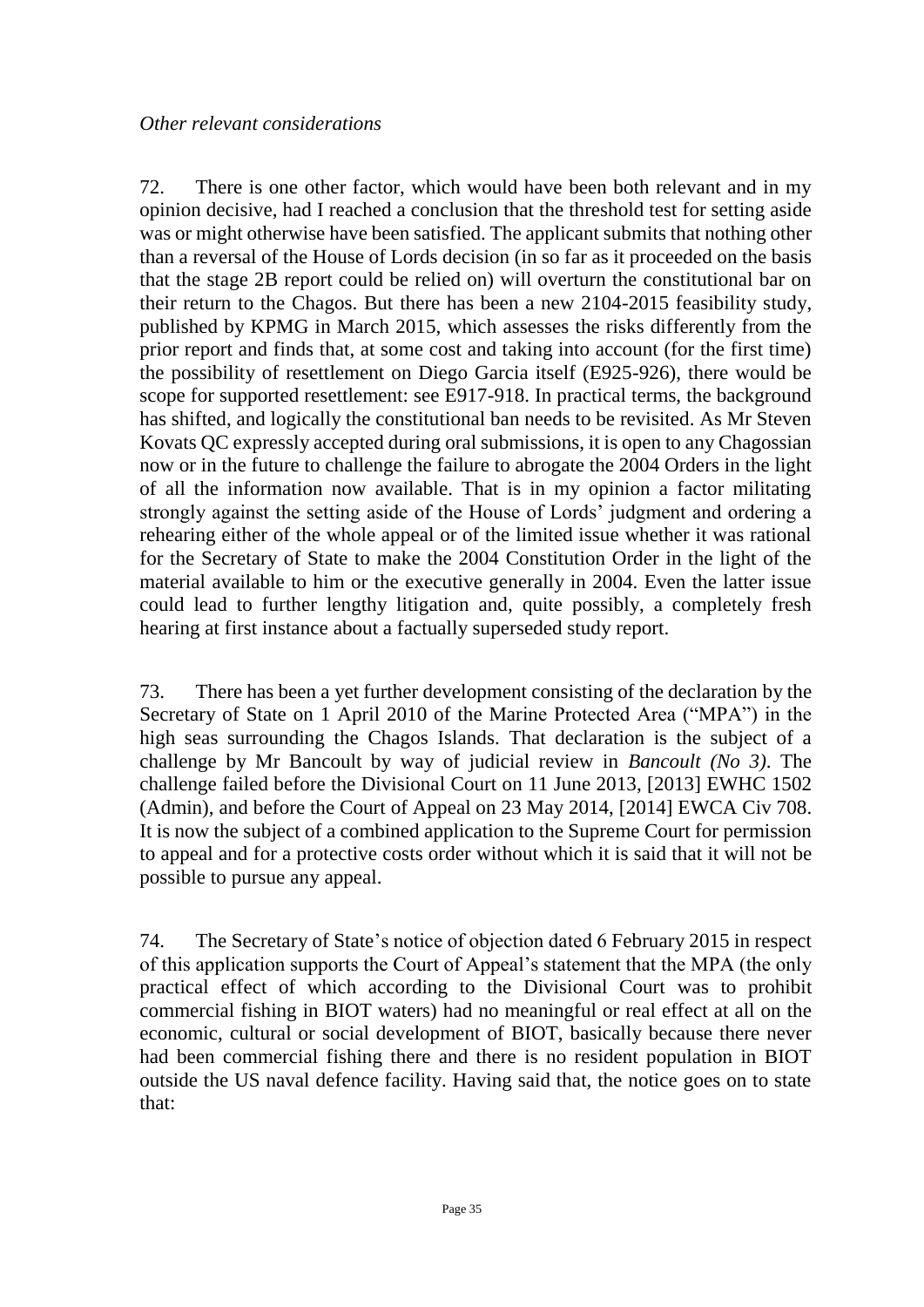"The MPA does not preclude resettlement in the event that Her Majesty's government concludes that it is appropriate to permit and/or support resettlement of the islands. Whilst that decision is being considered in the light of an ongoing Feasibility Study commenced in January 2014 (and expected to be the subject of an imminent report by a panel of experts), the possibility of commercial fishing within the BIOT by a resident population is not realistic without resettlement and without a resident population.

The Court of Appeal was right to note that it was therefore the prohibition on residential settlement on the BIOT which directly impacted upon the economic, social and cultural development of the BIOT. But that was not the decision that was under challenge in *Bancoult (No 3)*. That decision was unsuccessfully challenged in *Bancoult (No 2)*, culminating in a decision of the House of Lords …"

75. These passages confirm that resettlement is not precluded by the MPA, if the outcome of the new KPMG feasibility study of the ensuing public consultation on resettlement options, and of the ongoing governmental policy review persuades the government that it is appropriate to permit and support resettlement. If the outcome of that study, consultation and review does not persuade the government, then Mr Bancoult will be able, in principle, to apply to challenge the government's refusal to permit and/or support resettlement as irrational, unreasonable and/or disproportionate, whichever may in context be the right test, by way of judicial review. If the MPA does prove to prejudice or limit the prospects of resettlement or the nature of any resettlement that may be permitted by the government or on judicial review by the Court, that will be a result of the MPA, which can only be avoided or removed by a successful challenge in the *Bancoult (No 3)* proceedings.

#### *Conclusion*

76. For all the reasons I have given, this application to set aside the House of Lords' judgment and to direct a rehearing of the appeal to the House of Lords in *Bancoult (No 2)* fails in my opinion and must be dismissed.

#### **LORD CLARKE:**

77. I am in many ways sympathetic to the case advanced by Mr Bancoult. Indeed, I was a member of the Court of Appeal which decided the appeal in his favour. In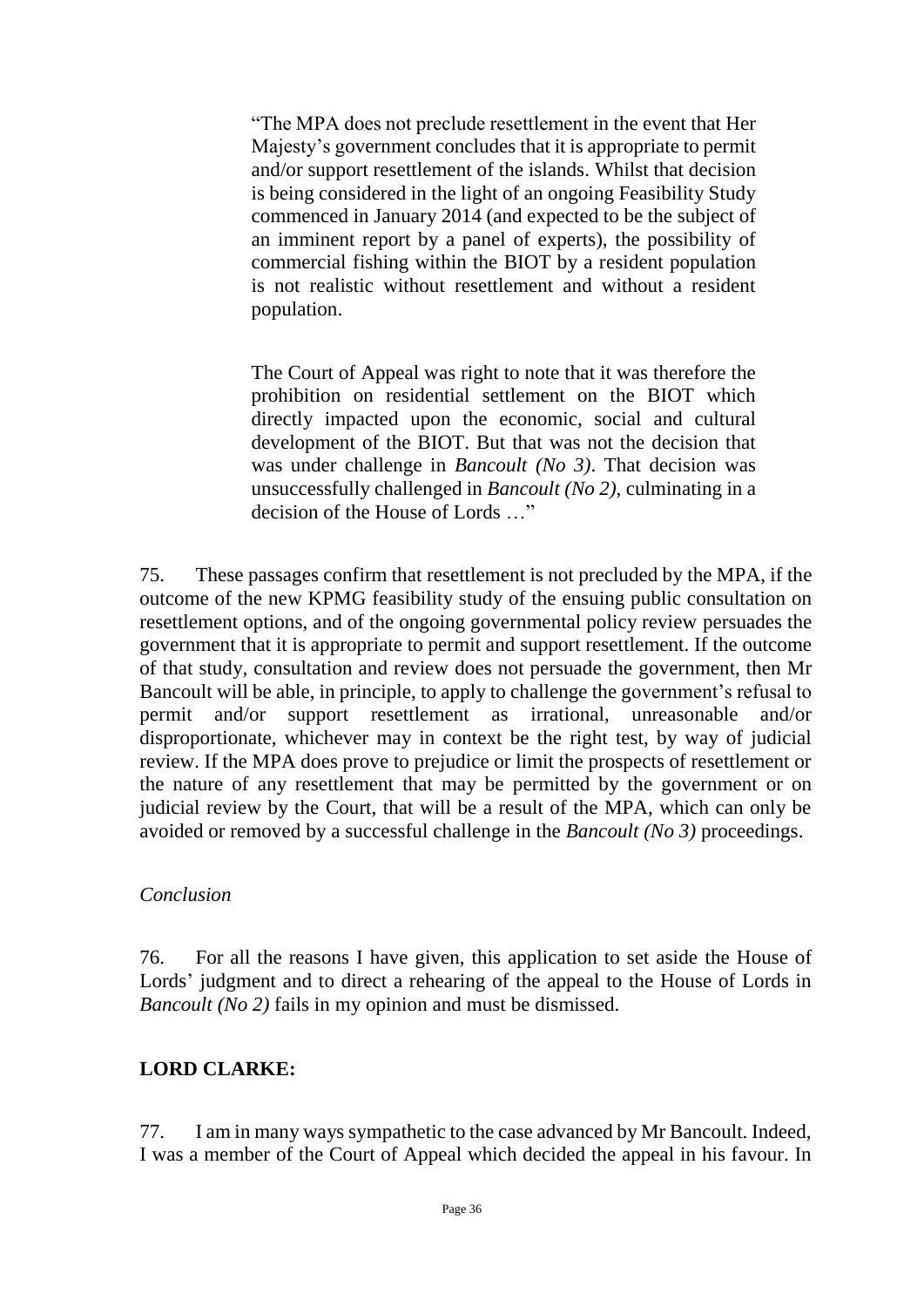these circumstances it is not perhaps surprising that I much prefer the reasoning of the minority to that of the majority in the House of Lords. It is however common ground that the question now before the court is not whether the majority were correct but whether the issue should be re-opened. I have read the judgments of Lord Kerr and Lady Hale on one side and of Lord Mance, supported by Lord Neuberger, on the other. I have reluctantly concluded that Lord Mance's analysis is to be preferred and that the application should be refused for the reasons he gives.

78. One of the factors which has led me to that conclusion is that, as I see it, that is not the end of the road. I agree with Lord Mance's conclusion in para 72 that there is a critical factor which is in any event conclusive. The background to much of the debate between the parties had been the feasibility of the Chagossians returning to the Chagos Islands. The 2014-2015 feasibility study considers, among other things, the possibility of resettlement on Diego Garcia. Given that new factor, the study concludes that there would be scope for supported resettlement. As Lord Mance puts it, the background has now shifted and logically the constitutional ban needs to be revisited. The outcome of the new (and ongoing) feasibility study will no doubt consider the prospects of resettlement.

79. In the light of the results of the study the government will no doubt consider whether it is (as Lord Mance puts it at para 75) appropriate to permit and support resettlement. It was expressly accepted on behalf of the government that it will be open to any Chagossian to challenge the failure to abrogate the 2004 Orders in the light of all the information which is now available or becomes available in the light of the ongoing study. For example, it will, at any rate in principle, be open to Mr Bancoult to institute judicial review proceedings to challenge any future refusal of the government to permit or support resettlement as, in Lord Mance's words "irrational, unreasonable or disproportionate".

80. In all these circumstances I do not think that it would be right now to set aside the judgment of the House of Lords and to direct a rehearing. It would be disproportionate to do so without having regard to the new circumstances taking into account the possibility of resettlement on Diego Garcia.

# **LORD KERR: (dissenting) (with whom Lady Hale agrees)**

# *Introduction*

81. The Chagos Islands are in the middle of the Indian Ocean. Since the early 19th century they had been part of the British colony of Mauritius but they were detached from that country before Mauritius gained its independence in 1968.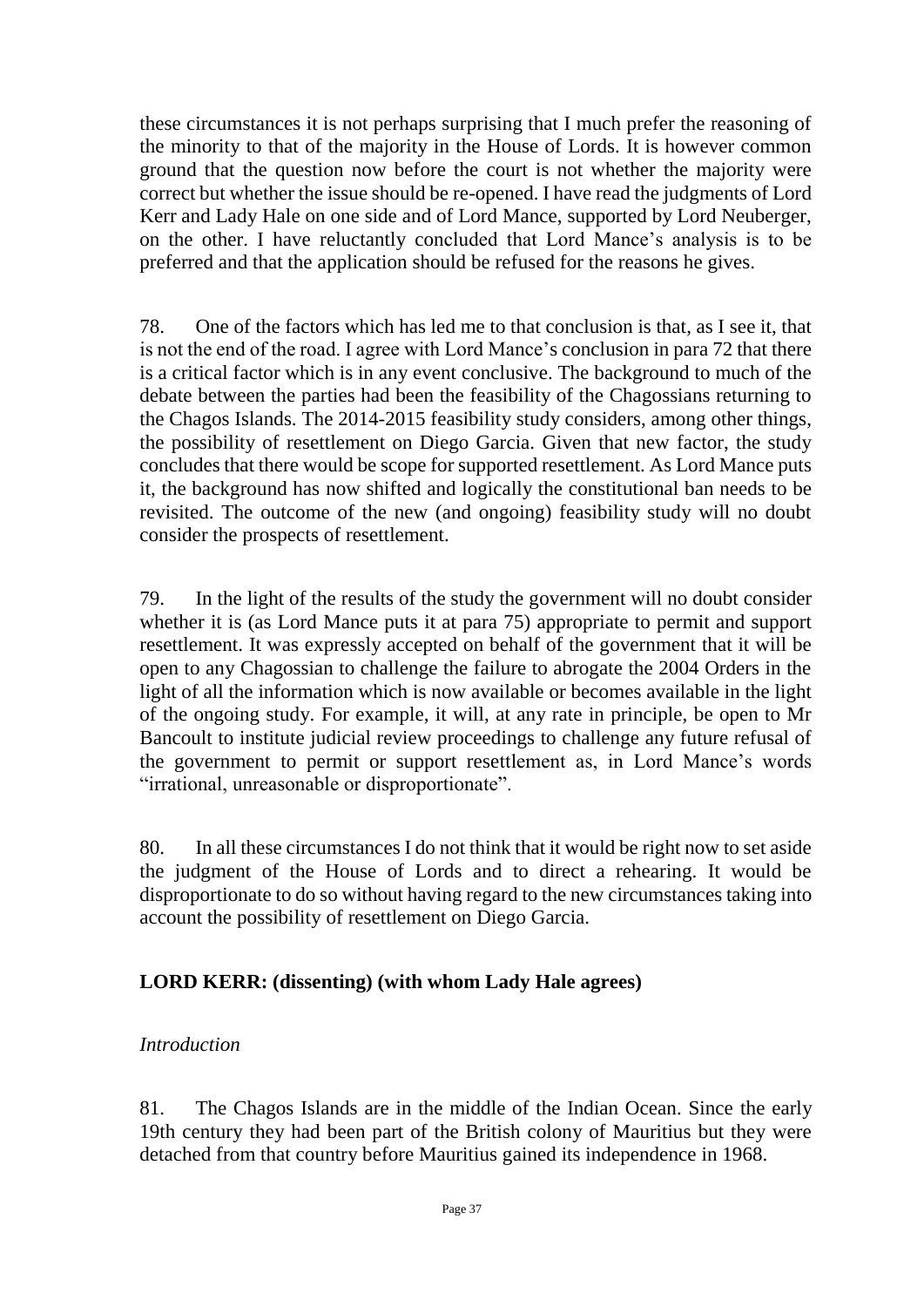82. The islands consist of a group of coral atolls. The largest of these, Diego Garcia, has a land area of approximately thirty square kilometres. To the north of this are Peros Banhos (thirteen square kilometres) and the Salomon Islands (five square kilometres).

83. In 1962 a Seychelles company acquired the coconut plantations on these three islands. The gathering of coconuts and the extraction and sale of the copra or kernel from them was the main form of employment for the inhabitants. After the acquisition of the plantations, it appears that the company exercised a paternalistic, even feudal, control of the islands' affairs. Company officers acted as justices of the peace and generally administered most aspects of civilian life. Partly as a consequence of that, Chagossians had what might be considered to be a simple existence. They were largely illiterate and their skills were confined to those that the activities on the islands required. But it was an existence which they valued and, especially when contrasted with what transpired after 1971, one which was unquestionably worthwhile.

84. Apart from indigenous inhabitants, some workers on the plantations came from Mauritius and the Seychelles. But the settled population of the three islands was some 1,000 in 1962. Many of the families which comprised that population had lived in the islands for generations. Their living conditions, although not at all affluent, were far from deprived. Every family had a house and some land. They grew vegetables on the land and kept poultry or pigs to supplement the imported provisions which the company supplied. Some fishing also took place. All who wanted to have and were capable of employment had a job. This was principally in the copra industry but employment was also to be had in construction, boat building and domestic service. The Chagossians therefore enjoyed what Lord Hoffmann (in *R (Bancoult) v Secretary of State for Foreign and Commonwealth Affairs (No2)* [2009] AC 453) described as "a rich community life".

85. World affairs were soon to interrupt that simple but rich community life. Events are well described in para 6 of Lord Hoffmann's speech:

> "Into this innocent world there intruded, in the 1960s, the brutal realities of global politics. In the aftermath of the Cuban missile crisis and the early stages of the Vietnam War, the United States felt vulnerable without a land based military presence in the Indian Ocean. A survey of available sites suggested that Diego Garcia would be the most suitable. In 1964 it entered into discussions with Her Majesty's government which agreed to provide the island for use as a base. At that time the independence of Mauritius and the Seychelles was foreseeable and the United States was unwilling that sovereignty over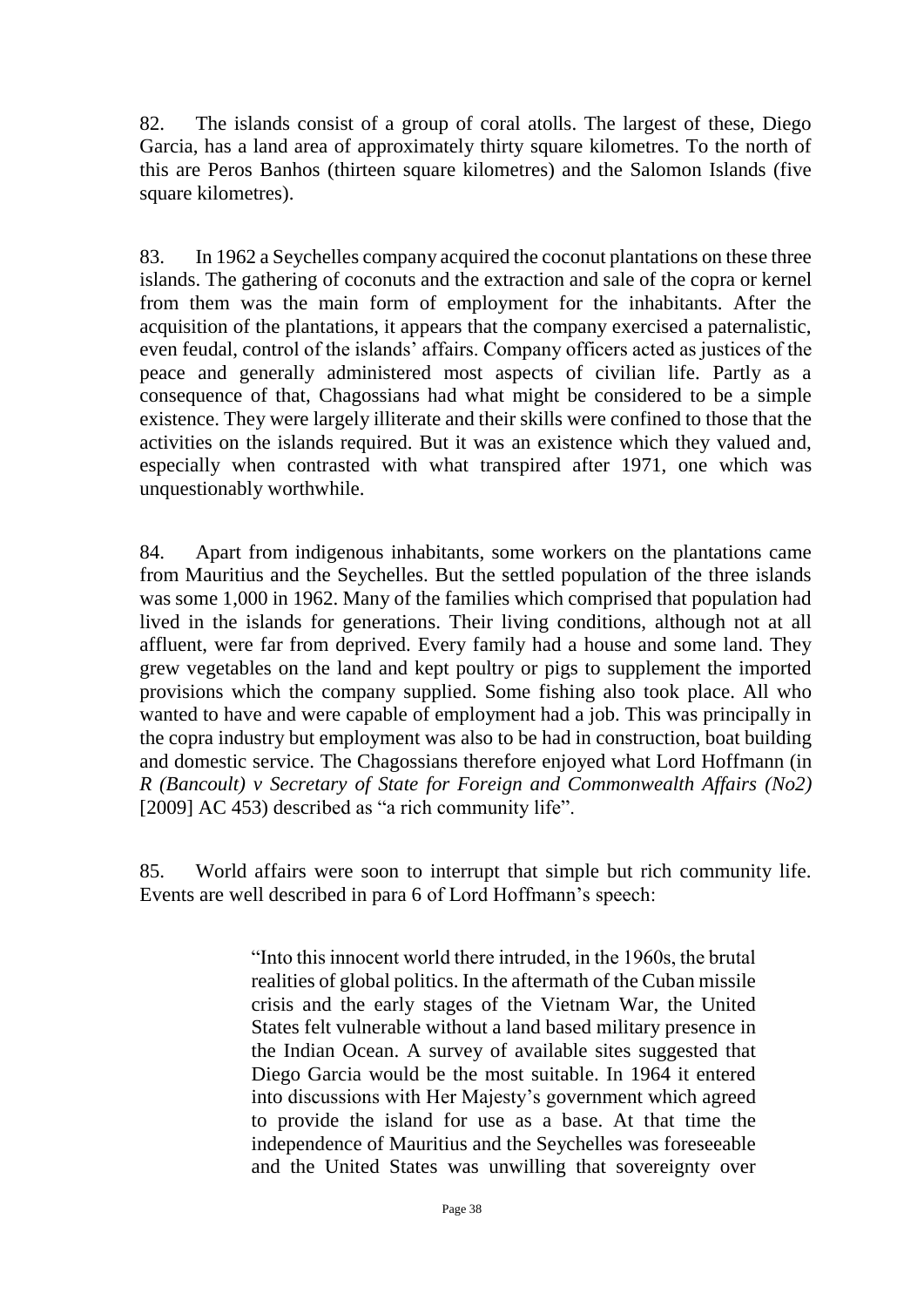Diego Garcia should pass into the hands of an independent, non-aligned government. The United Kingdom therefore made the British Indian Ocean Territories Order 1965 (the BIOT Order) which, under powers contained in the Colonial Boundaries Act 1895 (58 & 59 Vict c 34), detached the Chagos Archipelago (and some other islands) from the colony of Mauritius and constituted them a separate colony known as BIOT …"

86. In 1966, in an exchange of notes between the British and United States' governments, the United Kingdom agreed in principle to make BIOT available to the United States for defence purposes. Later in the same year it was agreed that a military base on Diego Garcia would be established and that the United States would be allowed to occupy the other islands if they wished.

87. In 1967, the UK government bought all the lands held by the Seychelles company. Although the company was granted a lease which allowed it to continue to run the coconut plantations, it was stipulated that this would come to an end whenever the United States needed the islands. In 1970 the US government gave notice that it would need Diego Garcia in July 1971 and, acting under powers granted to him by the British Indian Ocean Territories Order 1965, the Commissioner for BIOT promptly made the Immigration Ordinance 1971. It provided (in section  $4(1)$ ) "that no person shall enter the territory or, being in the territory, shall be present or remain in the territory, unless he is in possession of a permit … [issued by an immigration officer]".

88. Even before the making of this Ordinance, the UK authorities were active in preparing for the occupation of Diego Garcia by the United States. Between 1968 and 1971 they secured the removal of the inhabitants of the island, mainly to Mauritius and the Seychelles. A small population remained for a short time on Peros Banhos and the Salomon Islands, but they too were evacuated by the middle of 1973. The islanders were told that the company was closing down its activities and that unless they accepted transportation elsewhere, they would be left without supplies. In effect, therefore, although they were not forcibly removed, they were given no choice but to leave their homes.

89. The Chagossians were resettled mainly in Mauritius. There they were largely left to their own devices. Since that country suffered high unemployment and considerable poverty, the conditions in which the displaced Chagossians were required to live, principally in the slums of St Louis, were miserable and squalid. It is now beyond question that their interests had not been considered by the British authorities to any extent. Indeed, one might say that the removal of the Chagossians from their homes was cynically engineered by ensuring that the Seychelles company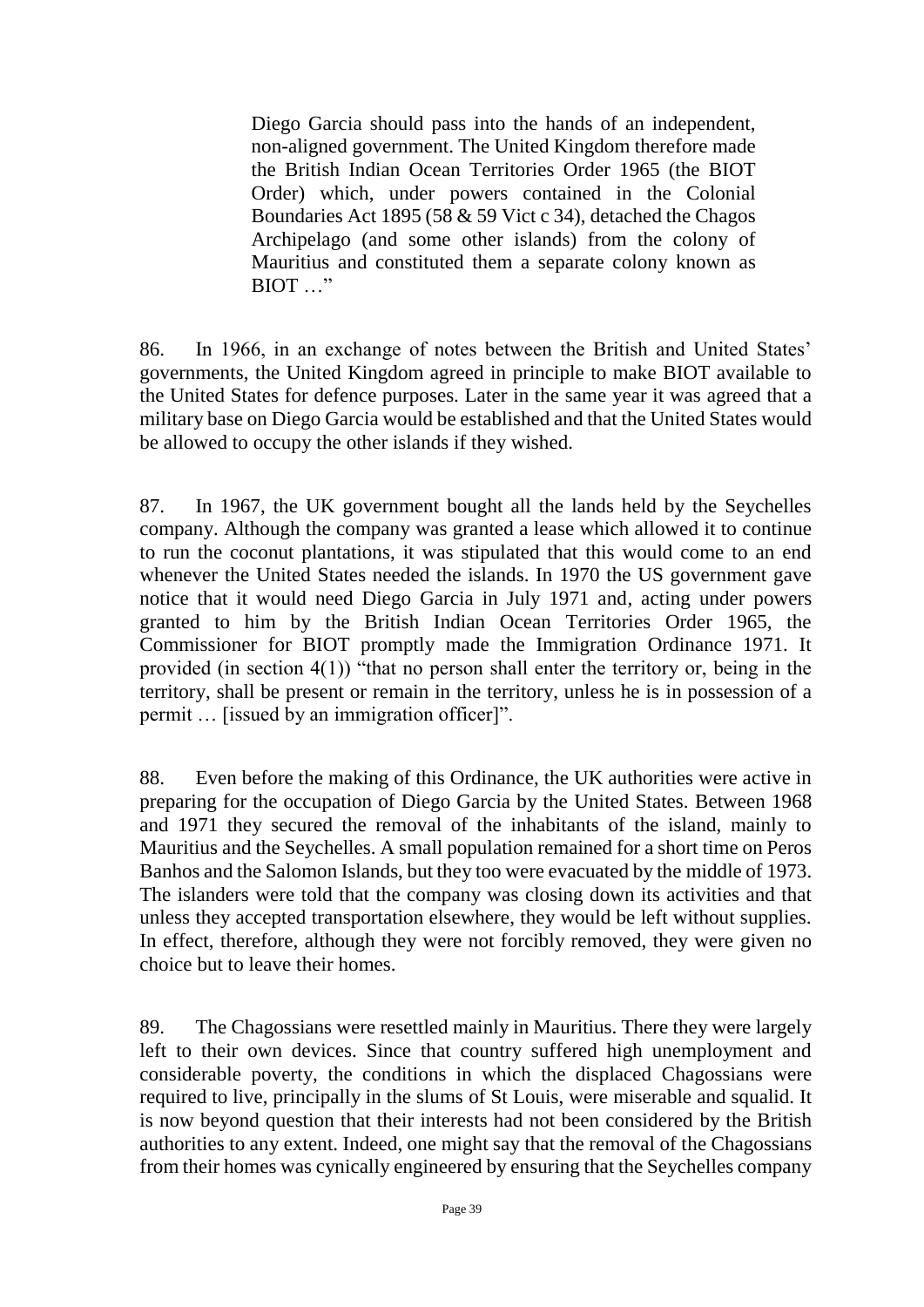could no longer continue its commercial activities and that the inhabitants' means of livelihood was thereby brought to an inevitable end. As Lord Hoffmann put it (in para 10 of his speech), "the removal and resettlement of the Chagossians was accomplished with a callous disregard of their interests."

## *Legal proceedings*

90. In 1975 proceedings were issued by a former inhabitant of Diego Garcia, Michael Vencatessen, against the Foreign Secretary, the Defence Secretary and the Attorney General. Damages were claimed for intimidation and deprivation of liberty associated with the circumstances in which he had been required to leave Diego Garcia. In negotiations between the UK government and Mr Vencatessen's advisers, the latter were treated as acting on behalf of all the Chagossians.

91. An initial purported settlement of the claim failed to win the approval of the Chagossian community and negotiations resumed in which the Mauritius government was also involved. Finally in July 1982 it was agreed that the UK government would pay £4m into a trust fund for the Chagossians, set up under a Mauritian statute. The agreement was signed by the two governments in the presence of Chagossian representatives. It provided that individual beneficiaries should sign forms renouncing all their claims arising out of their removal from the islands. The vast majority of the displaced persons signed.

92. Matters did not end there. On 30 September 1998 Mr Bancoult applied for judicial review of the Immigration Ordinance 1971 and a declaration that it was void because it purported to authorise the banishment of British Dependent Territory citizens from the Chagos Islands. He also sought a declaration that the policy which prevented him from returning to and residing in the territory was unlawful. The UK government reacted to these proceedings by commissioning an independent feasibility study to examine whether it would be possible to resettle some of the Chagossians on Peros Banhos and the Salomon Islands. Return to Diego Garcia was regarded as unfeasible because, under the arrangements made with the UK government, the United States was entitled to occupy that island until 2016 at least.

93. On 3 November 2000 the Divisional Court (Laws LJ and Gibbs J) gave judgment in favour of Mr Bancoult: *R (Bancoult) v Secretary of State for Foreign and Commonwealth Affairs* [2001] QB 1067 *(Bancoult (No 1))*. An order was made quashing section 4 of the Immigration Ordinance 1971 as ultra vires. The government did not appeal this decision. Instead the Foreign Secretary issued a statement in which he referred to the feasibility study, Phase 2 of which was, he said, well under way. As a result of the court's judgment, the statement said, the feasibility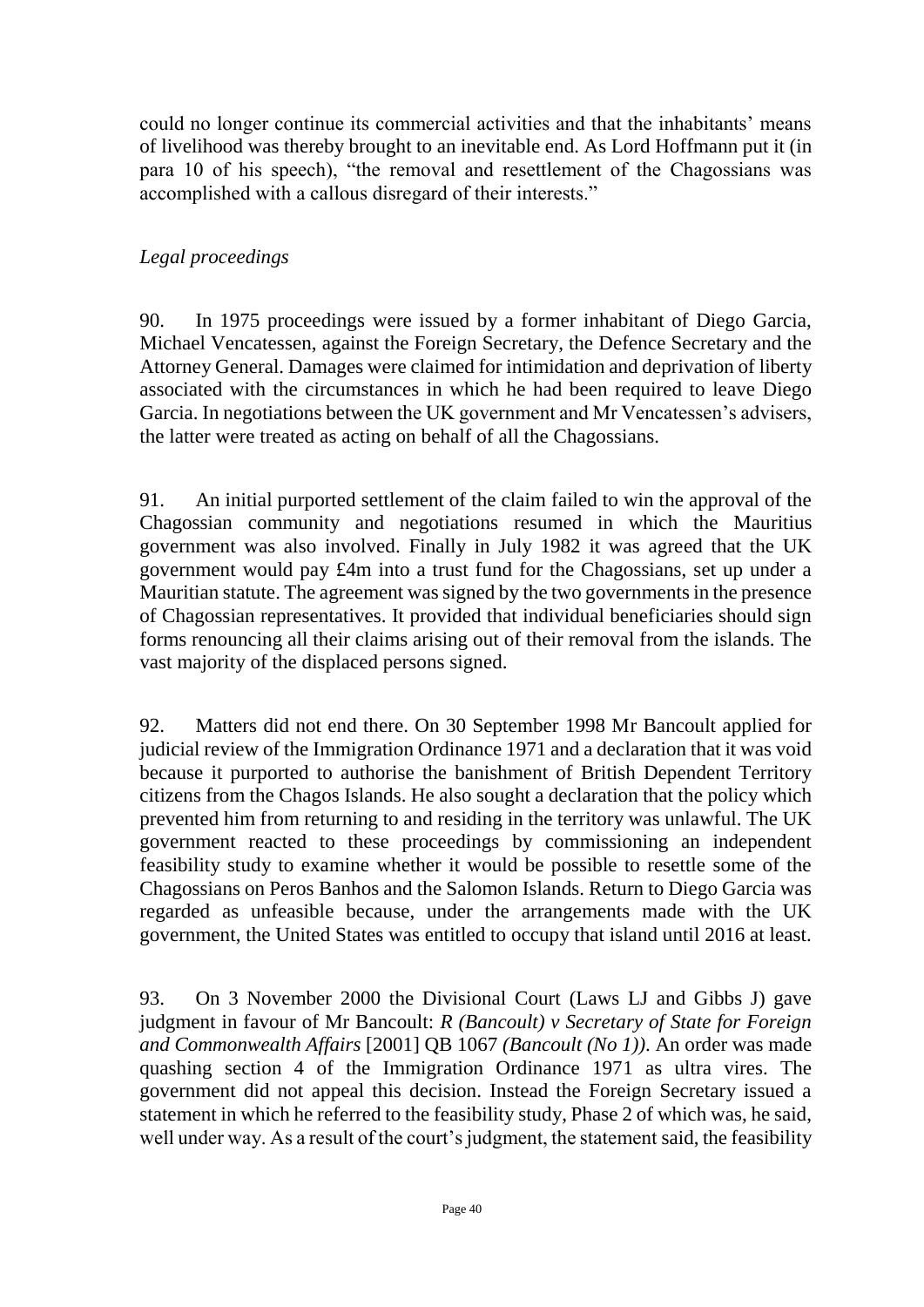of resettling the Chagossians took on "a new importance" and a new Ordinance allowing them to visit the outer islands would be made.

94. On the same day that the statement was issued, the commissioner revoked the 1971 Immigration Ordinance and made the Immigration Ordinance 2000. This largely repeated the provisions of the previous Ordinance but contained a new section 4(3) which provided that the restrictions on entry or residence imposed by section 4(1) should (with the exception of Diego Garcia) not apply to anyone who was a British Dependent Territories citizen by virtue of his connection with BIOT. Some Chagossians visited the outer islands to tend family graves or to re-familiarise themselves with the lands that they had been forced to leave. No-one attempted to resettle there.

95. Before the feasibility study was published, a group action was begun on behalf of the Chagossians. This claimed compensation and restoration of the property rights of the islanders and declarations of their entitlement to return to all the Chagos Islands and to measures facilitating their return. The action was taken against the Attorney General and other ministers. On 9 October 2003 Ouseley J in *Chagos Islanders v Attorney General* [2003] EWHC 2222 struck out this action on the grounds, inter alia, that the claim to more compensation after the settlement of the *Vencatessen* case was an abuse of process, and that the claims were in any case statute-barred. An application for leave to appeal against that order was refused on 22 July 2004 (Dame Elizabeth Butler-Sloss P, Sedley and Neuberger LJJ) [2004] EWCA Civ 997.

96. The feasibility report was published in June 2002. Its findings were summarised by Lord Hoffmann in para 23 of his speech:

> "… It concluded that 'agroforestal production would be unsuitable for commercial ventures'. So there could be no return to gathering coconuts and selling copra. Fisheries and mariculture offered opportunities although they would require investment. Tourism could be encouraged, although there was nowhere that aircraft could land. It might only be feasible in the short term to resettle the islands, although the water resources were adequate only for domestic rather than agricultural or commercial use. But looming over the whole debate was the effect of global warming which was raising the sea level and already eroding the corals of the low lying atolls. In the long term, the need for sea defences and the like would make the cost of inhabitation prohibitive. On any view, the idyll of the old life on the islands appeared to be beyond recall.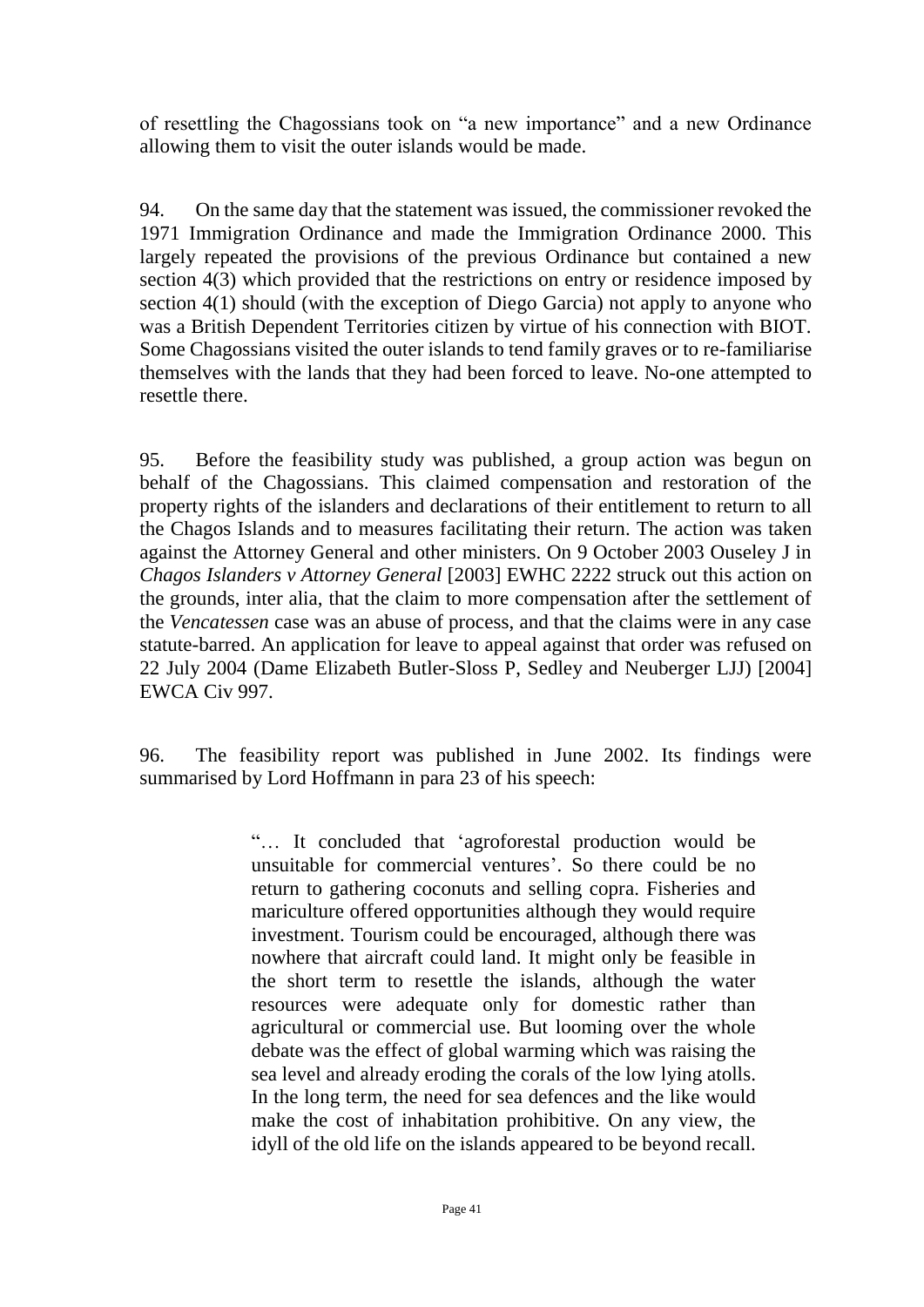Even in the short term, the activities of the islanders would have to be very different from what they had been."

97. In light of the feasibility report the government decided that it would not support resettlement of the islands. In any event, in their perception, Diego Garcia would have to be excluded from any resettlement plans because of what was considered to be the UK's treaty obligations to the United States. Added to these considerations were reports of planned direct action by various groups who intended to launch landing expeditions to the islands. These factors combined to prompt the government to restore full immigration control. The British Indian Ocean Territory (Constitution) Order 2004 (the Immigration Order) was made. This included section 9 which provided:

> "(1) Whereas the territory was constituted and is set aside to be available for the defence purposes of the government of the United Kingdom and the government of the United States of America, no person has the right of abode in the territory.

> (2) Accordingly, no person is entitled to enter or be present in the territory except as authorised by or under this Order or any other law for the time being in force in the territory."

98. A challenge to the validity of section 9 by way of judicial review was made. The Divisional Court [2006] EWHC 1038 (Admin), paras 120-122 held that it was invalid because its rationality had to be judged by the interests of BIOT. That meant the people who lived or used to live on BIOT. The Court of Appeal (Sir Anthony Clarke MR, Waller and Sedley LJJ) [2008] QB 365 affirmed that decision but on somewhat different grounds. The Master of the Rolls and Sedley LJ held that there had been an abuse of power in enacting the 2004 Order because the interests of the Chagossians had not been taken into account. All three members of the Court of Appeal agreed that the Foreign Secretary's statement after the judgment in *Bancoult (No 1)* and the Immigration Ordinance 2000 constituted promises to the Chagossians which gave rise to a legitimate expectation that, in the absence of a relevant change of circumstances, their rights of entry and abode in the islands would not be revoked and there had been no such change. The Court of Appeal's decision was appealed to the House of Lords and by a majority (Lord Hoffmann, Lord Rodger and Lord Carswell, Lord Bingham and Lord Mance dissenting) *R (Bancoult) v Secretary of State for Foreign and Commonwealth Affairs (No 2)* [2009] AC 453 the appeal was allowed and the decision of the Court of Appeal was reversed.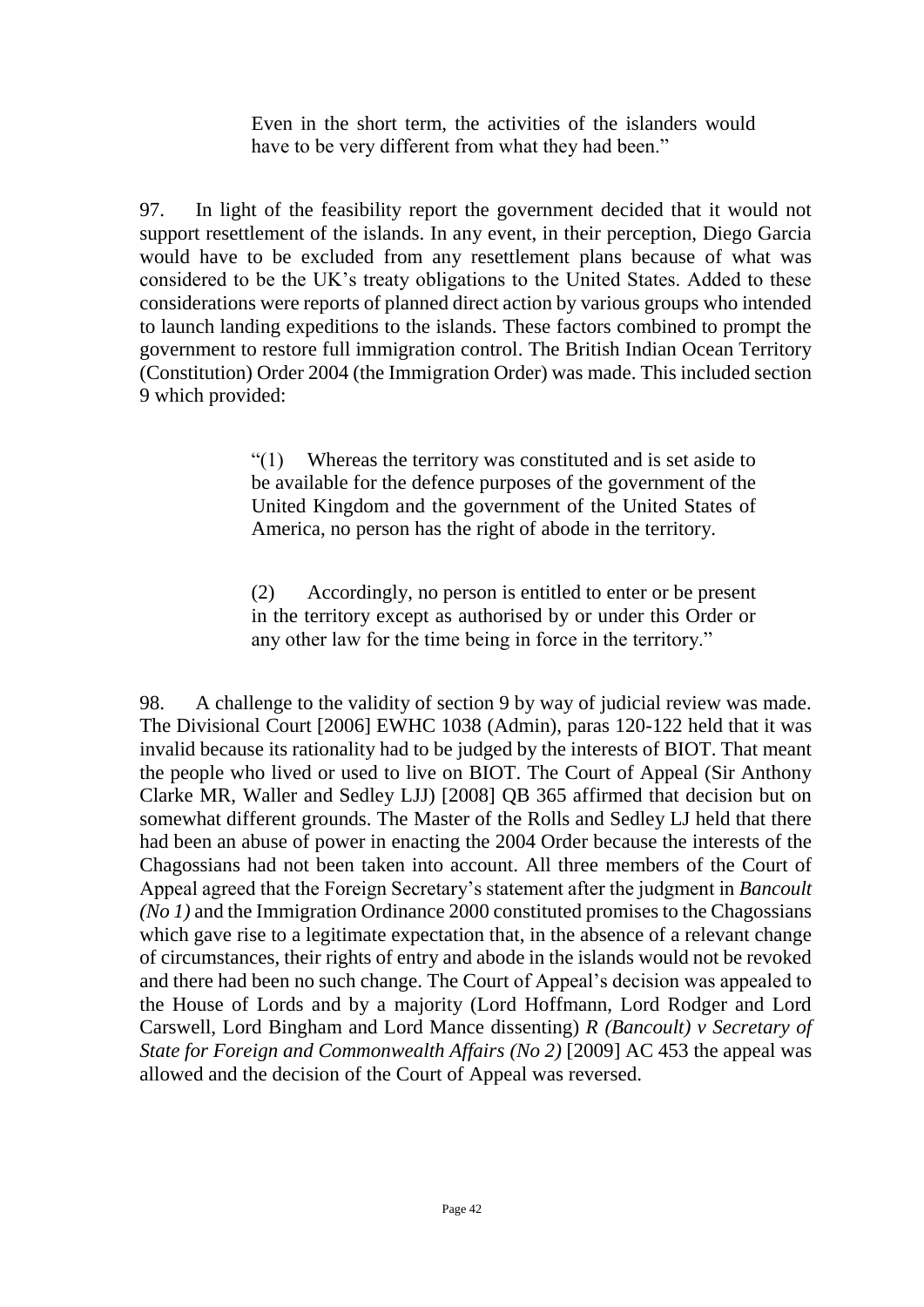#### *The present application*

99. By this application, Mr Bancoult, the respondent in the appeal before the House of Lords, seeks to have its decision set aside on the ground of material nondisclosure. He claims that documents held by the defendant which should have been produced in the course of the earlier proceedings are likely to have made a significant difference to the outcome of those proceedings. Before examining that claim, it is necessary to say something about the various stages and phases that were planned for the feasibility study and how those stages and phases changed in the course of its progress. It will also be necessary to consider the opinions of the House of Lords before assessing whether disclosure of the documents is likely to have affected its decision.

#### *The various stages of the feasibility study and the process of disclosure*

100. The report on stage 1 of the feasibility study had been published in June 2000 just before the hearing of *Bancoult (No 1)*. It was, the applicant claims, largely in favour of resettlement. It identified fishing as a major means of subsistence for a resettled population. Shortly after the Foreign Secretary's statement following the decision in *Bancoult (No 1)*, the stages of the feasibility study were re-named. Stage 1 was now referred to as the preliminary study. Phase 2A was to be a technical report on hydrogeological monitoring on the Salomon and Peros Banhos atolls. A more substantial Phase 2B was to be a general examination of some pre-requisites to resettlement, prior to the full cost benefit analysis that was originally intended to come at stage 2 but which would now be a stage 3 of the report.

101. Phase 2A, the hydrogeological survey, was started in 2001 but was never published as a separate report, its work being subsumed into Phase 2B. The latter phase was begun in late 2001 and completed in mid-2002. A report on it was published in July 2002. The full cost-benefit analysis, contemplated as stage 3 was never carried out. Phase 2B reported that resettlement would be precarious and that its cost would be prohibitive. The government decided not to proceed with the planned stage 3 (the cost-benefit analysis). It terminated consideration of resettlement, and introduced the 2004 Order prohibiting residence on the islands.

102. Richard Gifford was a partner in the firm of solicitors which acted for Mr Bancoult in the litigation which culminated in the decision of the House of Lords. In advance of the hearing before the Divisional Court he sought disclosure of the drafts of the three phases of the feasibility study and of any comments made on these by officials. Correspondence was exchanged with the Treasury Solicitor in which the relevance of some of the material sought was disputed but it is unnecessary to review this. Comments on the draft of the preliminary study could not be located at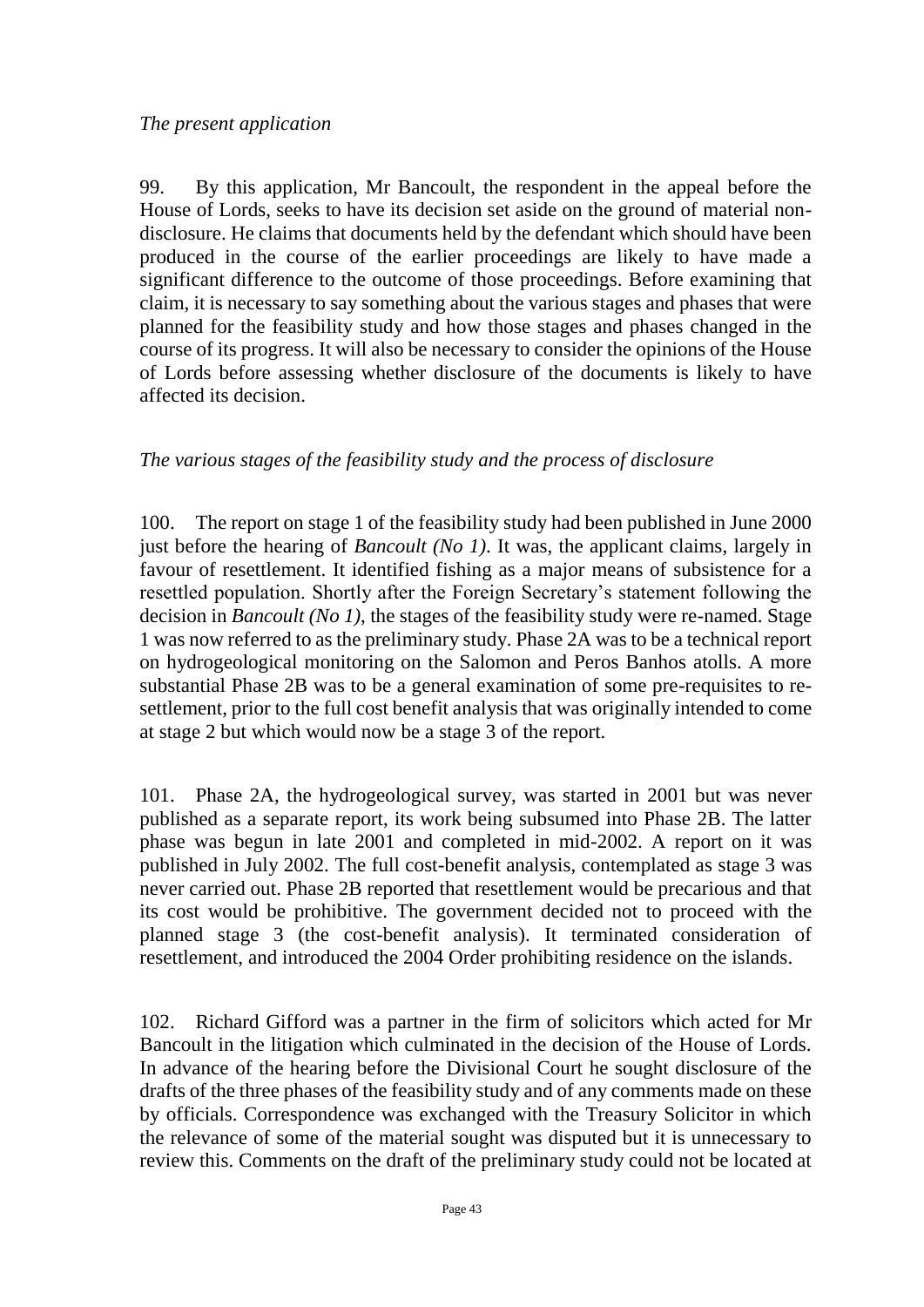first. They were then discovered and supplied. Mr Gifford claims that they revealed "clear evidence of a crude re-writing of the important 'General Conclusion' from an entirely positive statement to a qualified one".

103. It might be thought that since the document which is said to have prompted the 2004 Order was the report on the Phase 2B study, the re-writing of the preliminary report's conclusion is of no particular importance. The fact that it was rewritten, however, when set against the now known position that there was extensive rewriting of the draft Phase 2B report may indicate a greater need for caution in examining the reasons for this rewriting.

104. On 6 December 2005 the Treasury Solicitor had written to Mr Gifford stating that draft reports for the preliminary feasibility study and the Phase 2B study report had been located and were available for inspection. In a letter of 13 December, however, this statement was corrected and it was stated that only a draft of the preliminary study had been found. No draft for the Phase 2B report had been found. This was confirmed in a letter of 23 December 2005.

105. During the hearing before the Divisional Court a number of inquiries were made by the judges of the defendant as to whether all relevant documents had been disclosed. The court was informed that if any further relevant documents were found these would be disclosed. Subsequently, on 3 February 2006, Mr Bancoult's solicitor wrote to the defendant, specifically asking for the disclosure of "all documents and materials which demonstrate and support your counsel's assertion that resettlement of the Chagos Islands is 'not feasible'". This was met with the response that the material was not relevant but, when the appeal against the Divisional Court's decision was pending, the UK Chagos Support Association asked for a copy of the draft of the Phase 2B report, and was informed by letter from the Foreign and Commonwealth Office on 6 October 2006 that no copy of the draft report had been retained on their files. This was confirmed on 9 November 2006, in response to a Freedom of Information request.

106. The applicant claims that, faced with the absence of relevant documentation relating to the production and acceptance of the feasibility study, it was considered that a challenge to the reliability of the study could not be made. Counsel for the claimant in the Court of Appeal therefore stated that the government's entitlement to terminate the feasibility study after the Phase 2B report and to decline to support a return to the islands was not contested. In view of the appellants' knowledge at that time, I do not consider that this was in any sense unreasonable.

107. In any event, the stance taken by counsel did not make the feasibility study irrelevant to the case, however. The report remained relevant as being the alleged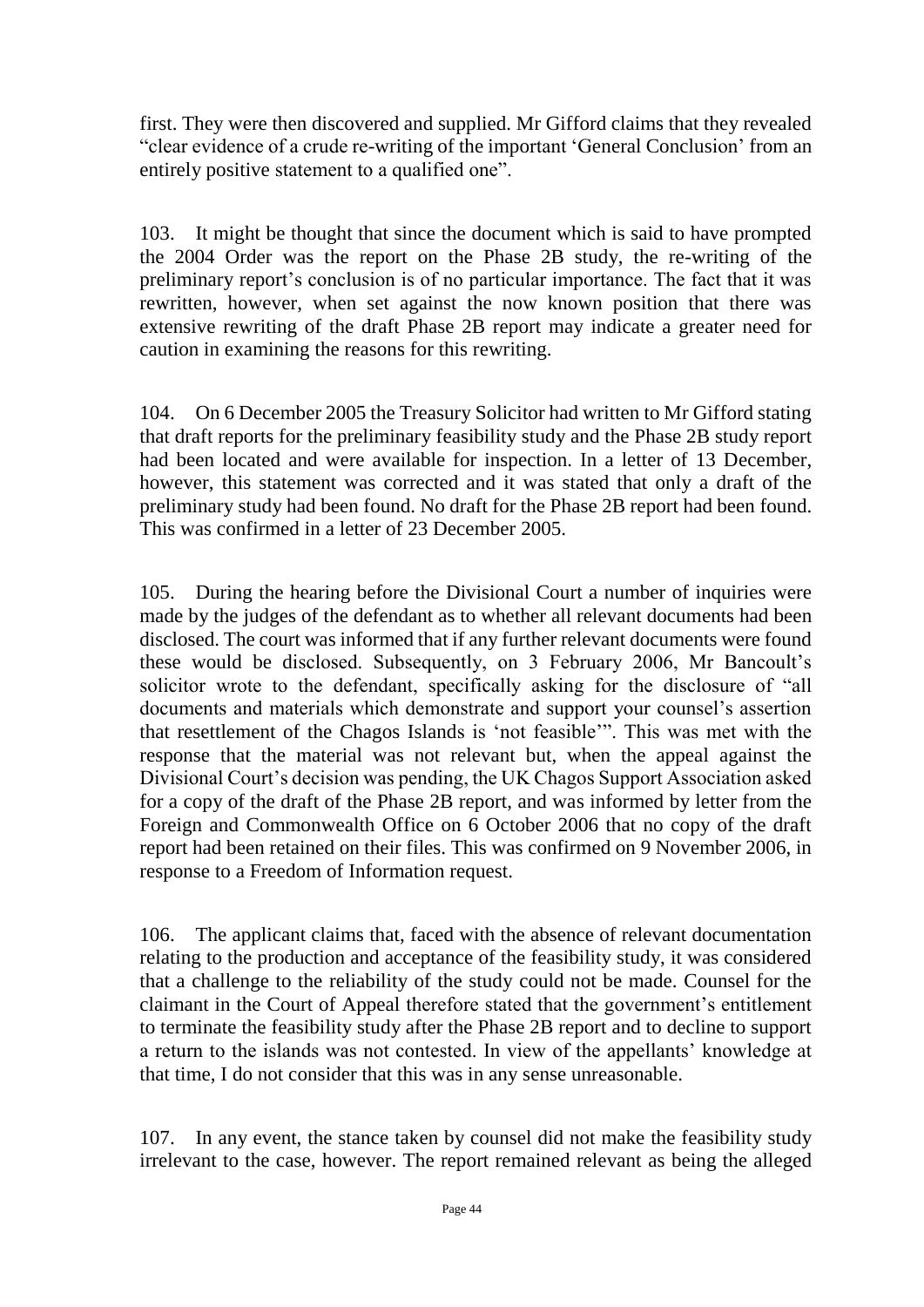"good reason" relied on for not proceeding with resettlement and for denying Chagossians the right to return.

108. But the challenge to the government's decision would have been, the applicant claims, of a very different stripe, if the existence of highly critical comments on the Phase 2B report had been known. Then the rationality of the decision not only not to fund resettlement but to deny Chagossians the right to return to the islands would have been strongly contested. That challenge would have been founded directly on the lack of reasonableness in relying on a report which was so obviously flawed and open to criticism.

109. The existence of undisclosed documents first became known in the course of the hearing before the High Court of a case called *R (Bancoult) v Secretary of State for Foreign and Commonwealth Affairs (No 3)* [2013] EWHC 1502 (Admin). That case concerned the creation of a "no take" marine protected reserve around the Chagos Islands on 1 April 2010. In those proceedings Mr Bancoult challenged the legality of the creation of the reserve. Exhibited to a witness statement filed on behalf of the Foreign Secretary (the defendant in the proceedings) was a bundle of documents. The statement to which the documents were exhibited was that of Zaqia Rashid, a solicitor in the Treasury Solicitor's department. She observed that she produced the documents without comment as to the reasons that they had not been disclosed earlier.

110. Before Ms Rashid's statement in *Bancoult (No 3)* had been received, Mr Bancoult had made a number of freedom of information requests to the Foreign and Commonwealth Office concerning drafts of the feasibility reports. He was not satisfied with the replies that he received and lodged a complaint with Information Commissioner and a subsequent appeal to the First-tier Tribunal General Regulatory Chamber - *Chagos Refugees Group (in Mauritius) v Information Comr* (Case EA/2011/0030). The hearing of the appeal took place after the documents attached to Ms Rashid's statement had been received and was therefore principally concerned with two memoranda which had not been included in those documents. It also touched on explanations given for the failure to disclose the documents, however. The Foreign Office explained that this was due to a combination of factors. There had been a clerical oversight in relation to some of these and a recall of archived material which was more rigorously reviewed in the course of the *Bancoult (No 3)* litigation led to others being disclosed.

111. What have become known as the Rashid documents (ie those exhibited to Ms Rashid statement) contained a draft version of the executive summary of the Phase 2B feasibility study; and a covering letter from Posford (Royal) Haskoning (the consultants appointed to carry out the study) forwarding the remaining draft volumes. They also contained a number of documents generated during the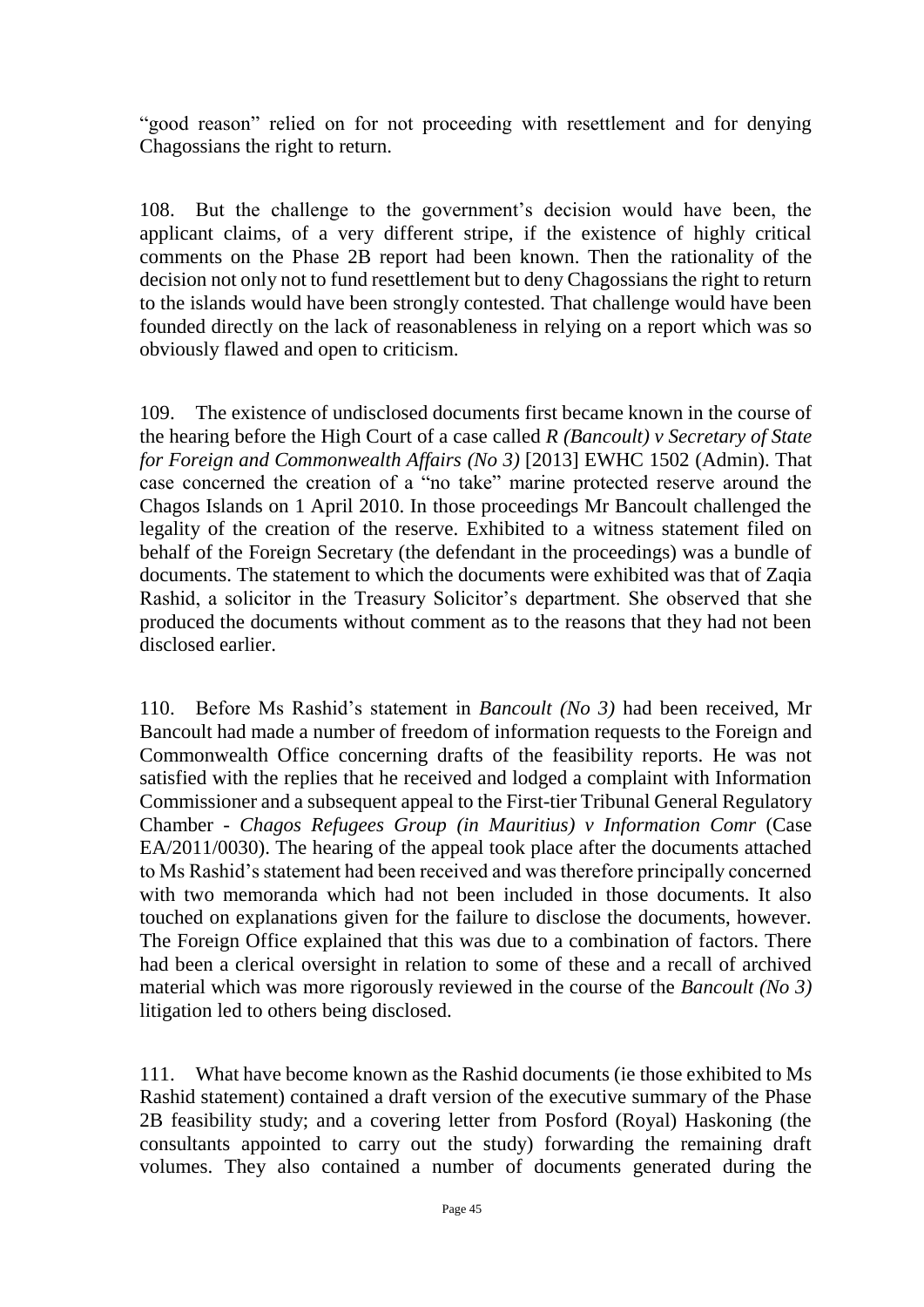preparation and finalisation of the feasibility study. These included (1) documents relating to the scope of work to be undertaken both for the first part of the original two stage study, later re-named the preliminary study under the Phase 2A contract and under the Phase 2B contract; (2) a memorandum of a meeting between BIOT officials and the consultants; (3) correspondence between the FCO and an external scientific adviser in relation to the Chagos Archipelago, Dr Charles Sheppard; (4) correspondence between the Foreign Office and the consultants and (5) details of the amendments to the draft Phase 2B report.

#### *The House of Lords decision*

112. The appeal to the House of Lords from the Court of Appeal's decision ranged over three principal areas, only one of which is relevant to this application. The first concerned the scope of the courts' power to review the validity of an Order in Council legislating for a colony. What were described as "the extreme positions" adopted by the parties were both rejected by Lord Hoffmann. It had been argued on behalf of the government that no review of the making of an Order in Council was legally legitimate since this involved the exercise of a legislative power. On behalf of the Chagossians it was claimed that the right of abode in one's homeland was so sacred that the Crown did not have power to remove it in any circumstances. Lord Hoffmann decided that there was a power of review and that the main point in the appeal was "the application of the ordinary principles of judicial review" (para 52). The question whether there had been any contravention of those principles was the second principal area involved in the appeal and it is this ground which underpins the current application. I will consider it presently.

113. The other two members of the majority, Lord Rodger and Lord Carswell, agreed with Lord Hoffmann on his rejection of the "extreme positions" of the parties on whether the government had power to make the Order. They also agreed that the courts had power to review the making of the 2004 Order on the normal judicial review grounds (paras 105 and 122).

114. The third area of dispute was whether a legitimate expectation on the part of the Chagossians had been created by the Foreign Secretary's statement and the 2000 Ordinance. Lord Hoffmann held that this argument failed at the first hurdle - that there had to be a promise which was "clear, unambiguous and devoid of relevant qualification" *per* Bingham LJ in *R v Inland Revenue Comrs, Ex p MFK Underwriting Agents Ltd* [1990] 1 WLR 1545, 1569. Lord Rodger and Lord Carswell agreed.

115. In powerful dissenting speeches, Lord Bingham and Lord Mance concluded that the government did not have power by Order in Council to exclude the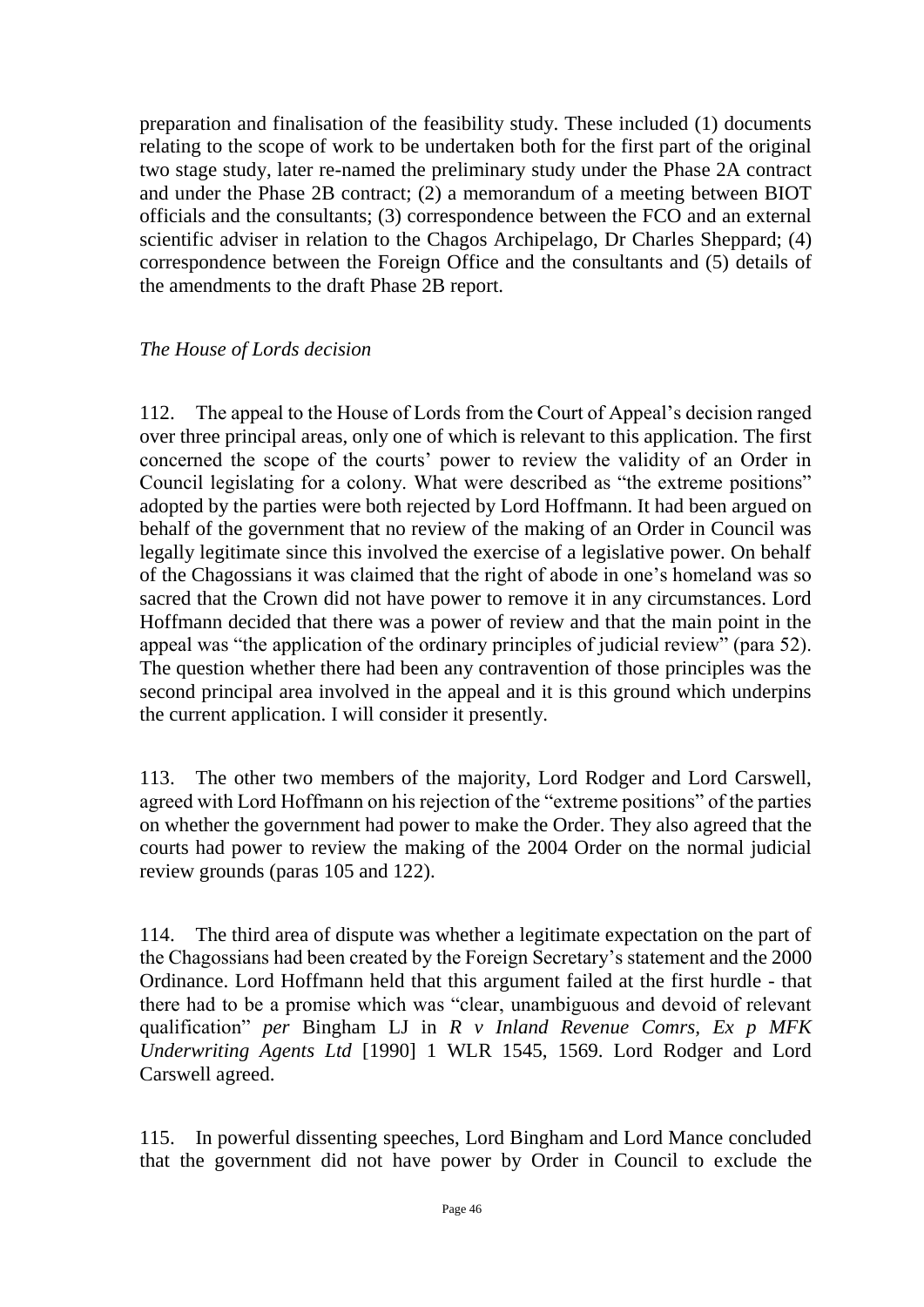Chagossians from their homeland - (Lord Bingham at para 71 and Lord Mance at para 160). They also held that the Foreign Secretary's statement and the making of the 2000 Ordinance created a legitimate expectation on the part of the Chagossians that they would be allowed "to return to the outer islands unless or until the United Kingdom's treaty obligations might at some later date forbid it" - Lord Bingham at para 73. These findings and their conflict with the conclusions of the majority are not relevant to this application. The findings of Lord Bingham and Lord Mance in relation to the rationality of the decision to make the 2004 Order most certainly are, however. But before examining their reasons for determining that that decision was irrational, it is necessary to look at the speeches of the majority in order to see precisely why they considered that the charge of irrationality had to fail.

116. The summary of the findings of the feasibility report contained in para 23 of Lord Hoffmann's speech has been set out above (para 16). This provided the backdrop to his examination of the issue of irrationality. Having accepted Sir Thomas Bingham MR's statement of principle in *R v Ministry of Defence, Ex p Smith* [1996] QB 517, 554, to the effect that where a measure affects fundamental rights or has profoundly intrusive effects, the courts will anxiously scrutinise the decision to introduce it, Lord Hoffmann said this at para 53:

> "… However, I think it is very important that in deciding whether a measure affects fundamental rights or has profoundly intrusive effects, one should consider what those rights and effects actually are. If we were in 1968 and concerned with a proposal to remove the Chagossians from their islands with little or no provision for their future, that would indeed be a profoundly intrusive measure affecting their fundamental rights. But that was many years ago, the deed has been done, the wrong confessed, compensation agreed and paid. The way of life the Chagossians led has been irreparably destroyed. The practicalities of today are that they would be unable to exercise any right to live in the outer islands without financial support which the British government is unwilling to provide and which does not appear to be forthcoming from any other source. During the four years that the Immigration Ordinance 2000 was in force, nothing happened. No one went to live on the islands. Thus their right of abode is, as I said earlier, purely symbolic. If it is exercised by setting up some camp on the islands, that will be a symbol, a gesture, aimed at putting pressure on the government. The whole of this litigation is, as I said in *R v Jones (Margaret)* [2007] 1 AC 136, 177 the continuation of protest by other means. No one denies the importance of the right to protest, but when one considers the rights in issue in this case, which have to be weighed in the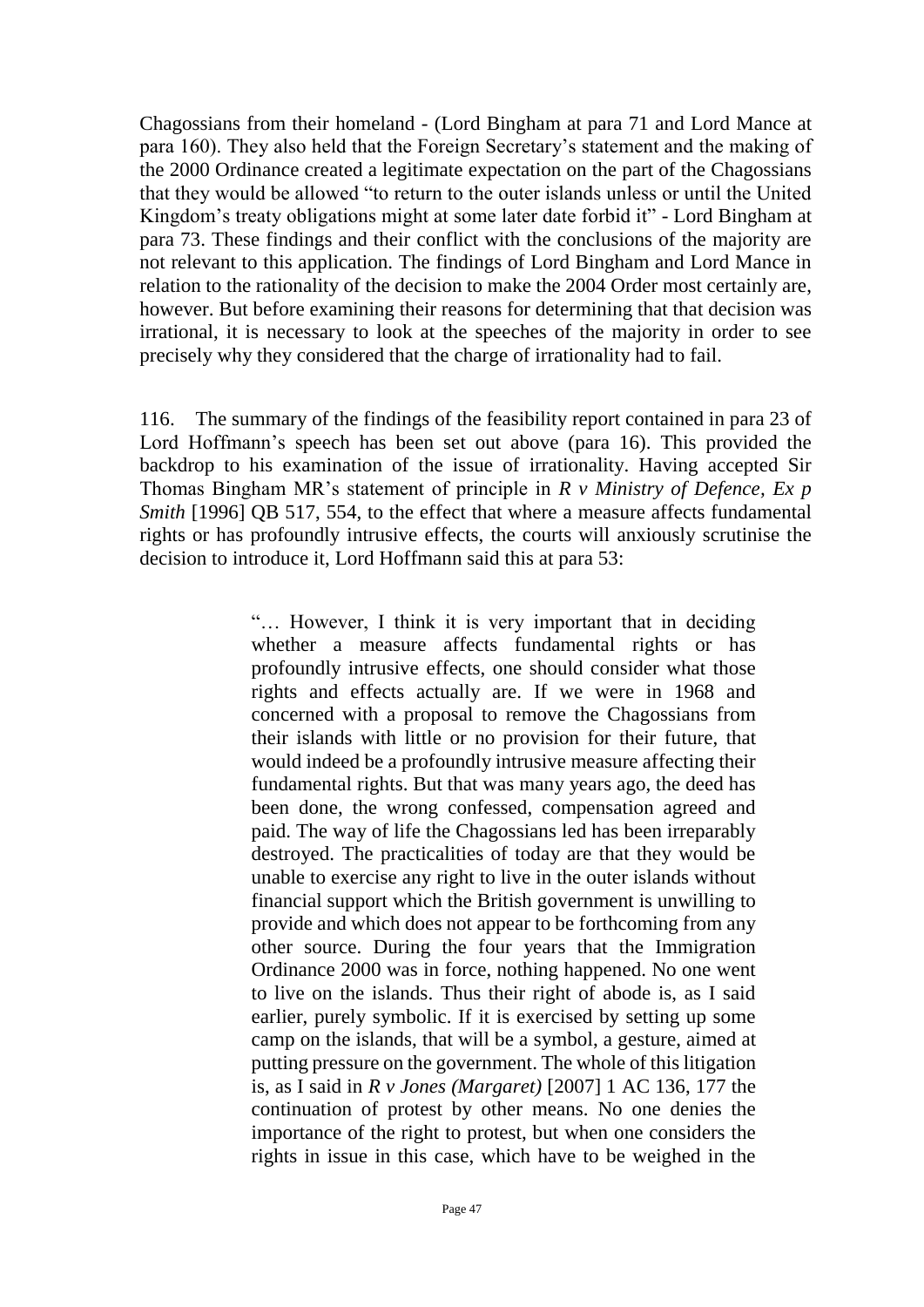balance against the defence and diplomatic interests of the state, it should be seen for what it is, as a right to protest in a particular way and not as a right to the security of one's home or to live in one's homeland. It is of course true that a person does not lose a right because it becomes difficult to exercise or because he will gain no real advantage by doing so. But when a legislative body is considering a change in the law which will deprive him of that right, it cannot be irrational or unfair to consider the practical consequences of doing so. Indeed, it would be irrational not to."

117. Some observations can be made about this passage. In the first place it clearly implies that a decision to remove the Chagossians from their homeland with little or no provision for their future would indeed be a profoundly intrusive measure and one for which compelling justification would be required. And, of course, this is precisely what happened between 1968 and 1973. The Chagossians were removed. The islanders' need to accept that removal must have been seen by them as a matter of survival. Whatever one might think of the argument that the evacuation of the islands was necessary (and, therefore, justified) in order to accommodate the American bases, it is impossible to defend the failure to ensure that the Chagossians were adequately housed and provided for in their new surroundings.

118. In accordance with the standard set by Lord Hoffmann, the decision to remove the Chagossians without making adequate provision for them and their subsequent actual removal when that provision was not in place must therefore have been irrational when those events occurred. The fact that their removal, when it in fact occurred, was unreasonable cannot, in my opinion, be left out of account in assessing whether the subsequent decision to perpetuate the Chagossians' exile was rational. I will give my reasons for that conclusion later.

119. Secondly, it appears that Lord Hoffmann considered that the importance of the right to live in the outer islands, because it could not be fulfilled without financial help, was diminished because it was "purely symbolic". This was a view strongly challenged in the speech of Lord Mance. In para 138 he said:

> "… [The wish of the Chagossians] for recognition of their historic connection, and on their case rights of abode, in relation to the Chagos Islands is deep-felt, longstanding and, in my view, understandable. Arguments that any right of abode is symbolic, since it would be impracticable to exercise without expensive government support to which it is accepted that there is no right and which would not be forthcoming, in my view miss the point. If anything, they indicate that the right claimed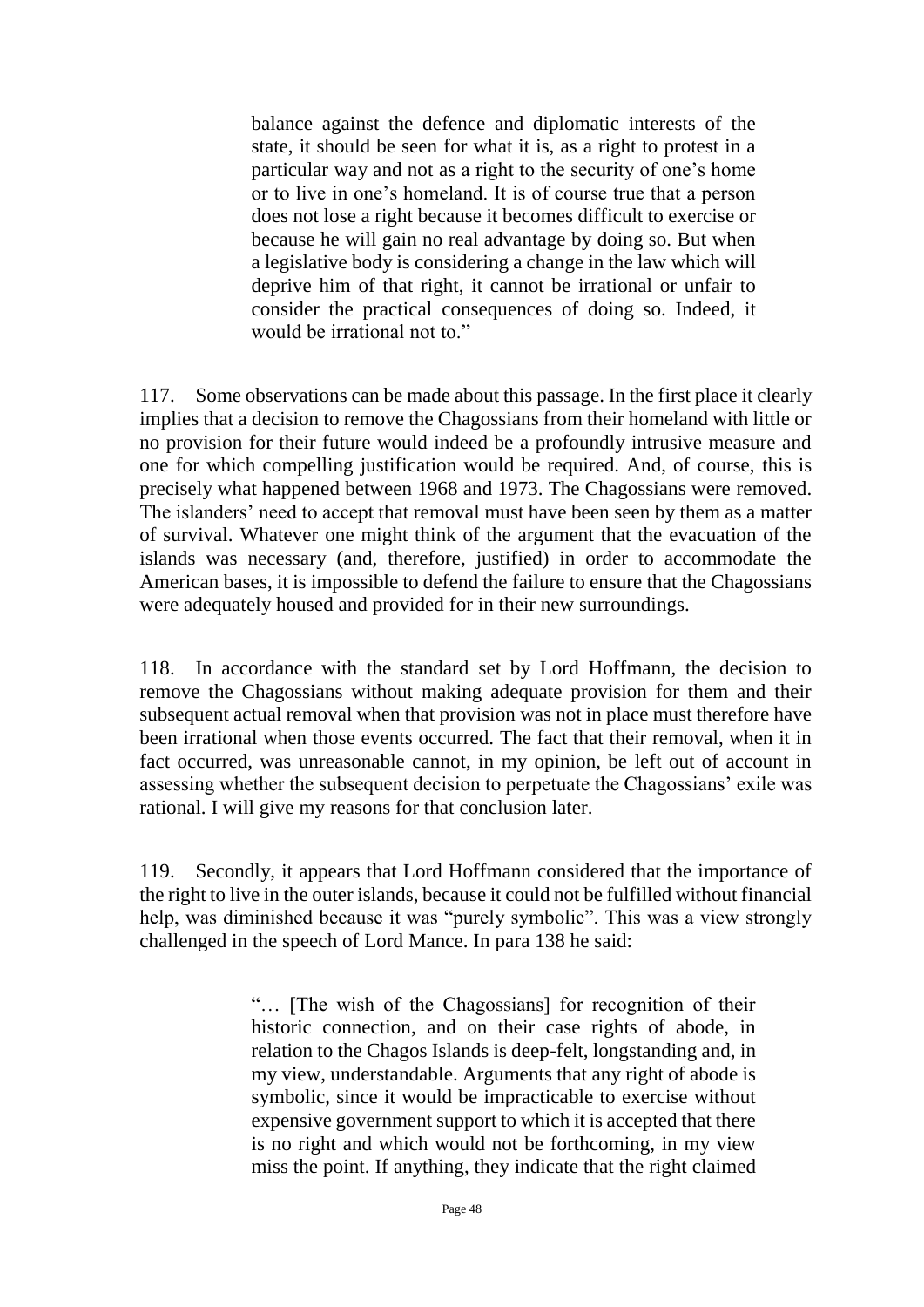could be recognised without this being likely to have any practical effect on the present state of the Chagos Islands. These islands (apart from Diego Garcia) appear to exist as an unspoilt nature paradise to which an increasing number of longdistance yachtsmen venture to spend periods of months without noticeable disturbance to the operations of the United States base at Diego Garcia many miles away."

120. This passage throws into sharp focus the question whether the practicability of fulfilment of an undeniable right affects its intrinsic worth. It also emphasises the need to look closely at the question whether it was necessary to deny the Chagossians the right to live on the outer islands in order to avoid responsibility for funding such an option. At a theoretical level at least, a clear distinction can be drawn between, on the one hand, a refusal to underwrite the costs of resettlement, and, on the other, depriving the Chagossians of the right to return to their homeland. If all that the British government wanted to avoid was paying for the cost of resettlement, why should it not simply say so? But the riposte to an argument that it was unnecessary to forbid return to the islands and that refusing to fund such a return was enough to achieve the government's aims might be that given by Lord Hoffmann himself. This was that to permit an unfunded return would merely assist in the campaign on which the Chagossians were embarked. In order to frustrate that campaign, it was necessary to remove from the Chagossians their right to return to the place where they and their ancestors were born and had lived.

121. Lord Mance suggested (also in para 138 of his speech) that it had not been shown that "that the Chagossians have been, in *Bancoult (No 1)* or the present proceedings, engaged in a mere campaign to obtain the UK government support for resettlement or to embarrass the United Kingdom and United States governments". Whether or not there was evidence from which to infer that there was such a campaign, it is clear from Lord Hoffmann's speech that the rationality of the decision to enact the 2004 Order depended crucially on its being shown that the conclusion that it was necessary in order to forestall a campaign by the Chagossians was not unreasonable. This is also clear from the speeches of Lord Rodger and Lord Carswell. At para 112, Lord Rodger said that "the decision to legislate and to introduce immigration controls … appears to have been prompted by the prospect of protesters attempting to land on the islands." And at para 132 Lord Carswell expressed his full agreement with Lord Hoffmann and Lord Rodger.

122. Does the decision of the majority on the issue of irrationality preclude any re-examination of the question of whether the right of the Chagossians to go and live where they were born was merely symbolic or, if it was, that its importance was thereby devalued? Is the second question set out above (whether the purpose of the Chagossians' challenge was to advance a campaign to obtain financial support from the UK government and to embarrass the UK and US governments) forever settled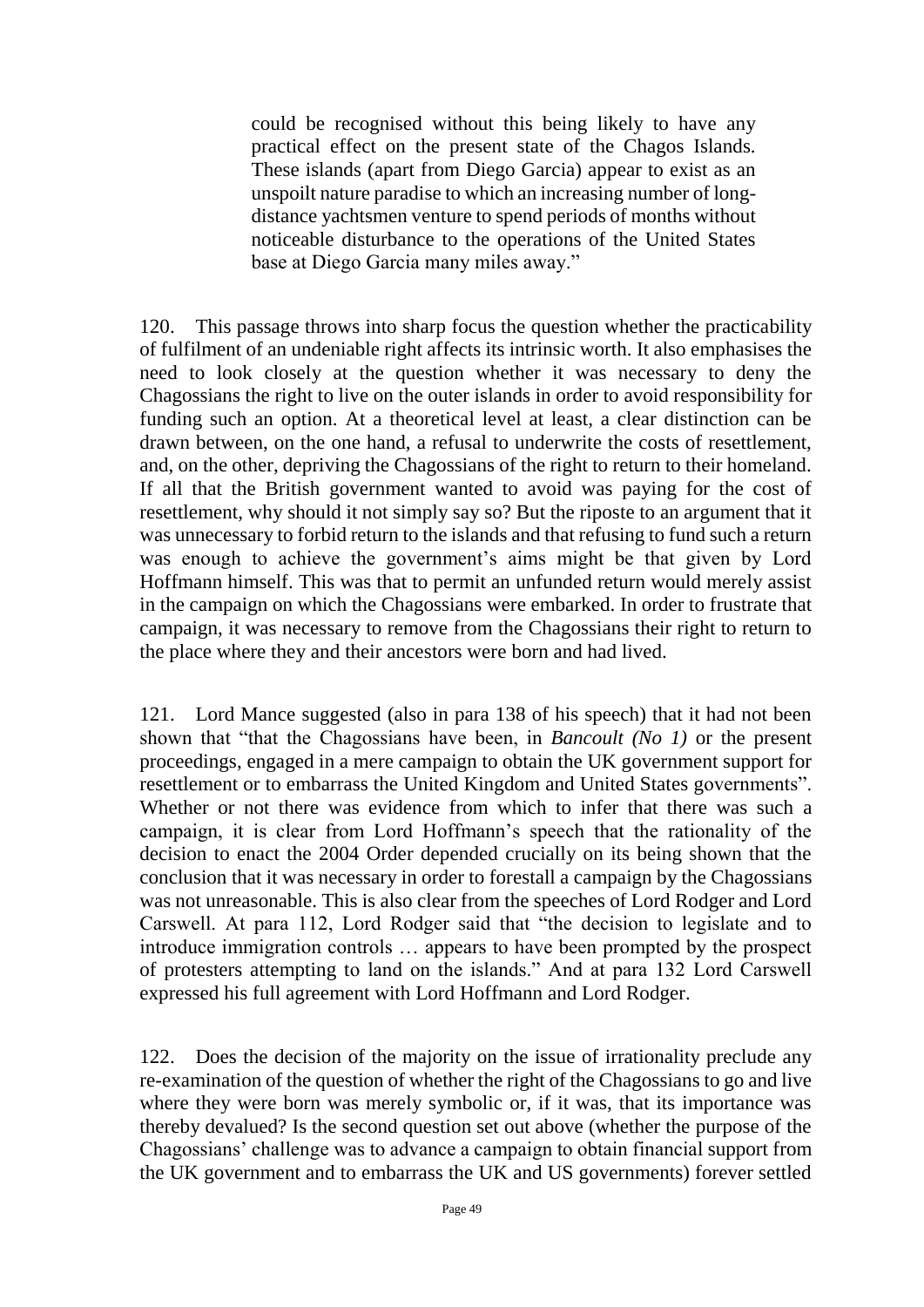by the decision of the majority? In my opinion, the answer to these questions is a conditional "No". The conclusion that the decision to enact the 2004 Order could withstand the charge of irrationality was multi-factorial. If it now transpires that one of the bases for that conclusion was reliance on information that has now proved to be wrong or incomplete, this inevitably reflects on the cogency of the other grounds on which the conclusion was based. The various reasons for a decision such as this are, of their nature, interlinked. They may also be interdependent. Weight given to one factor may be affected by the discovery that the weight given to another can no longer be sustained. If, therefore, it emerges that the decision on the feasibility of resettlement was reached on information that was plainly wrong or open to serious challenge and that it is at least distinctly possible that a different decision on that question would have been formed had the full picture been known, it seems to me that the rationality of the enactment of the 2004 Order should be re-examined generally.

123. Leaving that debate aside for the present, however, it is necessary to focus directly on the feasibility of a return to the islands and the various views expressed about that.

124. Lord Hoffmann's summary of his conclusions (para 23 of his speech) on this question have already been discussed. He also relied on the written statement to the House of Commons on 15 June 2004 by the Foreign Office Under Secretary of State, Mr Bill Rammell, that in the light of the feasibility report it would be impossible for the government to promote or even permit resettlement to take place.

125. Lord Rodger also relied on the contents of the feasibility report and Mr Rammell's statement. At paras 112 and 113 he said this:

> "112. On 15 June 2004 a junior minister, Mr Rammell, made a written statement to Parliament. His good faith has not been impugned by the respondent. The statement shows that, in deciding to legislate to prevent people resettling on the outer islands, the government took into account the fact that the economic conditions and infrastructure which had once supported the way of life of the Chagossians had ceased to exist. Something new would have to be devised. The advice was that the cost of providing the necessary support for permanent resettlement was likely to be prohibitive and that natural events were likely to make life difficult for any resettled population. Human interference within the atolls was likely to exacerbate stress on the marine and terrestrial environment and would accelerate the effects of global warming. Flooding would be likely to become more frequent and would threaten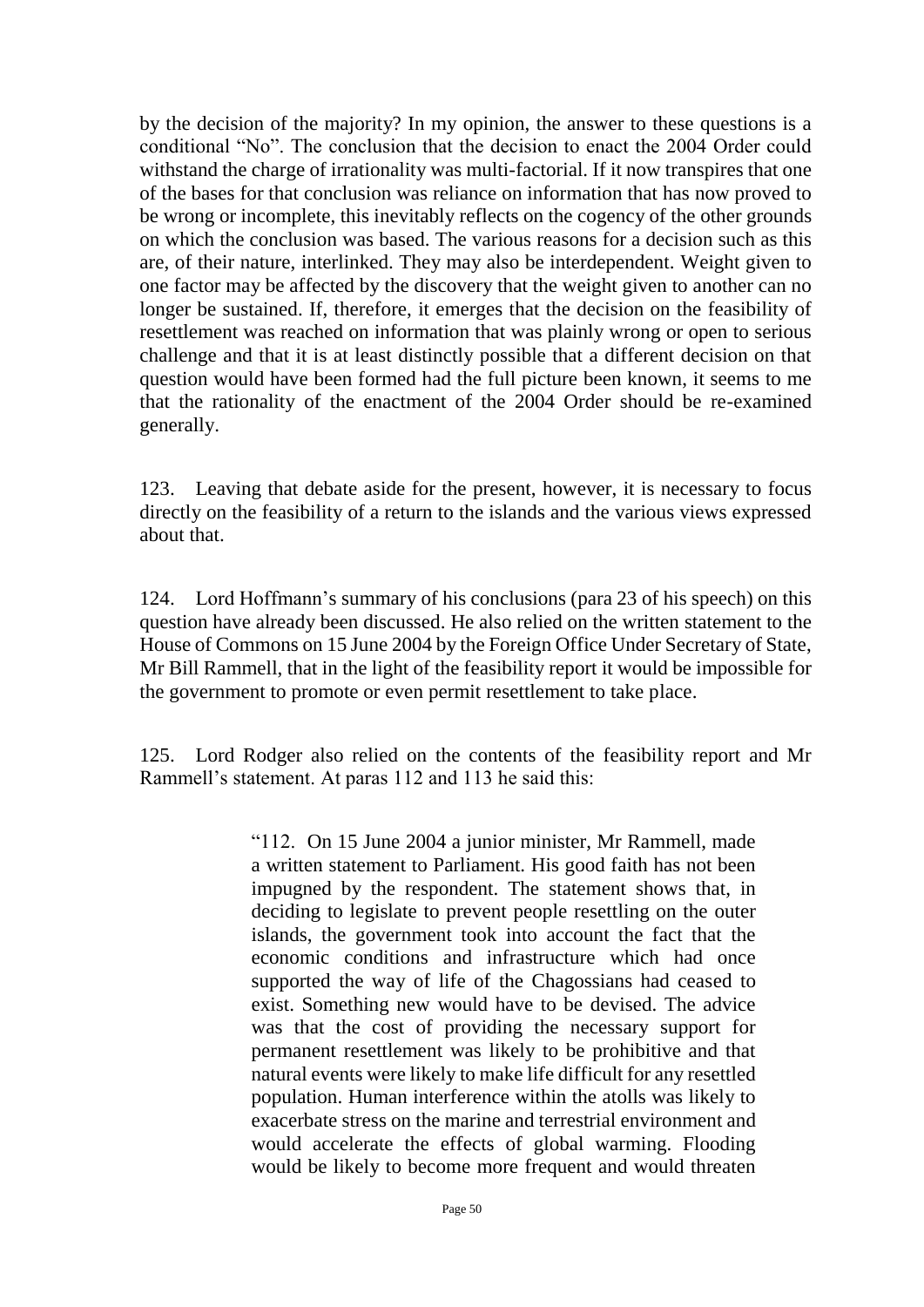the infrastructure and the freshwater aquifers and agricultural production. Severe events might even threaten life. The minister recorded that, for these reasons, the government had decided to legislate to prevent resettlement. Although he made no mention of it, the decision to legislate and to introduce immigration controls at that particular time appears to have been prompted by the prospect of protesters attempting to land on the islands. In addition, Mr Rammell said that restoration of full immigration control over the entire territory was necessary to ensure and maintain the availability and effective use of the territory for defence purposes. He referred to recent developments in the international security climate since November 2000 when such controls had been removed.

113. The ministerial statement indicates that a decision to legislate was taken on the basis of the experts' (second) report on the difficulties and dangers of resettling the islands - these difficulties and dangers being dangers and difficulties which would affect the Chagossians themselves, if they were to try to live on the outer islands. Given the terms of that report alone, it could not, in my view, be said that no reasonable government would have decided to legislate to prevent resettlement. In particular, the advice that the cost of any permanent resettlement would be prohibitive was an entirely legitimate factor for the government which is responsible for the way that tax revenues are spent to take into account. In addition, the government had regard to defence considerations, the views of its close ally, the United States, and the changed security situation after 9/11. These additional factors reinforce the view that the decision to legislate was neither unreasonable nor irrational."

126. Although Lord Rodger noted that factors other than those outlined in the experts' second report were in play, it is clear from these paragraphs that he acknowledged that the report was the principal influence in the government's decision. He identified a number of features from it as being of particular importance: 1. the cost of permanent resettlement was likely to be prohibitive; 2. natural events would make life difficult for the inhabitants; 3. stress on the marine and terrestrial environments would be aggravated; 4. the effects of global warming would be increased; 5. flooding was likely to become more frequent and fresh water supplies and agricultural production would be endangered; and 6. severe events might even threaten life. By any standard, these were anticipated consequences of considerable moment.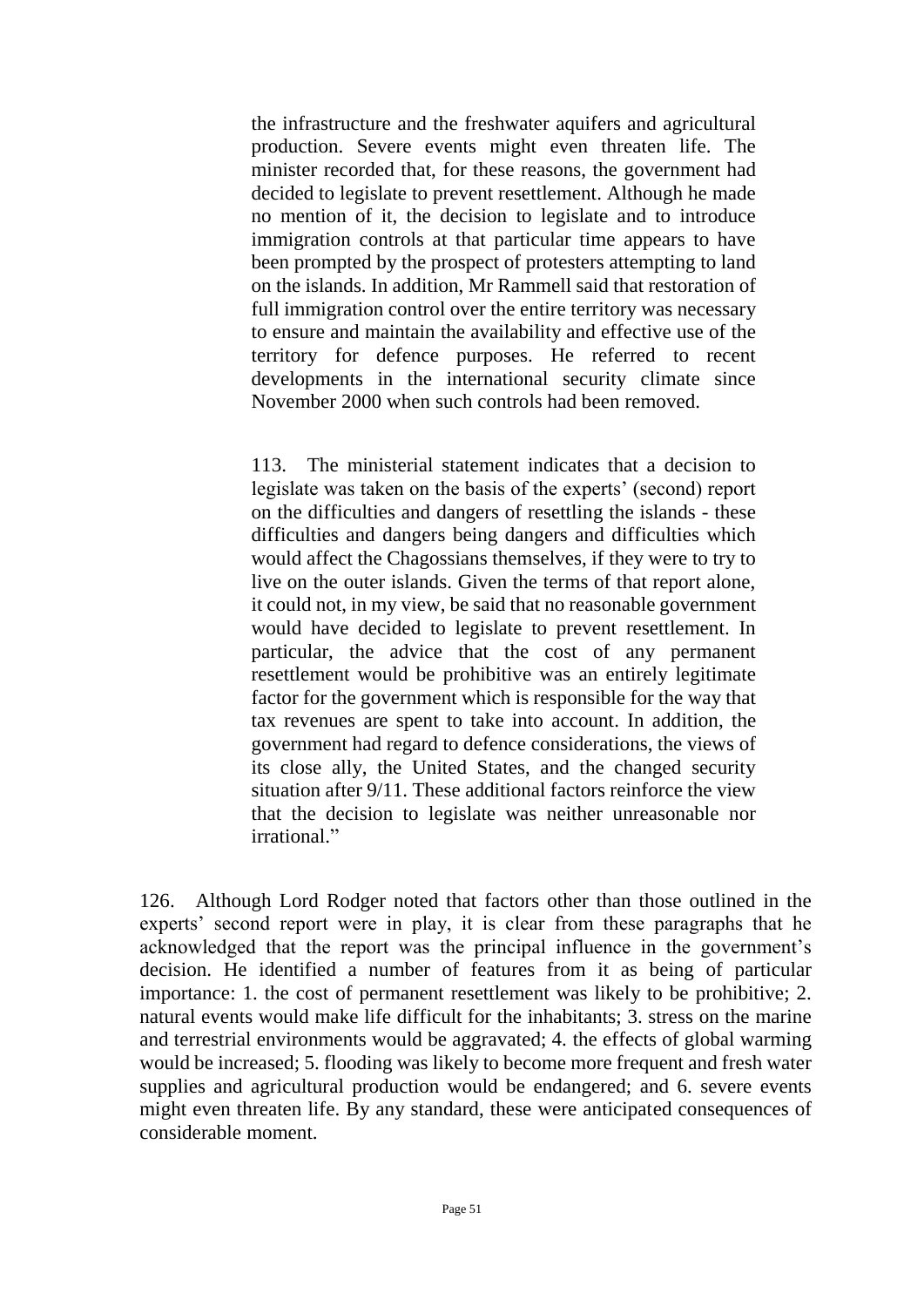127. Lord Carswell also relied heavily on the report. At para 121 he said that it was "quite clear" that resettlement was "wholly impracticable without very substantial and disproportionate expenditure". The practical difficulties in the way of resettlement were in his view "relevant to the rationality of the government's decision".

128. The claims made for the rationality of the decision to introduce the 2004 Order were forthrightly rejected in a lucid and strong passage of Lord Bingham's speech. At para 72 he said:

> "… section 9 was irrational in the sense that there was, quite simply, no good reason for making it. (1) It is clear that in November 2000 the re-settlement of the outer islands (let alone sporadic visits by Mr Bancoult and other Chagossians) was not perceived to threaten the security of the base on Diego Garcia or national security more generally. Had it been, time and money would not have been devoted to exploring the feasibility of resettlement. (2) The United States government had not exercised its treaty right to extend its base to the outer islands. (3) Despite highly imaginative letters written by American officials to strengthen the Secretary of State's hand in this litigation, there was no credible reason to apprehend that the security situation had changed. It was not said that the criminal conspiracy headed by Osama bin Laden was, or was planning to be, active in the middle of the Indian Ocean. In 1968 and 1969 American officials had expressly said that they had no objection to occupation of the outer islands for the time being. (4) Little mention was made in the courts below of the rumoured protest landings by LALIT. Even now it is not said that the threatened landings motivated the introduction of section 9, only that they prompted it. Had the British authorities been seriously concerned about the intentions of Mr Bancoult and his fellow Chagossians they could have asked him what they were. (5) Remarkably, in drafting the 2004 Constitution Order, little (if any) consideration appears to have been given to the interests of the Chagossians whose constitution it was to be. (6) Section 9 cannot be justified on the basis that it deprived Mr Bancoult and his fellows of a right of little practical value. It cannot be doubted that the right was of intangible value, and the smaller its practical value the less reason to take it away."

129. Now, it is true that none of the reasons outlined in this paragraph touches on the question of feasibility as such but they provide a powerful and, in my view, unanswered case for rejecting the claim that the decision to introduce the 2004 Order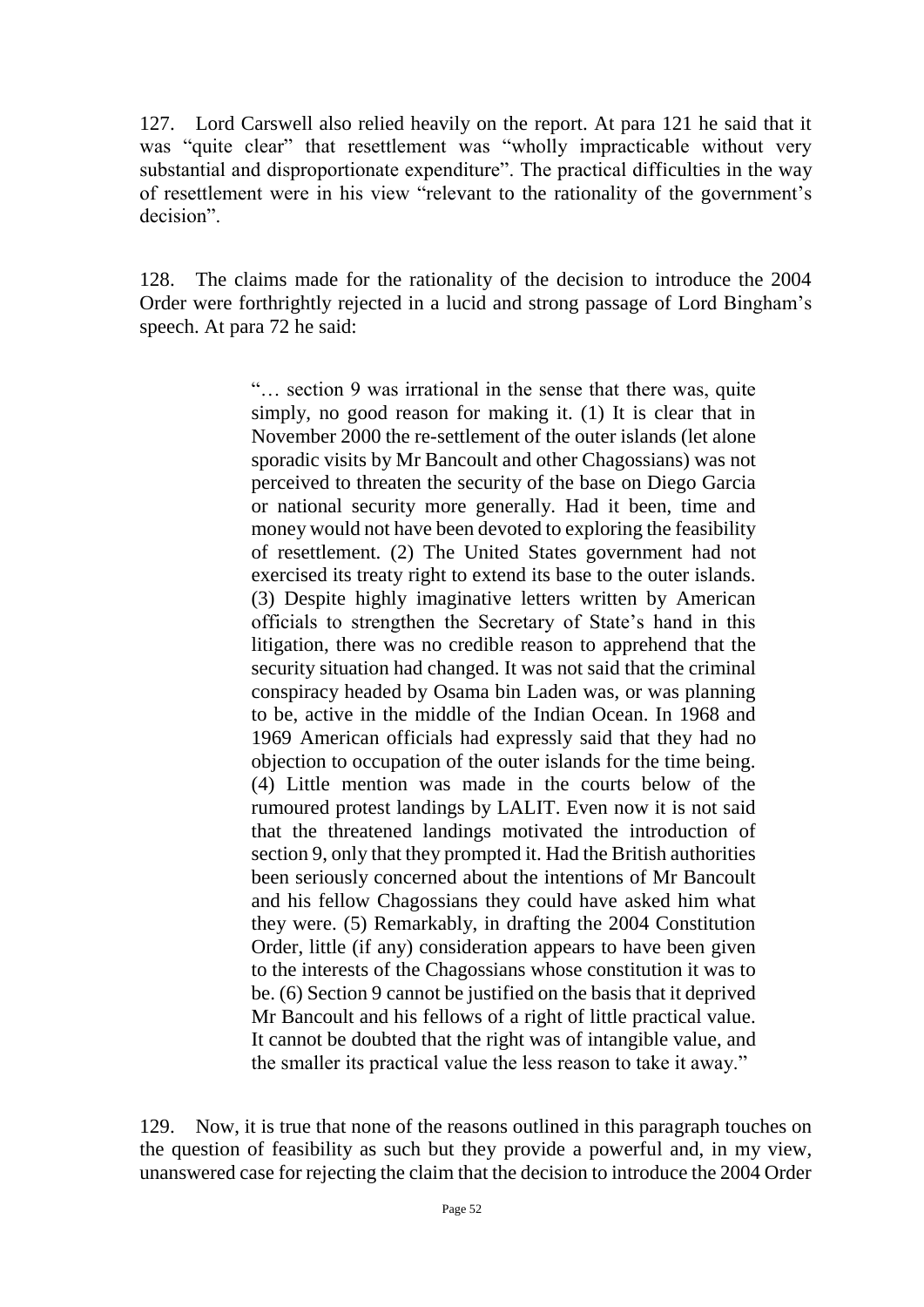was rational *unless* it could be shown that the feasibility argument was so strong as to outweigh it. This is crucial. If significant doubt could have been cast on the claims made in relation to feasibility, then the case for the government that its decision was rational would have been thrown into considerable disarray.

130. Lord Mance was unimpressed by the use of the feasibility report as a basis for denying the Chagossians their fundamental right of abode in their homeland. At para 168 he pointed to the central incongruity of using a report published in 2002 to justify the enactment of the 2004 Order, two years later and to the circumstance that the government had been found to be under no legal obligation to fund resettlement:

> "… The report is in fact dated 28 June 2002, so the BIOT Order 2004 was enacted two years after the report, and nine months after Ouseley J's decision that the government had no duty to fund resettlement, although a month before the Court of Appeal finally refused permission to appeal against that decision. In the absence of any legal obligation to fund resettlement, the prospective cost of doing so appears to me (as it did to Sedley LJ in the Court of Appeal: para 71) an unconvincing reason for withdrawing any right of abode and any right to enter or be present in BIOT. The Secretary of State notes in his written case that, even in the absence of any legal obligation to fund resettlement (and although the United Kingdom has made clear its determination to resist any suggestion that it should provide such funds on a voluntary basis), there could be 'public and political pressure claiming that the United Kingdom should provide funding for the cost of resettlement'. That is not a reason articulated at the time or supported by any reference in the written case."

131. The logic of this reasoning is, in my opinion, irresistible. At its height, the feasibility report spoke to the impracticability of resettlement and the inordinate cost of funding any attempt by the Chagossians to resettle in their homeland. But it had been held that the government was under no legal obligation to fund a resettlement. As a justification for denying the fundamental right of abode in the country of one's birth, therefore, the report could be relied on only to forestall "public and political pressure" on the United Kingdom that the government should meet what the feasibility report said was the inordinate cost of resettlement. Quite apart from the consideration that, as Lord Mance pointed out, this was not a reason proffered by the government either by way of explanation of the reason for the 2004 Order or in its written case, this was a heavy burden for the report to bear. It was not enough that it be shown that the cost was exorbitant or that resettlement was impracticable; these had to be so great that *the risk of the government coming under pressure to*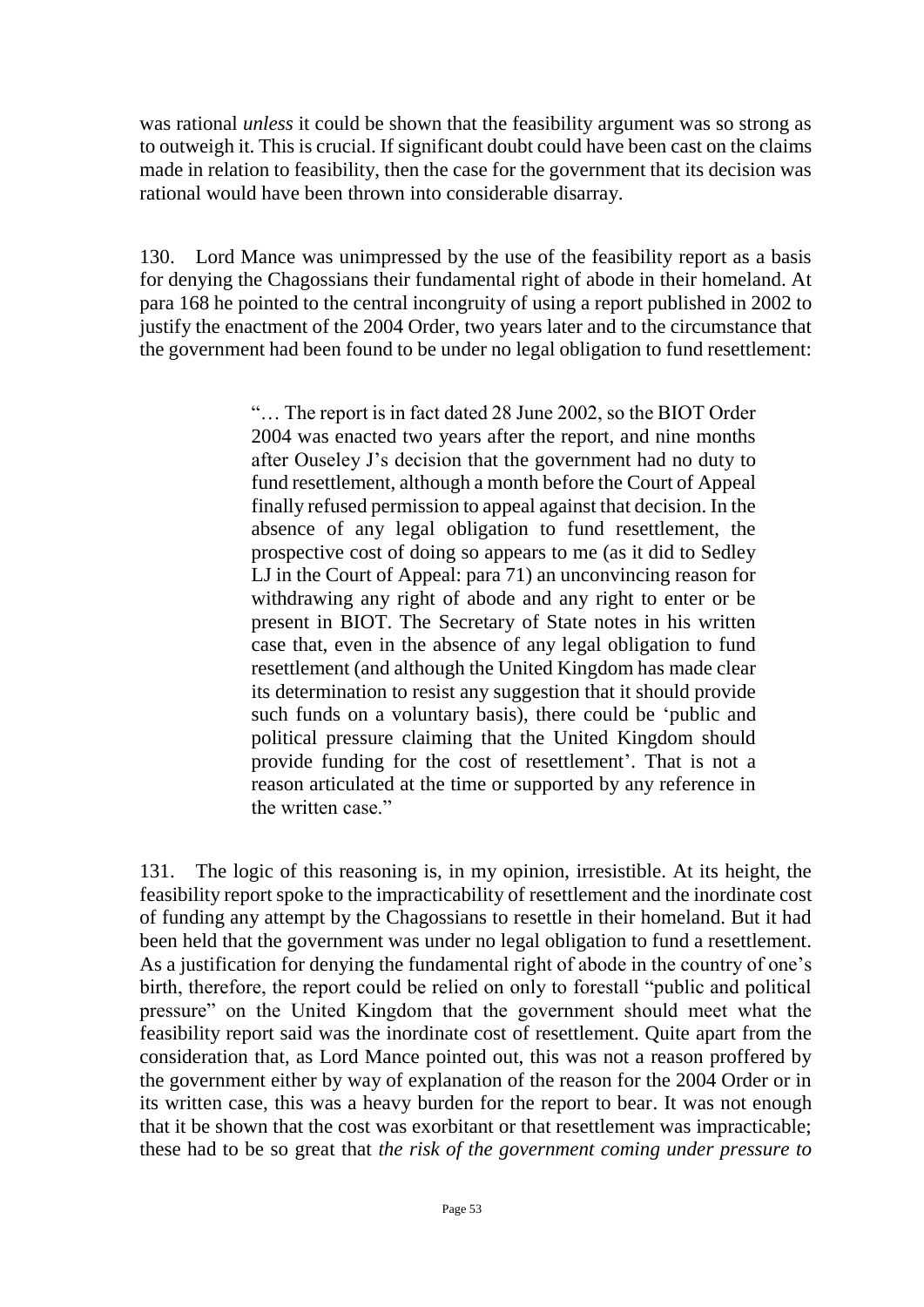*meet the cost and permit resettlement* was such that the Chagossians had to be refused the right to return to their traditional home.

132. Against that background, any reservations about the veracity of the claims made in the report assume an unmistakable significance. Unless the report was compelling and irrefutable in its conclusions, its capacity to act as the sole justification for the denial of such an important right was, at least, suspect.

133. Many criticisms of the reliability of the Phase 2B feasibility study have been made on behalf of the applicant. These have included examination of 1. the approach of the consultants to their task; 2. the editorial control exercised by the FCO; 3. the avowedly misleading representation that the consultants acted wholly independently; 4. the alterations to the terms of reference of the preliminary study; 5. the criticisms made of the scientific value of the Phase 2B report; and 6. the changes to the text of the report. Many documents prepared to support the applicant's case have been submitted. While I have read and closely considered all of these, I do not find it necessary or helpful to set all of them out in any detail. What follows is a summary of the principal matters to emerge from all this material which are pertinent to the central issue to be determined *viz* whether this appeal should be re-opened.

#### *The draft preliminary report and some of the changes made to it*

134. An examination of the background to the Phase 2B report must begin with the preliminary stage report. As mentioned (para 102 above) Mr Gifford claimed that there had been a crude rewriting of the conclusion of this report from the version in the original draft. In its original conception the feasibility study was intended to comprise two stages, the first of which was to see whether "settlement appears possible and environmentally acceptable" (with an estimate of the numbers who might wish to return to the outlying islands). Consultants delivered a draft report in May 2000. The principal conclusion was contained in para 5.1.1:

> "The conclusion of this preliminary study is that there is no obvious physical reason why one or both of the two atolls should not be repopulated, by the sort of numbers (up to or around one thousand) of Ilois [Chagossians] who are said to have expressed an interest in re-settlement. ... Carrying capacity is largely a function of the nature of economic activity which accompanies re-settlement, and its capability of financing the necessary amount of resources to ensure adequate supplies of water and to minimise the environmental impact."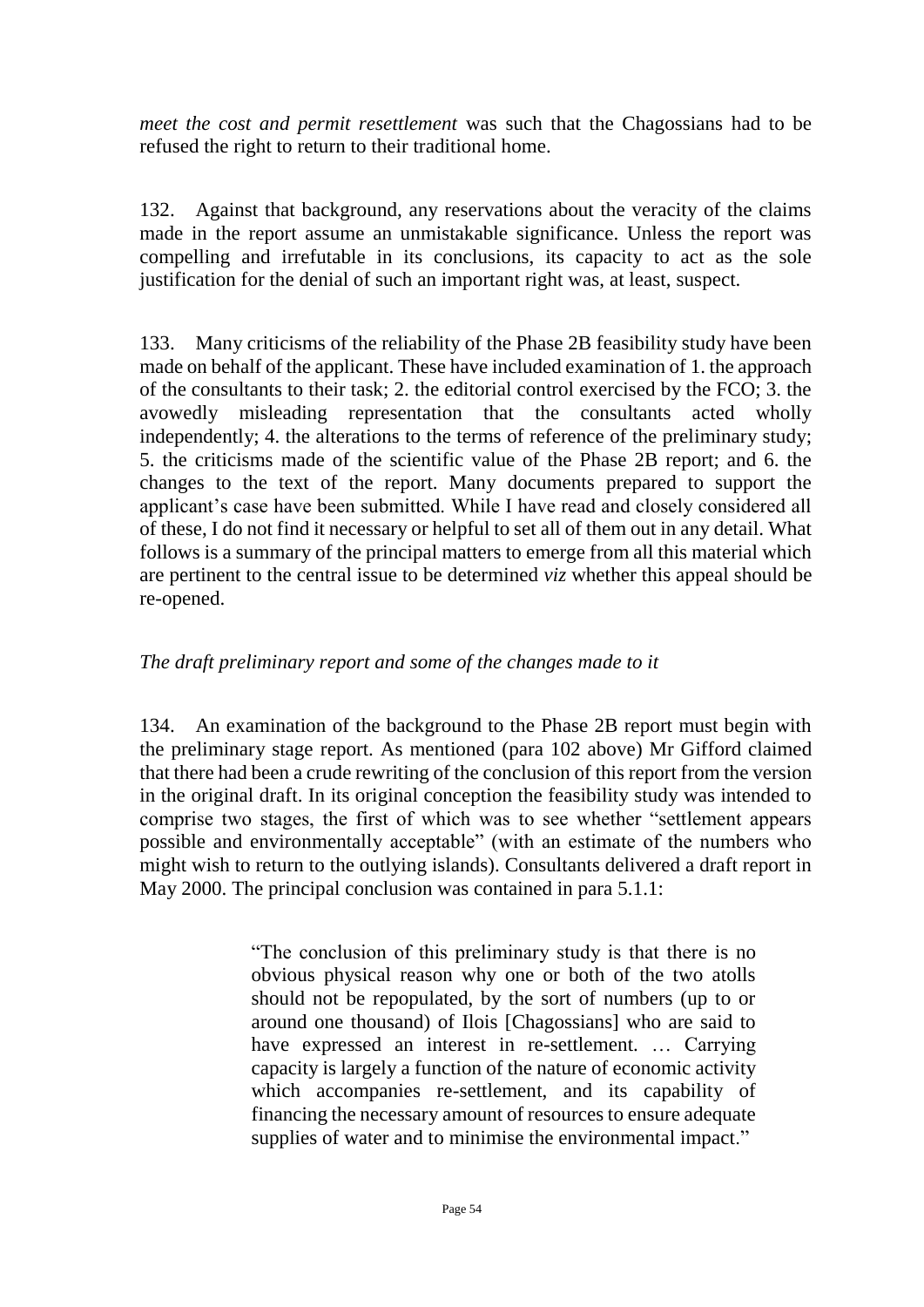135. It was recognised that further feasibility studies would have to be undertaken and so the draft report continued at para 5.1.13:

> "If a decision is taken to examine further the feasibility of resettlement, the next stage of the feasibility study should be largely concerned with examining the technical, financial, economic and environmental aspects of specific development proposals put forward by groups of islanders who are serious about re-settlement and who have proper financial and technical backing for their proposed enterprises."

136. When the report reached its final form, there was a notable alteration to the principal conclusion. In the published version it read in para 5.1:

> "The conclusion of this preliminary study is that resettlement of one or both of the two atolls is physically possible, but only if a number of conditions are met. These include confirmation that:

> > a sustainable and affordable water resource can be developed;

> > the nature and scale of settlement will not damage the environment;

• bublic money is available to finance infrastructure and basic services;

 and one or more private investors are willing to develop viable enterprises which can generate sufficient incomes to pay for the investment and recurrent costs of re-settlement."

137. Taken on its face, this change may not appear especially significant. But, apart from the difference in language and structure, it had incorporated as essential pre-conditions matters which the draft report had indicated should be the subject of further study and investigation. Again, however, this may betoken no more than a recognition of a need for caution about future planning. It is perhaps on this account that these changes did not feature to any great extent in the presentation of Mr Bancoult's case at any of the stages of the proceedings which ended in the appeal to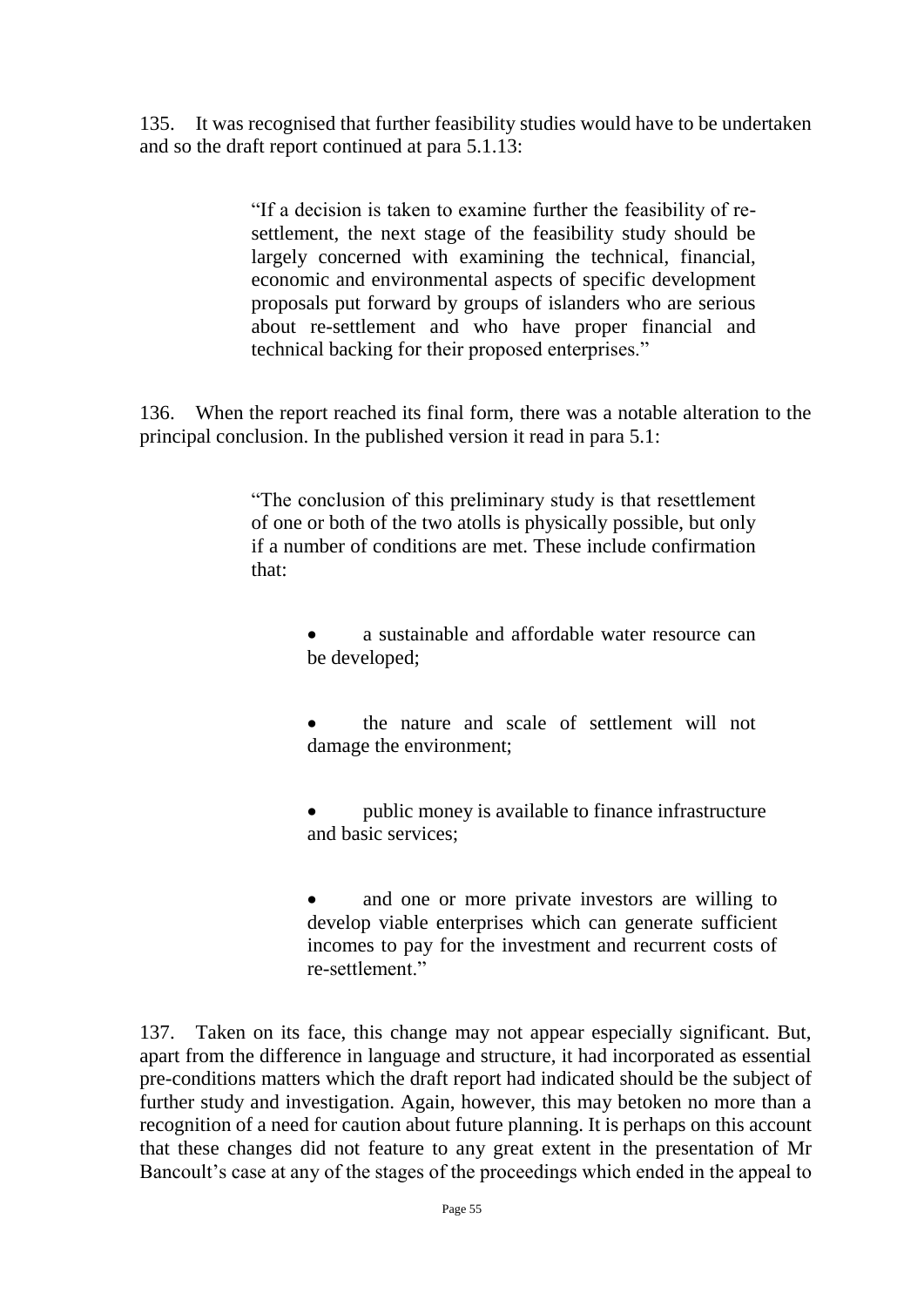the House of Lords. In light of changes to and criticisms of the draft Phase 2B report, it may be that greater importance should be attached to them and that they could be regarded as heralding a reluctance on the part of the government to countenance any return of the Chagossians to Peros Banhos and the Salomon Islands. Certainly, it is not difficult to conclude that such an argument would have been made, had the criticisms of the draft Phase 2B report and the changes made to it been known. What would have been made of such an argument is now perhaps difficult to say but the fact that it could have been - but was not - advanced should weigh in the balance as to whether the decision of the House of Lords should be set aside.

#### *The draft Phase 2B report and the criticisms made of it*

138. In his statement to the House of Commons Mr Rammell had said that the government had "commissioned a feasibility study by *independent experts* to examine and report on the prospects for re-establishing a viable community in the outer islands of the territory". While it is strictly true that the consultants were independent, the terms of reference for the study made it clear that the BIOT government (for convenience, in the next sections this will be referred to as 'BIOT') retained the right to see and comment on a draft of the final report. In particular, para 6.3 of the terms of reference for Phase 2B of the study provided that a draft final report, containing a report of the work done, conclusions and recommendations, had to be submitted to BIOT within four months of the assignment starting. After BIOT received the draft, it was then able to make comments on it and it was only after these had been received that the final version of the report would be published. All of this might be regarded as, if not standard government practice, at least not untoward. But the applicant suggests that the way that the procedure in fact operated in this case robbed the final report of any claim to true independence. He claims that when the extent of the widespread changes to the draft originally submitted became known (after the Rashid documents became available) what might have appeared as a wholly independent report took on a very different complexion.

139. It is further suggested that this conclusion is reinforced by a consideration of the contents of a memorandum of a meeting between on 6 March 2002 between Alex Holland of the consultants, Alan Huckle (head of the Overseas Territories Department and BIOT Commissioner), Louise Savill (BIOT Administrator) and Brian Little (FCO Feasibility Study Project Manager). This followed 21 days of field work in Peros Banhos and the Salomon Islands. A progress report covering the period from 25 January to 28 February 2002 was considered at the 6 March meeting. This report laid down the future work programme, with draft reports from individual consultants due at Posford Haskoning by 22 March 2002, followed by submission of the entire first draft to BIOT on 31 March 2002.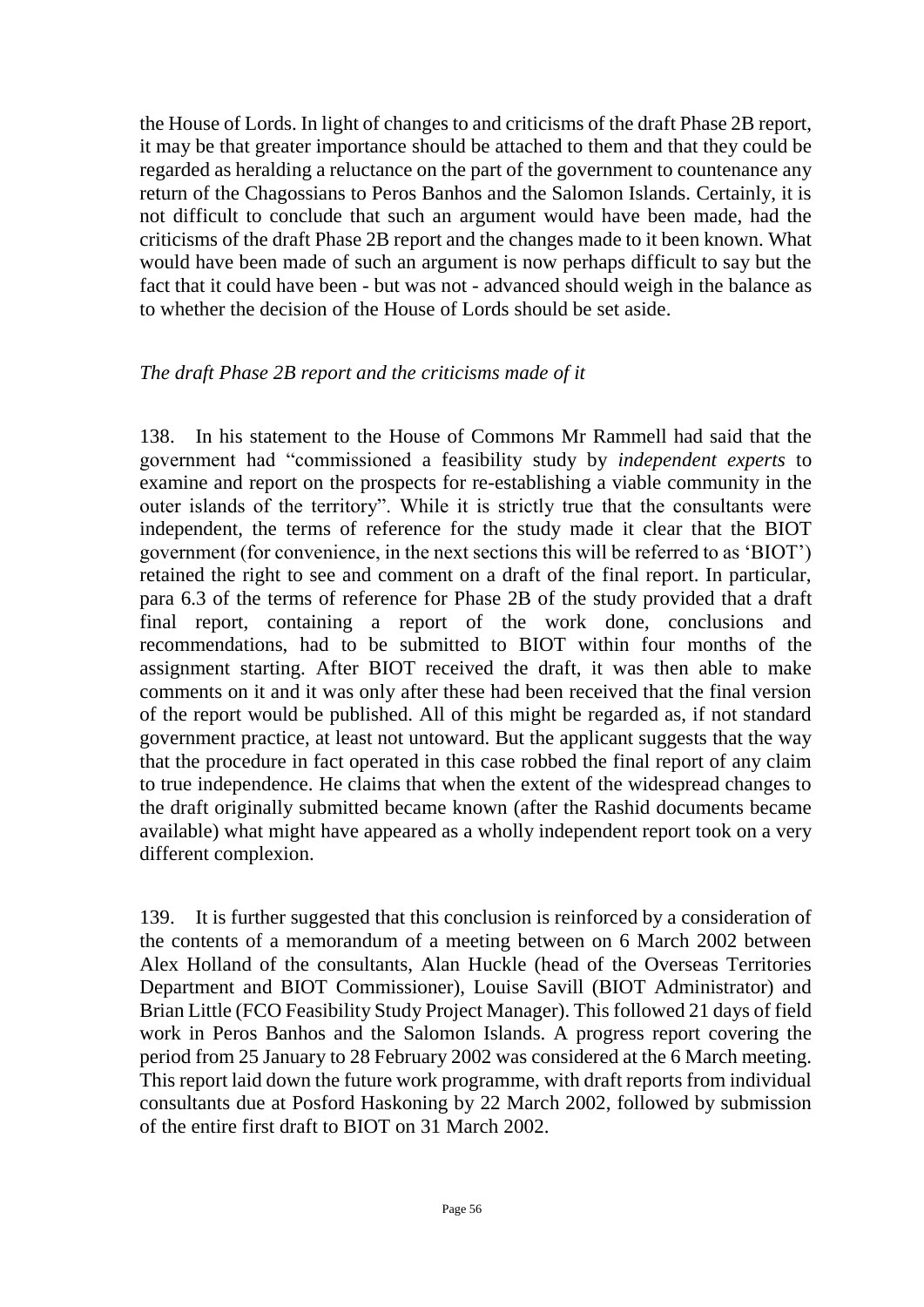140. The memorandum of this meeting was prepared by Ms Holland. In it she recorded Mr Huckle as saying: "The FCO had hoped that Phase II would negate the need for Phase III, ie if it concluded that resettlement wasn't feasible." The comment is then made, "realistically, that was never likely to be the outcome". Lord Mance has stated at para 33 that there is "no suggestion that the FCO was inviting changes to bolster any sort of findings or conclusions in either the draft and the final report, and no basis for regarding Posford as susceptible to any such invitation". It is true that there is no record of an explicit invitation to "bolster" or change findings. But it is telling that the memorandum recorded that "FCO is hoping that the section on climate change will resolve its difficulties." In my view, while these statements might be supposed not to entirely undermine the subsequent findings of the consultants, it is clear that the consultants were being given an unmistakable steer as to what FCO wanted the outcome of the report to be and, inevitably, whatever one might think about Posford's susceptibility to suggestions, this at least raises questions about the independence and impartiality of the judgment that the consultants ultimately made. Those questions in turn play into the validity of the scientific analysis made by the consultants.

141. The Executive Summary of the draft report was received by BIOT in the week beginning 8 April 2002. The remaining sections of the draft arrived on 15 April. On 24 April 2002 Charles Hamilton (who had just succeeded Louise Savill as BIOT Administrator) asked Dr Charles Sheppard (a tropical marine ecologist at Warwick University who had extensive previous work experience in the Chagos) to carry out a peer review of the consultants' report. This was provided on 14 May 2002. Dr Sheppard wrote an email to accompany his report. In this he excoriated some parts of the consultants' work. Some sections of the report were, he said, "quite hopeless". These related principally to the resources section. Importantly, however, Dr Sheppard endorsed the consultants' conclusions on the practicability of resettlement largely on account of anticipated climatic conditions. The consultants' views on this were, Dr Sheppard said, "supported by emerging science connected with tropical science generally". It might therefore be said that on the central issue which influenced the majority in the House of Lords, *viz* whether resettlement was a feasible option, the consultants' assessment was essentially supported by Dr Sheppard.

142. The applicant points to a more general criticism voiced by Dr Sheppard, however. This, he says, is bound to have prompted his advisers to mount a wholesale and direct challenge to the methodology and reliability of the feasibility report generally. In this connection, the applicant relies particularly on a sharp criticism of the report by Dr Sheppard in the following strongly-worded terms:

> "… the present Posford report should not in my view be released in its present form; some of its science would be badly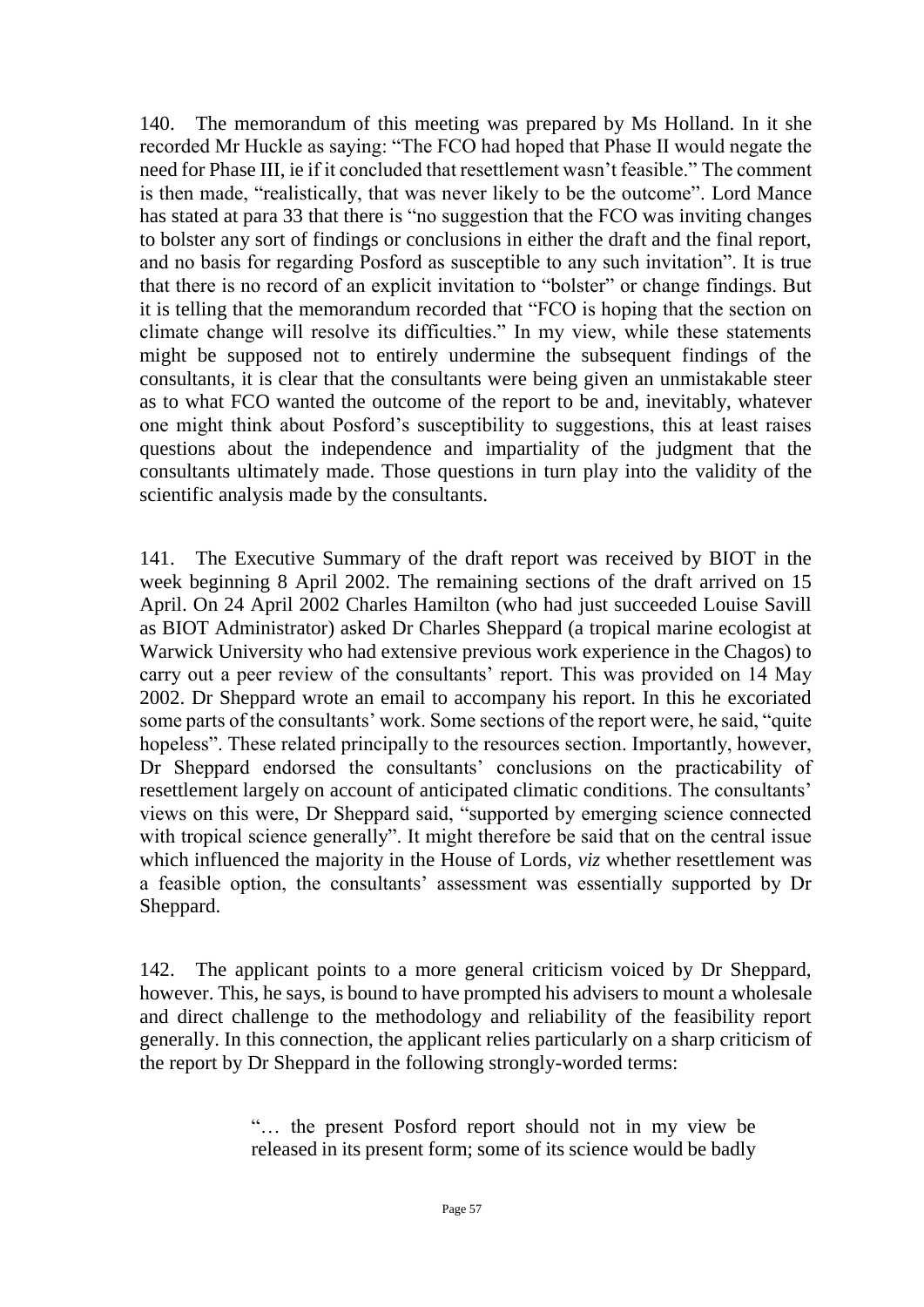savaged by anyone not happy with your conclusions, and so, by implication, could some of the conclusions themselves."

143. The claim that if this comment had been known by the applicant's advisers, it would have led to a more direct challenge to the feasibility report must be approached with caution in light of the fact that the applicant had engaged a resettlement anthropologist, Jonathan Jenness. He was asked to conduct a review of the feasibility report primarily to provide input on the resettlement issues which were excluded from the Phase 2B study, but Mr Jenness also made some strong criticisms of the claimed conclusions of the study, without knowing how those conclusions had been arrived at.

144. Mr Jenness' report was submitted to FCO. The applicant and his advisers were unaware that it had been subjected to a critique by Dr Sheppard until FCO wrote to his solicitors on 2 December 2002 enclosing Dr Sheppard's report. He challenged and criticised a number of Mr Jenness' conclusions but he said that many of his points about the inadequacies and errors in the Posford report were valid. There must be some doubt, however, that Dr Sheppard's acknowledgment that parts of Mr Jenness' criticisms of the feasibility study were sound would have led to a markedly different strategy on the part of Mr Bancoult's advisers, not least because of the astringency of Dr Sheppard's other observations on Mr Jenness' report.

145. Whether disclosure of Dr Sheppard's critique of Mr Jenness would have led to a different conclusion by the majority in the House of Lords calls for rather more subtle consideration, however. As I have said, the essential issue for the House of Lords was whether the cost of resettlement was *so* exorbitant or that resettlement was *so* impracticable that the risk of the government *coming under pressure* to meet the cost and permit resettlement was such that the Chagossians had to be refused the right to return to their traditional home. It seems to me that, in light of Dr Sheppard's general criticisms of the consultants' report and his endorsement of some of Mr Jenness' disparagement of it, it is at least questionable that such heavy reliance would have been placed by the majority on its conclusions.

#### *Alterations made to the draft Phase 2B report*

146. The draft report contained a supremely important passage at the second part of para 1.8, which was originally included in the section on resettlement. It reads:

> "… the most significant and immediate consequences of climate change on a resettled population within the Chagos Archipelago are likely to be related to changes in sea levels,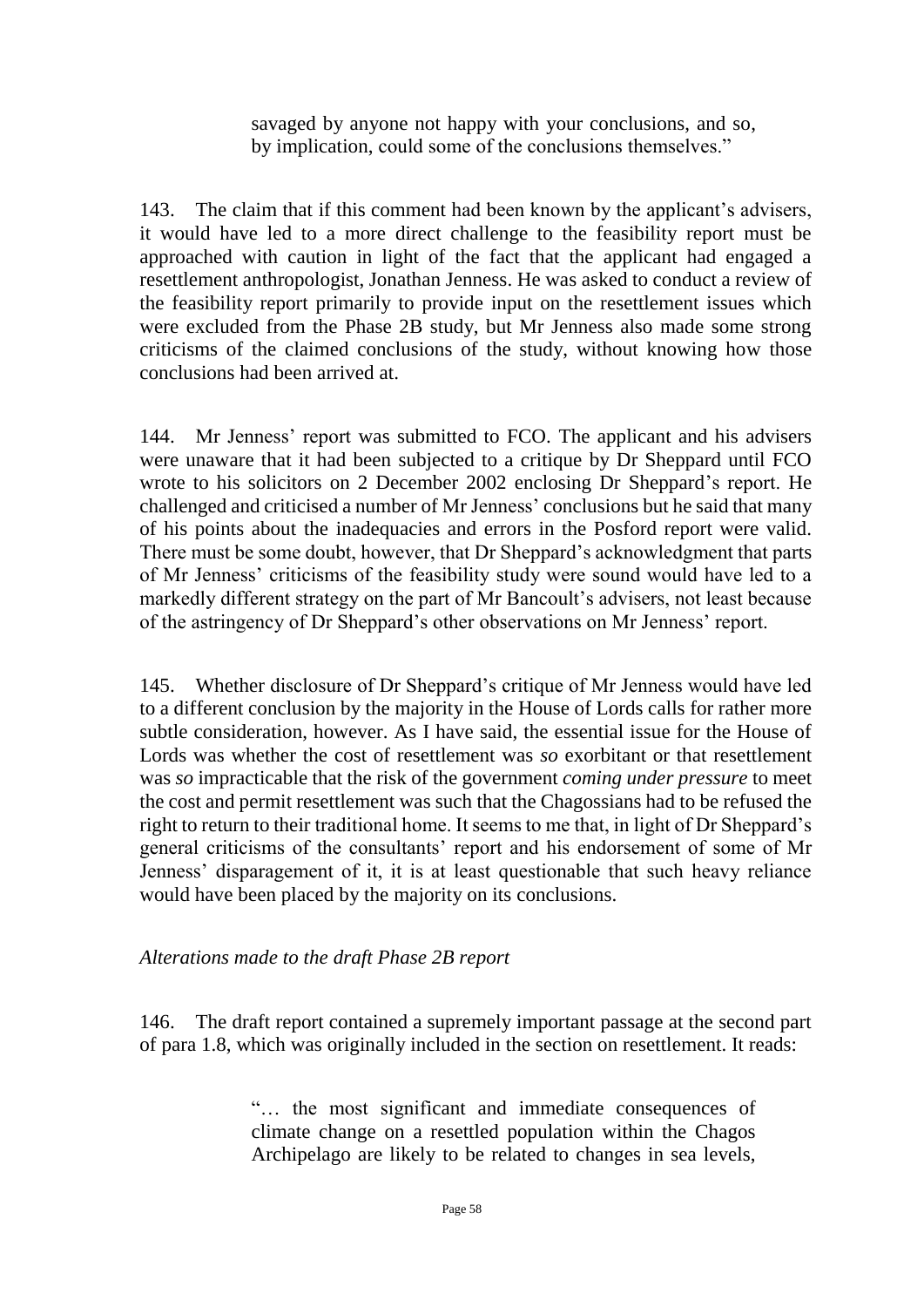rainfall regimes, fresh water resources, soil moisture budgets, prevailing winds (direction and speed) and short term variation in regional and local patterns of wave action. At present the Chagos archipelago lies *just north of an active cyclone belt*, however, a small northward shift of this belt *could* lead to frequent cyclones in the area. This *would* lead to more frequent flooding of the islands, with corresponding risk to life and any infrastructure. It *would* also reduce agricultural potential and the freshwater contained within the island aquifers *would* experience higher levels of salinity". (emphasis added)

147. The final version of the report in the equivalent section was in the following terms:

> "The most significant and immediate consequences of climate change for the Chagos Archipelago are likely to be related to changes in sea levels, rainfall regimes, soil moisture budgets, prevailing winds and short term variation in regional and local patterns of wave action. As a consequence most islands *will* experience increased levels of flooding, accelerated erosion, and seawater intrusion into freshwater sources. *The extent and severity of storm impacts, including storm surge floods and shore erosion are predicted to increase.* Although the risks associated with climate change are not easily established the implications of these issues to resettlement in the outer atolls of the Chagos Archipelago are outlined briefly below" (emphasis added).

148. The most obvious and significant points to be made about these two passages is in (i) the transformation of a conditional forecast of frequent flooding etc, predicated on a possible northward shift of the active cyclone belt, into a firm prediction that these and other consequences *will* occur; (ii) the omission of any reference to the cyclone belt in the final version; and (iii) the new wording in the final version predicting an increase in storm surge floods and shore erosion unconnected with cyclones. A new sentence has been added stating that "[t]he extent and severity of storm impacts, including storm surge floods and shore erosion are predicted to increase". No evidence was provided to support the assertion contained in this sentence.

149. The significance of translating the prediction of possible consequences of climate changes into a positive statement that these *will* occur lies, of course, in the impetus that it gives to the notion that there really was no practical means of resettling the islands. As it happens, there is no evidence that these consequences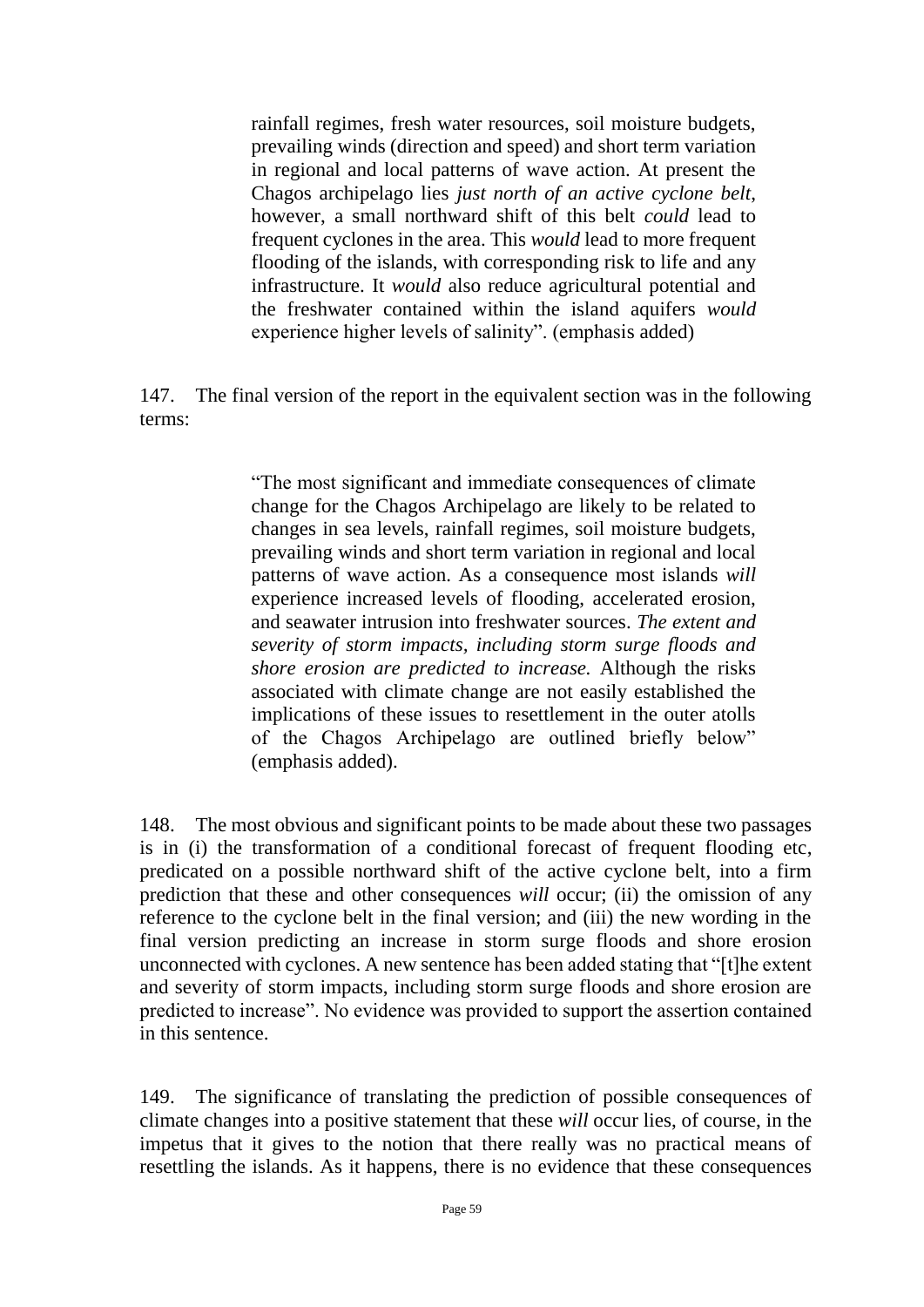have begun to materialise even now, although that may not be taken into account on the issue of whether the application to re-open the appeal should be allowed. But the essential message of the final report that these consequences *would* occur cannot but have influenced the decision of the majority of the House of Lords that the perceived need to enact the 2004 Order was not irrational. It is one thing to say that it is rational to forbid Chagossians to return to their homeland if the dire consequences that were spoken of were going to occur. It is quite another to say that it was reasonable if it was merely possible that they might happen.

*The jurisdiction to set aside a decision of the House of Lords and the test to be applied*

150. It is possible, at least theoretically, to distinguish between the question whether this court has jurisdiction to set aside a decision of its predecessor and the test to be applied in deciding whether to do so. In practice, however, these concepts overlap because the jurisdiction tends to be defined in terms of the conditions which justify its invocation.

151. In *R v Bow Street Metropolitan Stipendiary Magistrates, Ex p Pinochet Ugarte (No 2)* [2000] 1 AC 119, 132D, Lord Browne-Wilkinson said:

> "In principle it must be that your Lordships, as the ultimate court of appeal, have power to correct any injustice caused by an earlier order of this House. There is no relevant statutory limitation on the jurisdiction of the House in this regard and therefore its inherent jurisdiction remains unfettered. In *Broome v Cassell & Co Ltd (No 2)* [1972] AC 1136 your Lordships varied an order for costs already made by the House in circumstances where the parties had not had a fair opportunity to address argument on the point."

152. There is likewise no relevant statutory limitation on the jurisdiction of this court. And its inherent jurisdiction must comprehend the right to correct an injustice caused by an earlier order made by it or however such injustice arises. This point was made by Lord Hope, delivering the judgment of the panel in *R (Edwards) v Environment Agency (No 2)* [2011] 1 WLR 79 where he said at para 35:

> "The Supreme Court is a creature of statute. But it has inherited all the powers that were vested in the House of Lords as the ultimate court of appeal. So it has the same powers as the House had to correct any injustice caused by an earlier order of the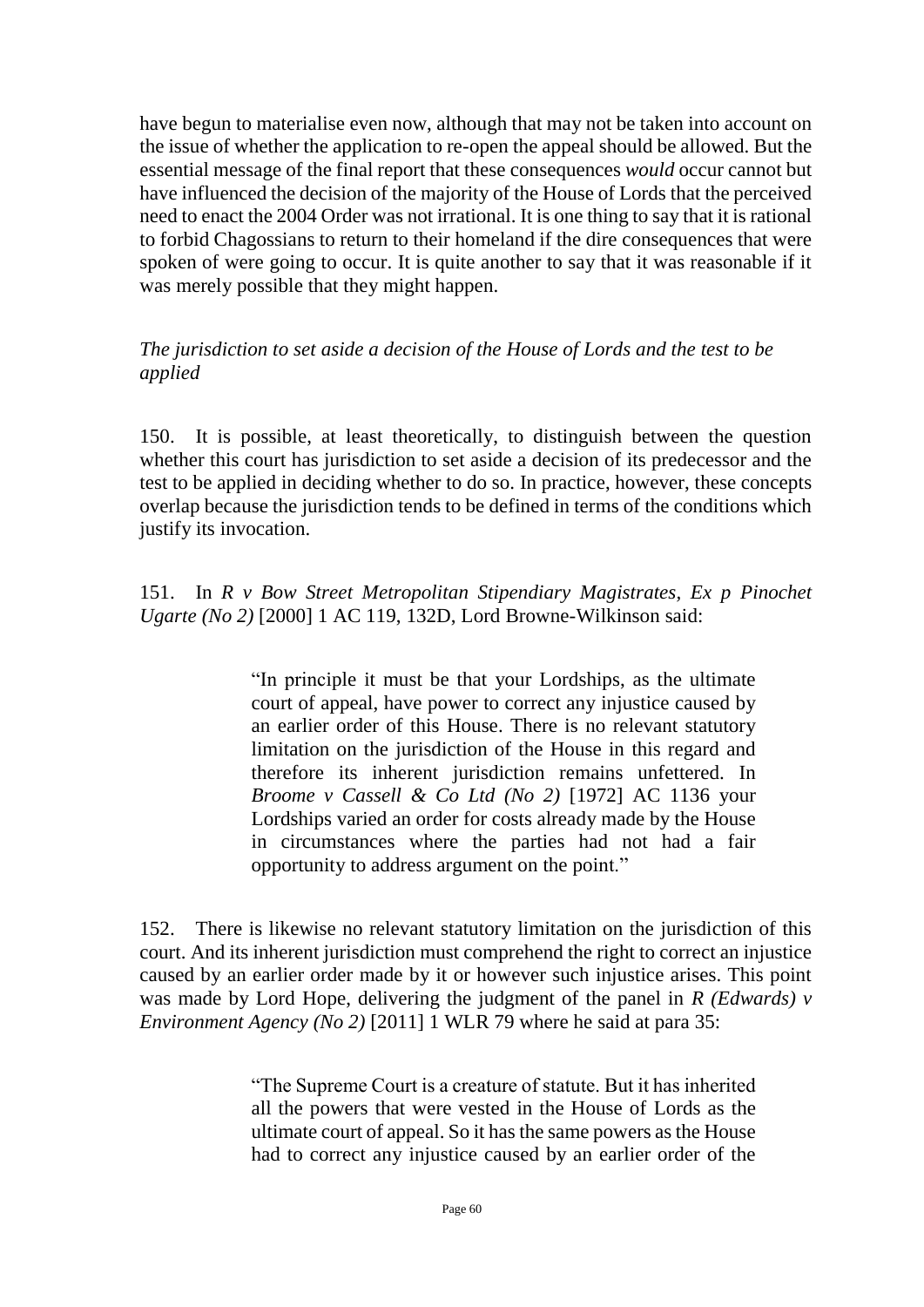House or this court. It would however be more consistent with the principle which Lord Browne-Wilkinson described to say that the power is available to correct any injustice, however it may have arisen …"

153. Of course, in this context, what is meant by injustice is the critical issue. Providing a comprehensive definition of the circumstances in which it would be appropriate to exercise this jurisdiction is impossible but one can begin with the uncontroversial statement that it must be sparingly invoked. Lord Browne-Wilkinson was careful to make that point in emphatic terms. At 132E of *Pinochet*  he said:

> "… it should be made clear that the House will not re-open any appeal save in circumstances where, through no fault of a party, he or she has been subjected to an unfair procedure. Where an order has been made by the House in a particular case there can be no question of that decision being varied or rescinded by a later order made in the same case just because it is thought that the first order is wrong."

154. By "wrong" in this connection one may safely assume that Lord Browne-Wilkinson had in mind a conclusion that the earlier court's decision was, in the minds of the subsequent panel, one which should not have been reached on the particular facts and legal issues before it. So it is not sufficient to show that the earlier decision was wrong in that sense. But is it necessary to show that, not only was a party "subjected to an unfair procedure" but that a "wrong" decision was thereby procured? On one view, the statement in the earlier passage quoted above, that the jurisdiction should be invoked to "correct any injustice" might indicate this, for how could an injustice occur if the outcome of the proceedings would have been the same in any event? But Lord Browne-Wilkinson's later reference to *Broome v Cassell (No 2)* suggests that the jurisdiction is not so confined. This appears to indicate that where parties have not had a fair opportunity to address argument on a relevant point, an injustice, sufficient to animate the jurisdiction, is present.

155. The question remains, however, whether it is a necessary prerequisite that the earlier decision would not have been, or is likely not to have been, reached, if the defect in procedure or other irregularity had not occurred. The applicant has accepted that "it must be shown that the non-disclosure probably had, or may well have had, a decisive effect on the outcome". This concession was based largely on Court of Appeal jurisprudence. The respondent agreed with the applicant's formulation of the appropriate test.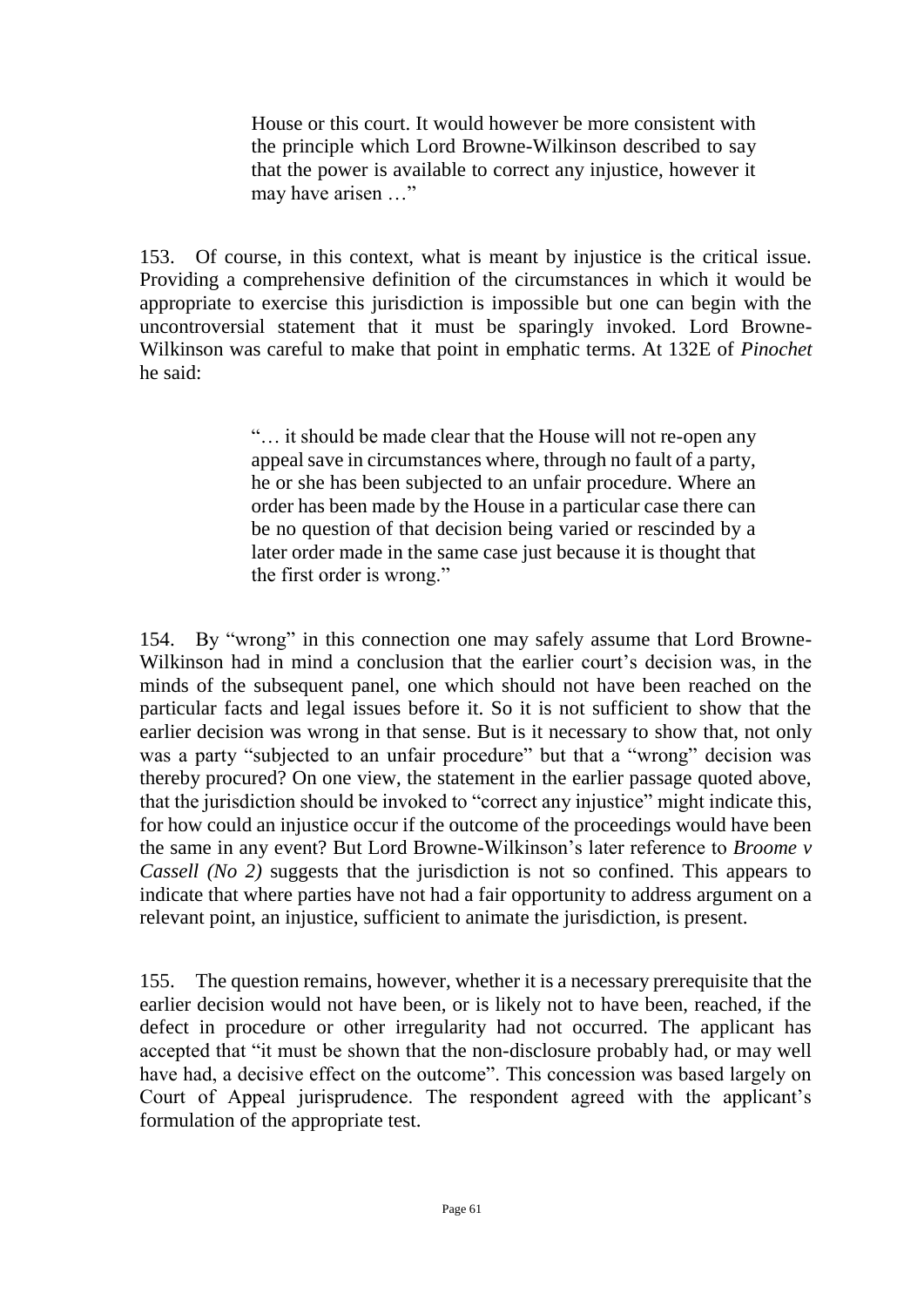156. In *Taylor v Lawrence* [2002] EWCA Civ 90; [2003] QB 528, it was held that the Court of Appeal could re-open proceedings which it had already heard and determined if it was "clearly established that a significant injustice has probably occurred and that there is no alternative effective remedy". It is apparent that "significant injustice" in that case connoted an actual injustice (in the form of an adverse result which should not have occurred), although, as it happens, no such injustice was held to have happened there. A tangible injustice in the form of the probably wrong outcome was considered to be necessary. This approach was followed in *Feakins v Department of the Environment, Food and Rural Affairs* [2006] EWCA Civ 699.

157. After *Taylor v Lawrence* was decided, CPR 52.17 headed "Re-opening of Final Appeals" was promulgated on 6 October 2003. It provided:

> "The Court of Appeal ... will not re-open a final determination of any appeal unless -

> > (a) it is necessary to do so in order to avoid real injustice;

> > (b) the circumstances are exceptional and make it appropriate to re-open the appeal; and

(c) there is no alternative effective remedy."

158. No such provision exists in the Supreme Court Rules. Obviously, there will customarily be no alternative effective remedy where the decision that is sought to be re-opened is one of the Supreme Court. Should the approach of this court be the same as that otherwise indicated in this provision? For reasons earlier given, the power to re-open should be invoked sparingly and the need for exceptional circumstances is unobjectionable. The requirement that the circumstances are such as to make it appropriate to re-open the appeal is somewhat general and rather begs the question, when is it appropriate that the appeal should be re-opened. This is an issue on which, I think, it is quite impossible to be prospectively prescriptive. It seems to me, therefore, that the truly important condition in CPR 52.17 is that the re-opening of an appeal should be necessary in order to avoid injustice and that this is the touchstone which this court should adopt as a guide to when this exceptional course should be followed.

159. Does real injustice involve a conclusion that the circumstance which prompts the application to re-open the appeal probably had, or may well have had, a decisive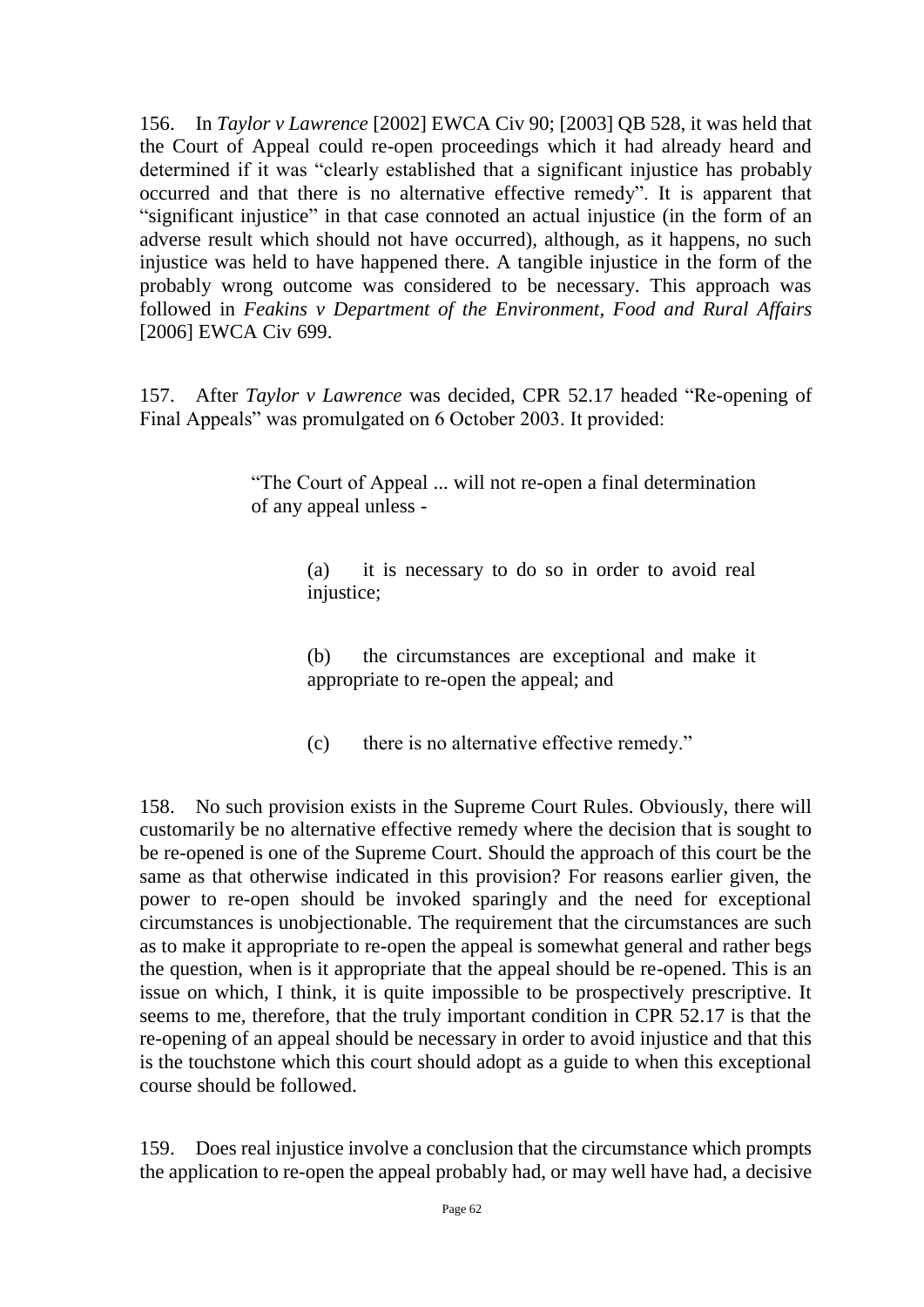effect on the outcome? I am content to say that this should normally be required. But I enter two caveats to that proposition. In the first place, it may not always be possible to forecast that such a decisive effect would probably or might well accrue. In that event, I would not preclude in every circumstance the possibility of a reopening of the appeal. The second possible exception to the general rule might arise where the behaviour of the party whose failure to place before the court relevant material was so egregious that, even if it was not considered likely that the outcome of the appeal would be affected, it would nevertheless be appropriate that the appeal be re-opened in order to demonstrate that all pertinent information had been fully considered and that due process had been followed.

160. Neither situation arises here. I am satisfied, therefore, that it is incumbent on the applicant to show that if the material in the Rashid documents had been available to the House of Lords they would have had, or may well have had, a decisive effect on the outcome of the appeal. I am entirely satisfied, however, that it is enough that it be established that there is a real possibility that a different outcome would have occurred had the information been available at the time of the original hearing. How could it be otherwise? If it is shown that it is distinctly possible that a party might have achieved a different result had relevant material been available to it, I cannot understand how it could be said that that party has not suffered an injustice by being denied the material and thereby being denied the opportunity of securing the outcome that they sought. If I might have persuaded the court that it should reach a different view if I had material that could have influenced that view, have I not suffered an injustice by being deprived of that chance? Of course I have. To the extent that *Taylor v Lawrence* and *Feakins v Department of the Environment, Food and Rural Affairs* suggest otherwise I emphatically disagree with them.

161. It is, therefore, my firm belief that it is not necessary to show that it was probable that a different outcome would have been brought about; it is enough that there exists a distinct possibility that this would be so. Furthermore, the formulation whether "it was irrational or unjustified for the Secretary of State to accept and act on the General Conclusions" does not focus on the essential issue here. It was not simply a question of the Secretary of State accepting the conclusions; it was a matter of using those conclusions as a basis for denying a right of abode to the Chagossians *solely in order to deter a campaign by the Chagossians to be allowed to return to their homeland.* The House of Lords was not addressing in the abstract the question of the "rationality or justifiability of the Secretary of State's decision to rely on such conclusions" (Lord Mance in the final sentence of para 64). What it was about was an examination of the sufficiency of his reliance on those reasons as a basis for denying the Chagos Islanders' entitlement to return to live in their homeland, when there was no question of any legal obligation on the part of the government to fund that return.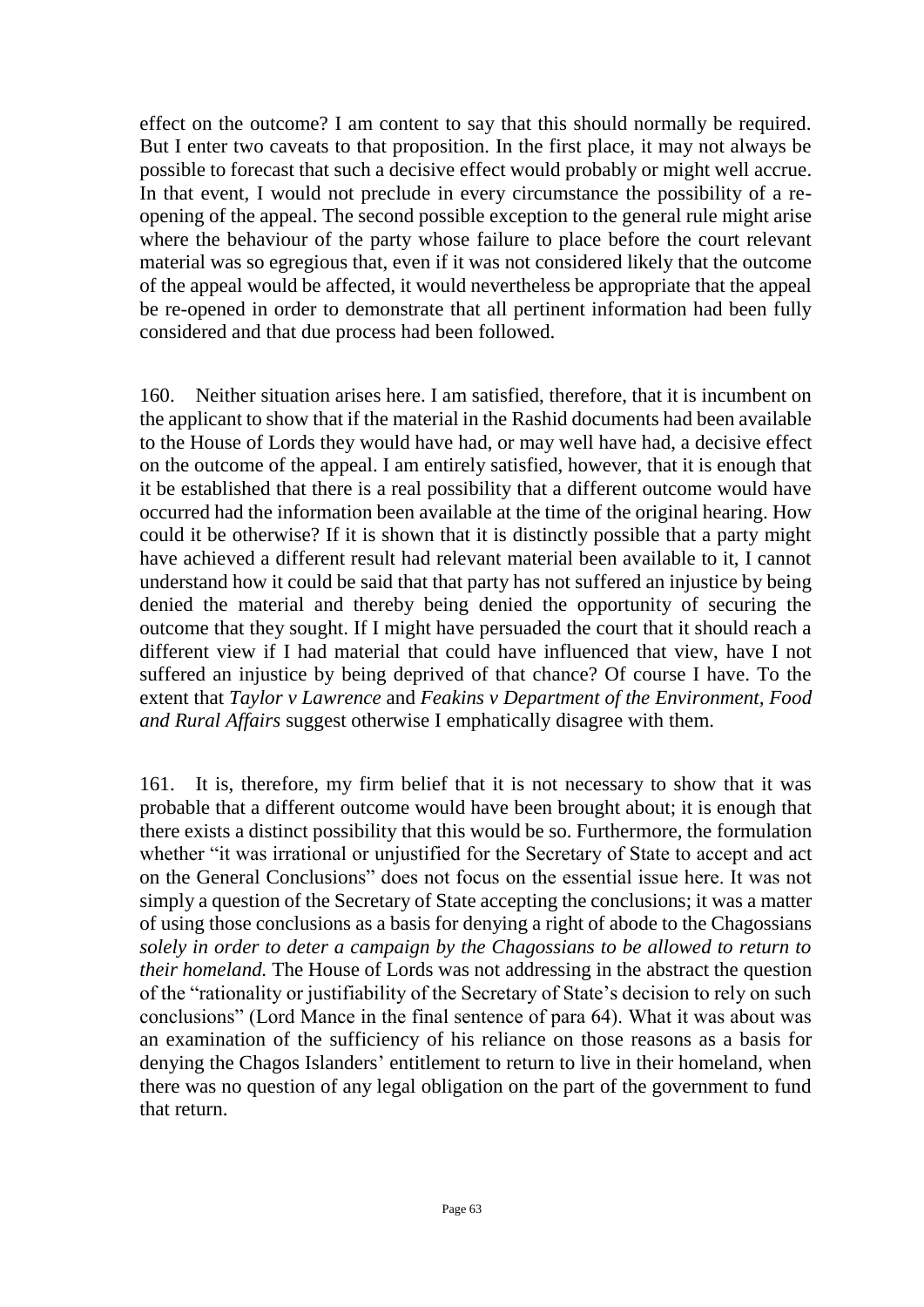162. It is therefore, I am afraid, not enough to say that there was nothing in "the re-drafting and finalisation of the stage 2B report … which could, would or should have caused the Secretary of State to doubt the General Conclusions or which made it irrational or otherwise unjustifiable to act on them in June 2004" - Lord Mance para 65. The critical issues were the nature of the action taken and the background against which it occurred. It might not be irrational to accept the conclusions of the report but that, with respect, is simply not the point. The question is whether it was rational to deny these islanders their fundamental right to live where they and their ancestors were born for the sole reason of seeking to avoid a potentially embarrassing campaign that the British government should put right the callous disregard that had been shown them when they were effectively forced from the islands between 1968 and 1973.

163. The House of Lords was not merely considering whether it was reasonable for the Secretary of State to accept the report's findings. The rationality challenge was to the action that he took, having accepted those findings. In the knowledge that the British government was not under any legal obligation to fund resettlement and that the most it had to fear was a campaign by the islanders that they be allowed to return home and that the government should facilitate that, the minister decided that they should be denied their right of abode in their homeland. That is the true nature of the rationality challenge. And that is why (as I explain at para 165 below) that it is necessary to recognise how severe the challenge to justify the 2004 Order truly was. When that central truth is confronted, it becomes clear how *any* doubt on the authority of the report was likely to or certainly should have caused the majority of the panel to question the rationality of the decision. And that is why there is, at the very least, a distinct possibility that there would have been a different outcome.

## *Would the Rashid documents have had, or may they well have had a decisive effect?*

164. In my view the principal relevant documents exhibited to Ms Rashid's statement were: 1. the memorandum of the meeting of 6 March 2002 in which the government's hopes for the outcome of the feasibility study were made clear; 2. Dr Sheppard's critique of the draft Phase 2B report; 3. Dr Sheppard's endorsement of some of Mr Jenness' criticism of the feasibility study; 4. The draft Phase 2B report which, when contrasted with the final report, illustrated the distinct change in emphasis in the prediction of climate changes, especially since these bore directly on the question of the feasibility of resettlement.

165. In deciding whether the disclosure of these documents before the appeal was heard by the House of Lords would or might well have had a decisive effect on the outcome, one must keep closely in mind the real issue on rationality. This was whether it was rational to deny the Chagossians the right to return to their homeland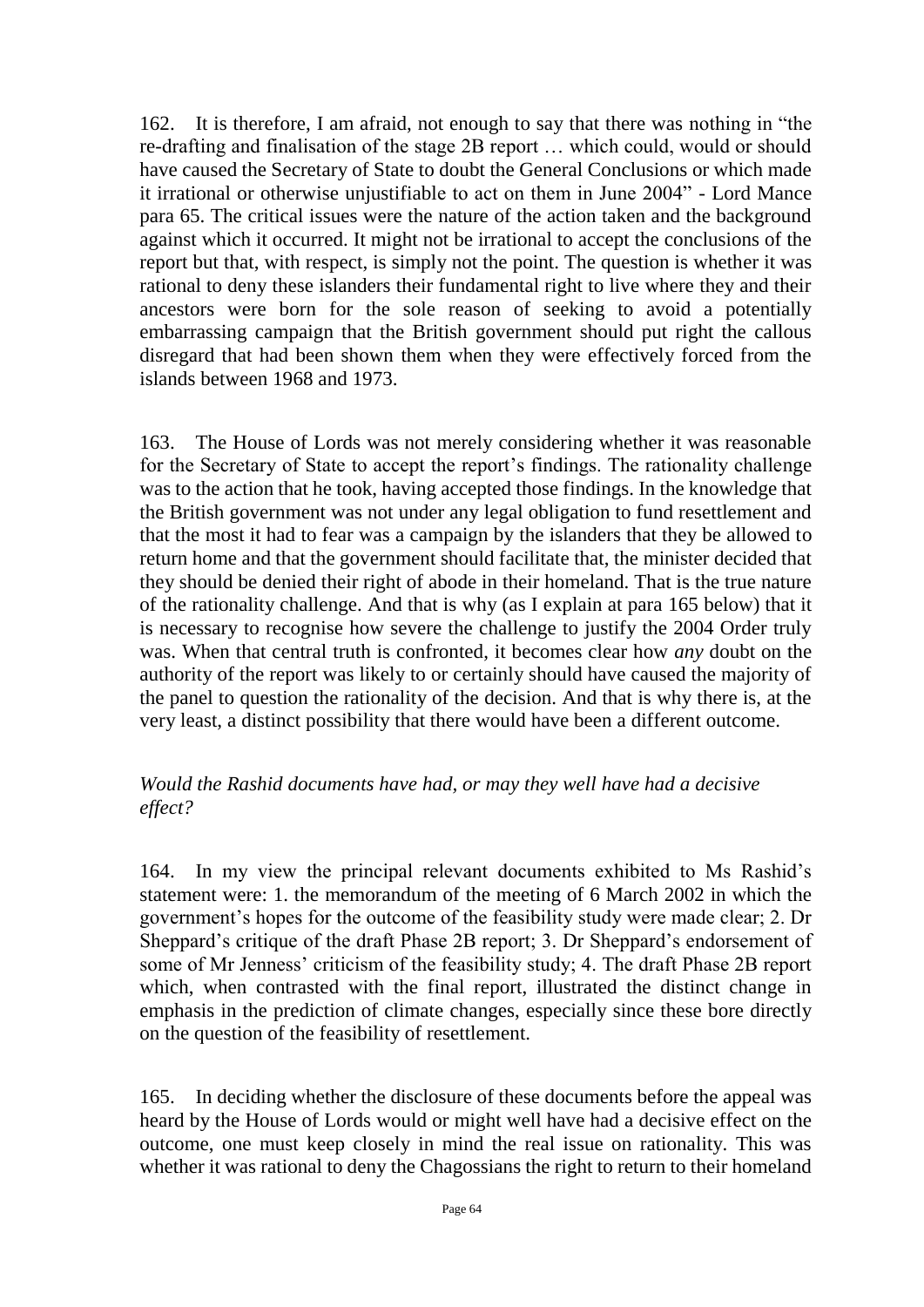in order to deflect or prevent a campaign that the UK government should fund resettlement costs. The issue *was not* whether it would be reasonable for the government to meet those costs. It had been decided that there was no legal obligation on them to do so. It could not, therefore, be sought to justify the decision to introduce the 2004 Order on the basis that it was not reasonable that the UK government should have to fund the resettlement costs. The government did not need to defend a decision that it would not pay for resettlement. It had been told by a court that it was not legally obliged to do so.

166. What motivated the decision to categorically forbid the Chagossians the right to go back to live in their homeland was an anticipated campaign that might have been politically embarrassing for the government. When this apprehended harm is pitted against the importance of the right to be denied, it is not difficult to recognise how severe the challenge to justify the 2004 Order truly was. People were told that they could not go back to live where they and their ancestors had lived. Moreover, that denial took place against a background that they had been evacuated from the islands in circumstances which were plainly unjustified. When the decision came to be made in 2004 whether they should be allowed to return to live in the outlying islands, the fact that their removal from them had been organised with "callous disregard of their interests" was a plainly relevant circumstance. It could not have been properly left out of account by a conscientious decision-maker. There is no evidence that regard was had to that factor. Irrespective of whether it was or not, however, the circumstances in which the Chagossians were originally removed from their homeland rendered any subsequent decision to refuse to allow them to return all the more difficult to justify.

167. If the Rashid documents had been before the House of Lords, the following matters would have had to be squarely confronted:

(i) despite the claims for their independence, the consultants had been told in unequivocal terms what the government hoped would be the outcome of their report;

(ii) the draft report had to be submitted to BIOT officials who had the opportunity to approve or require amendment of its contents;

(iii) much of the science of the report (although not that relating to climatic changes) had been severely criticised by Dr Sheppard;

(iv) many of the criticisms of the report by Mr Jenness had been endorsed by Dr Sheppard (even though he was also extremely critical of Mr Jenness);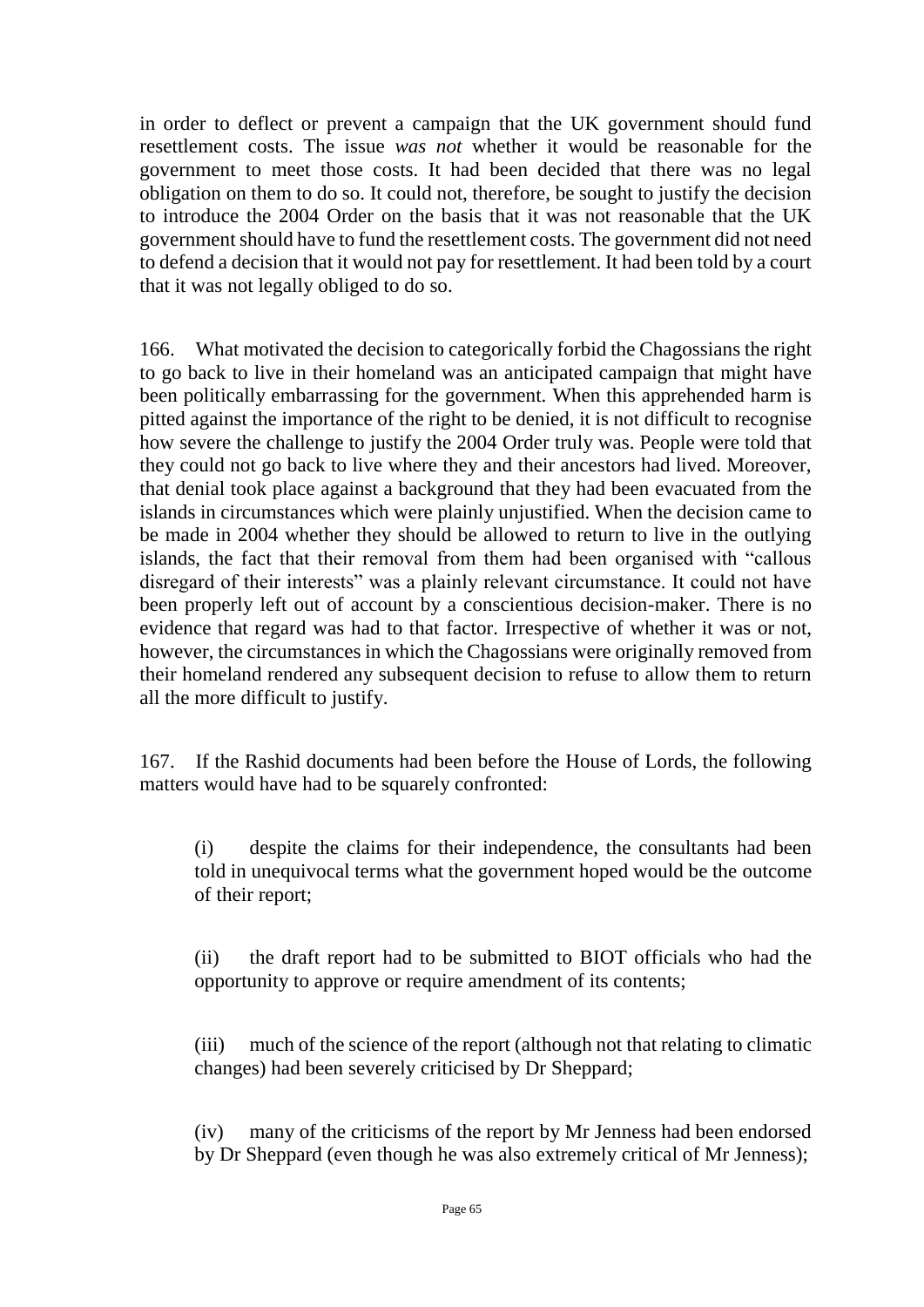(v) most importantly, the draft report's central findings in relation to climate change, couched in conditional terms, had been altered to provide a firm prediction that such changes *would* take place.

168. In my view, the collective effect of these revelations is that the appeal might well have been decided differently. The passages from the speeches of the majority which have been quoted earlier, for perfectly understandable reasons, bear no trace of reservation or doubt as to the anticipated consequences of any attempt to resettle the islands. If the members of the House of Lords knew that much of the science of the report was considered to be suspect by the scientist retained by the FCO; that the consultants had been given a clear indication of what the government hoped the report would deliver; that the changes to the conclusions of the preliminary study (which were known) proved to be a mild herald of the more radical changes to the Phase 2B report; that the Chagos Islands were not in an active cyclone belt and that this had a direct bearing on the predictions contained in the report, is it likely that the speeches of the majority concerning the anticipated consequences of an attempt to resettle would have been expressed in such emphatic terms? In my judgment it is not. And if the majority felt compelled, as it surely would, to recognise the lack of certainty in some of the central predictions, is it likely that they would have been prepared to hold as rational a decision to completely deny the Chagossians the right to return to their homeland, simply because a failure to do so would give rise to a campaign that the government should fund resettlement, when it had already been held that they were under no obligation to do so? In my opinion, it is at least distinctly possible that a different view would have been taken by the majority and that the outcome of the appeal would have been different. I would therefore grant the application to re-open the appeal.

#### *Other matters*

#### *(i) New evidence*

169. The applicant sought to introduce new evidence which, he claimed, would show that the dire consequences which the feasibility study predicted have not in fact materialised and were, in any event, highly suspect from the start. Four species of evidence were involved:

(i) a "comprehensive analysis of the Phase 2 feasibility study based … on a comparison of the original draft disclosed in the Rashid documents … with the final published version of the study" and on other information contained in the documents. This was prepared by Richard Gifford and by a coral reef scientist, Richard Dunne;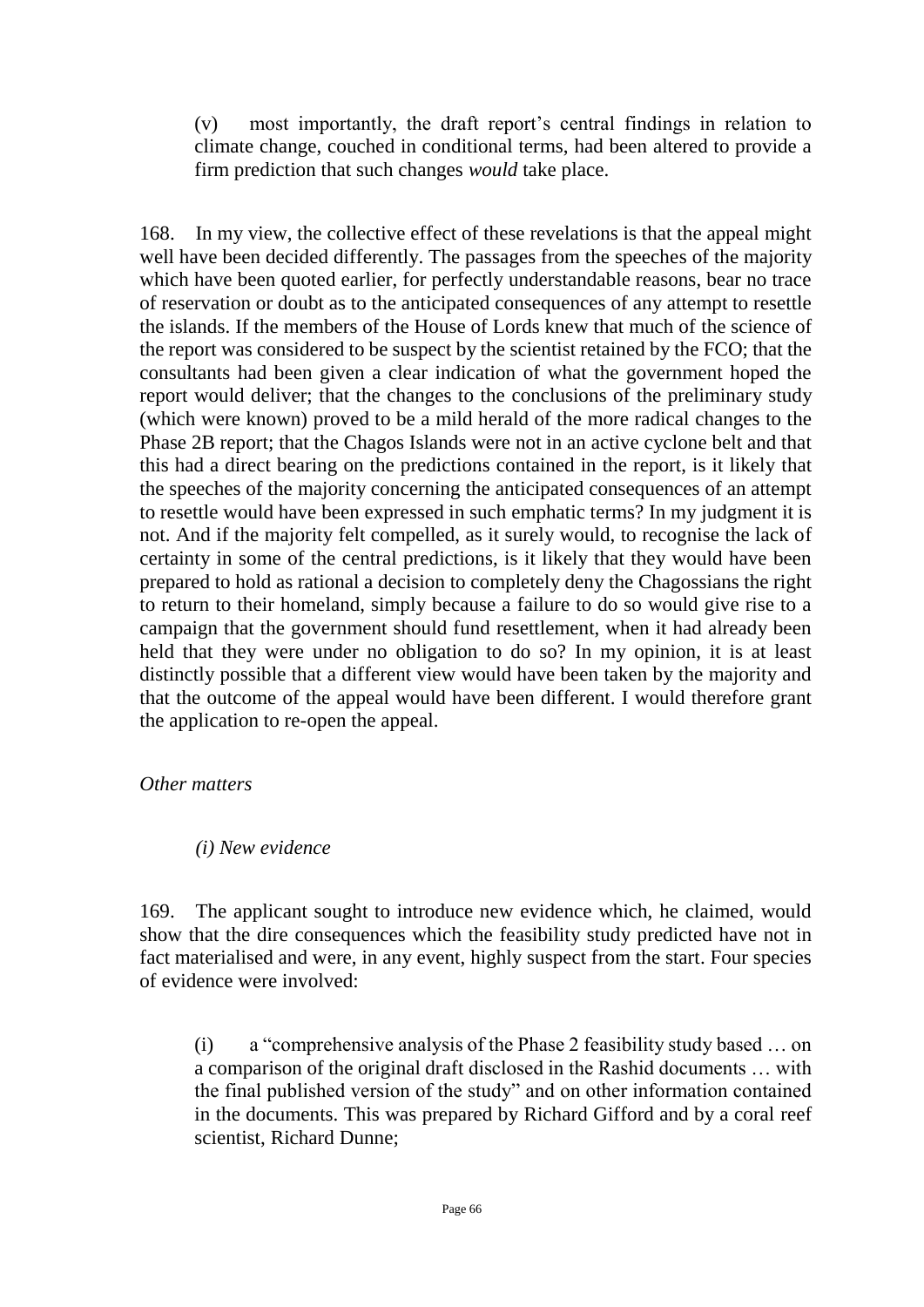(ii) information provided to the applicant by Stephen Akester, who was one of the members of the team which prepared the feasibility study. Mr Akester stated that he did not agree with the conclusion of the feasibility study that resettlement was not feasible, and that he was not consulted about the finalisation of the original draft of the study. It is claimed that he was the only member of the team of consultants the only person with direct experience of re-settlement on small coral atolls;

(iii) a review of the feasibility study, prepared by Professor Paul Kench, of the University of Auckland, New Zealand, dated 5 October 2012. He concluded that not only were the findings of the ocean and coastal processes section in the feasibility study unsound, because of lack of specialist understanding and methodological flaws, but also that the relevant summary in the executive summary was not supported by those findings. This conclusion, it was claimed, cast grave doubt on the pivotal findings of the feasibility study especially in relation to increased risk of sea-water flooding;

(iv) the written note of 6 March 2002, referred to in para 138 above.

170. It is not open to an applicant for a re-opening of an appeal to adduce evidence solely for the purpose of retrospectively impeaching the decision of the court whose judgment he seeks to have reviewed. This would, in effect, allow an appeal against the decision based on information acquired for the purpose of undermining the judgment. An application to re-open an appeal must be based on the contention that if the original appeal had been conducted in the way that it ought to have been, it is probable or at least distinctly possible that there would have been a different outcome.

171. On this account, much of the material which the applicant seeks to introduce is not admissible, irrespective of whether it complies with the conditions which should be met, based on the principles of *Ladd v Marshall* [1954] 1 WLR 1489, for the introduction of fresh evidence. In truth, an application to re-open an appeal will rarely, if ever, be the occasion for an application to introduce fresh evidence in the conventional meaning of that term. The essence of an application to re-open an appeal, in so far as it relates to evidence, is that evidence which *should have been before the original court* was not. For this reason, I consider that none of the socalled items of evidence in the first three categories above is admissible.

172. The memorandum of 6 March 2002, by contrast constitutes material which ought to have been disclosed before the Divisional Court hearing. If it had been, I consider that it would unquestionably have featured in that and subsequent proceedings in the case, bearing, as it undoubtedly did, on not only the independence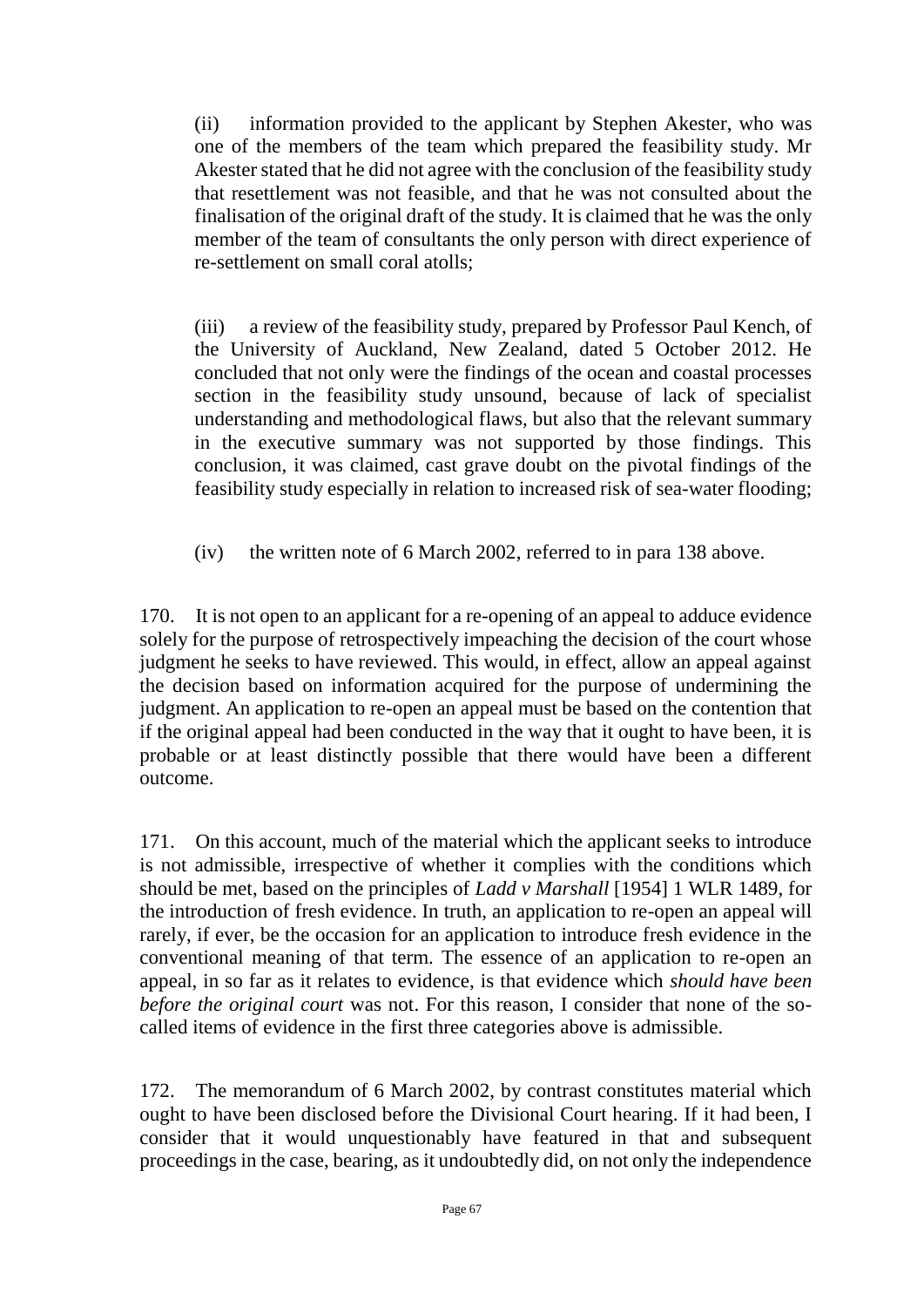of the consultants but also on the result that the Foreign Office hoped to obtain from the feasibility study.

*(ii) The paucity of the peer review of the feasibility study and Dr Sheppard's impartiality*

173. It was argued on behalf of the applicant that, in light of the range of subjects covered by the feasibility study, a professional peer review of the draft study, carried out by up to six specialists was essential. Unique reliance on the expertise of Dr Sheppard, whose specialism is coral reef ecology, was insufficient to give the report the authority that it required. There is nothing in this point. If the rationality of deciding to introduce the 2004 Order depended at all on the robustness of the peer review of the feasibility study, this point could have been made during the earlier proceedings. But, in any event, while it may be good practice to have a comprehensive peer review of a report such as the feasibility study, that is a very far cry from saying that it was irrational to rely on the study in the absence of such a review.

174. It was suggested that Dr Sheppard's input into the revision of the draft of the feasibility study was mainly composed of criticisms of those parts of the study which tended to suggest that resettlement was feasible. Thus in his input to the final version he described the natural resources sections, which suggested a variety of ways in which natural resources could be exploited to provide a livelihood for the islands as "dismal", while stating that the oceanographic, climate, groundwater and soils sections were scientifically sound. This, it was claimed, reflected the fact that Dr Sheppard was "well-known to be strongly dedicated to [the] conservation … [of coral reefs]" and it was therefore questionable whether he could "reasonably be regarded as an objective assessor of a study on the issue of reintroducing human settlement to the pristine and now deserted environment which he was so committed to protecting".

175. Even if one was prepared to take these highly contentious and untested claims at their height, they fall very far short of showing that taking Dr Sheppard's views into account in deciding to introduce the 2004 Order was irrational. The applicant does not dispute that Dr Sheppard was a well-recognised expert in his field. The suggestion that he might have allowed his interest in preserving coral reefs to influence the advice that he gave to the government is, at best, speculative. I consider that this argument is without merit.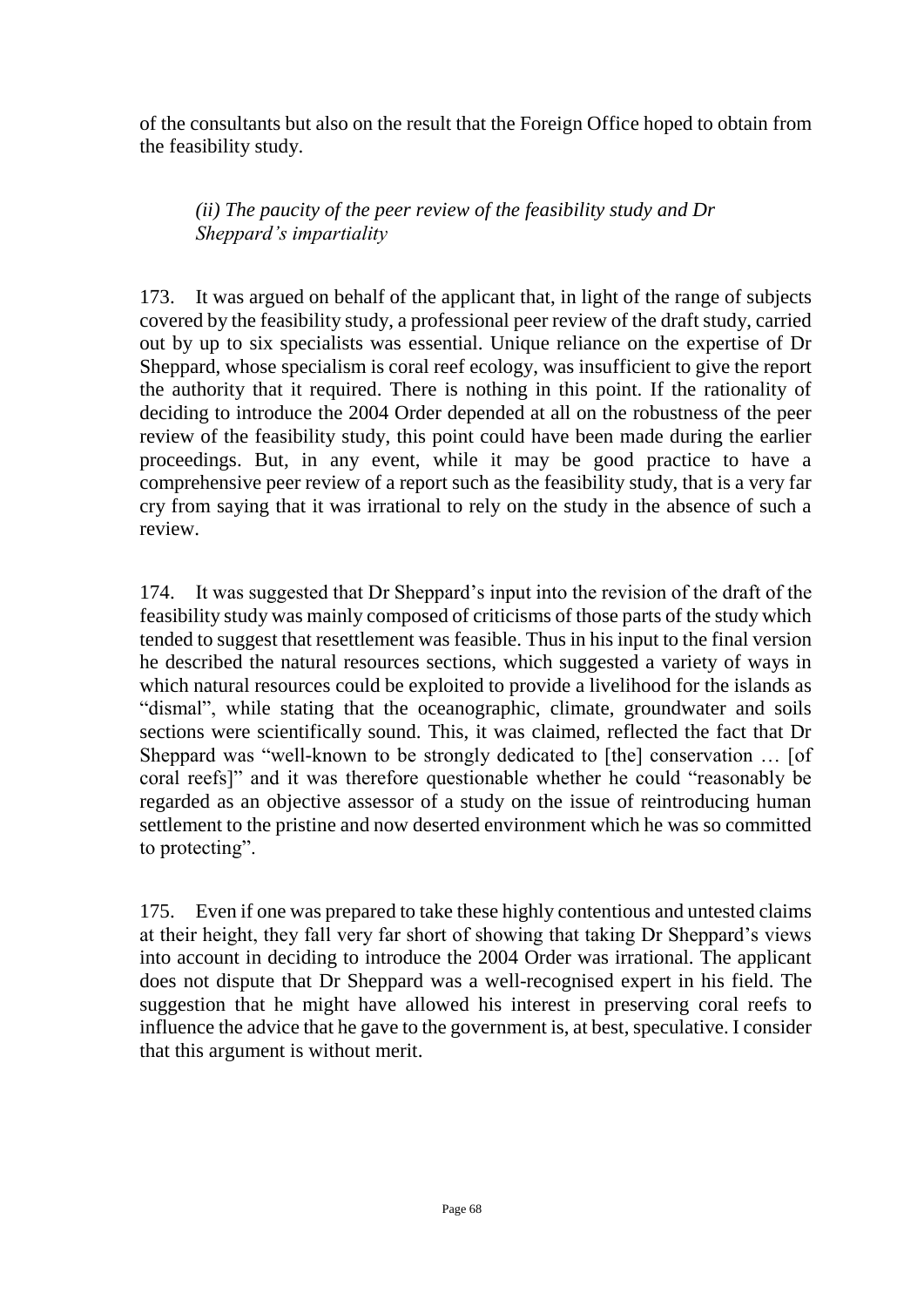176. The respondent has argued that events occurring since the decision of the House of Lords and a further review of the feasibility of resettlement render this application unnecessary. In July 2013 the respondent announced that a new feasibility study would be carried out. The terms of reference for this study were published on 31 January 2014. The new study was to consider a range of options for the re-settlement of BIOT, including not just the outer Chagos Islands but also Diego Garcia where the United States military base is located.

177. These developments do not render the re-opening of the appeal of merely academic interest. If the original judgment of the House of Lords is not set aside, the starting point for all future consideration of the resettlement issue will be that section 9 of the Constitution Order is valid, and that the removal of the Chagos Islanders' right of abode was lawful. If it proves that there would have been a different outcome in the appeal before the House of Lords if the material from the Rashid documents had been before their Lordships, it would obviously not be right that the position concerning the Chagossians' right to return to their homeland, recognised first by the Divisional Court, should not be retrospectively vindicated, with whatever legal consequences that this might entail.

178. Lord Mance in para 72 and Lord Clarke in para 78 of their judgments have characterised as "conclusive" the consideration that the 2014/5 feasibility study takes into account the possibility of resettlement on the islands, including Diego Garcia. They both suggest that "the background has now shifted" and that "the constitutional ban needs to be revisited". With respect, whatever the outcome of the 2014/5 feasibility study, it cannot be right to suggest that this is relevant to a decision whether the appeal should be re-opened, much less that it is conclusive of that issue.

179. The fallacy of the suggestion can be demonstrated in this way: let us suppose that timeous disclosure of the Rashid documents would have led the House of Lords to a different conclusion on the question of the rationality of the decision to make the 2004 Orders. Could it seriously be suggested that the appeal should not be reopened because of the *possibility* that the Chagos Islanders might be allowed to resettle in entirely different circumstances and for completely different reasons than those which underlay the original decision? What is the juridical basis on which such a conclusion might be made? Is it an instance of the exercise of judicial discretion to deny a remedy to which the applicant is otherwise plainly entitled? For such a result, it would be necessary to demonstrate that the applicant *would* achieve the *same result* as would accrue on the successful re-opening of the appeal.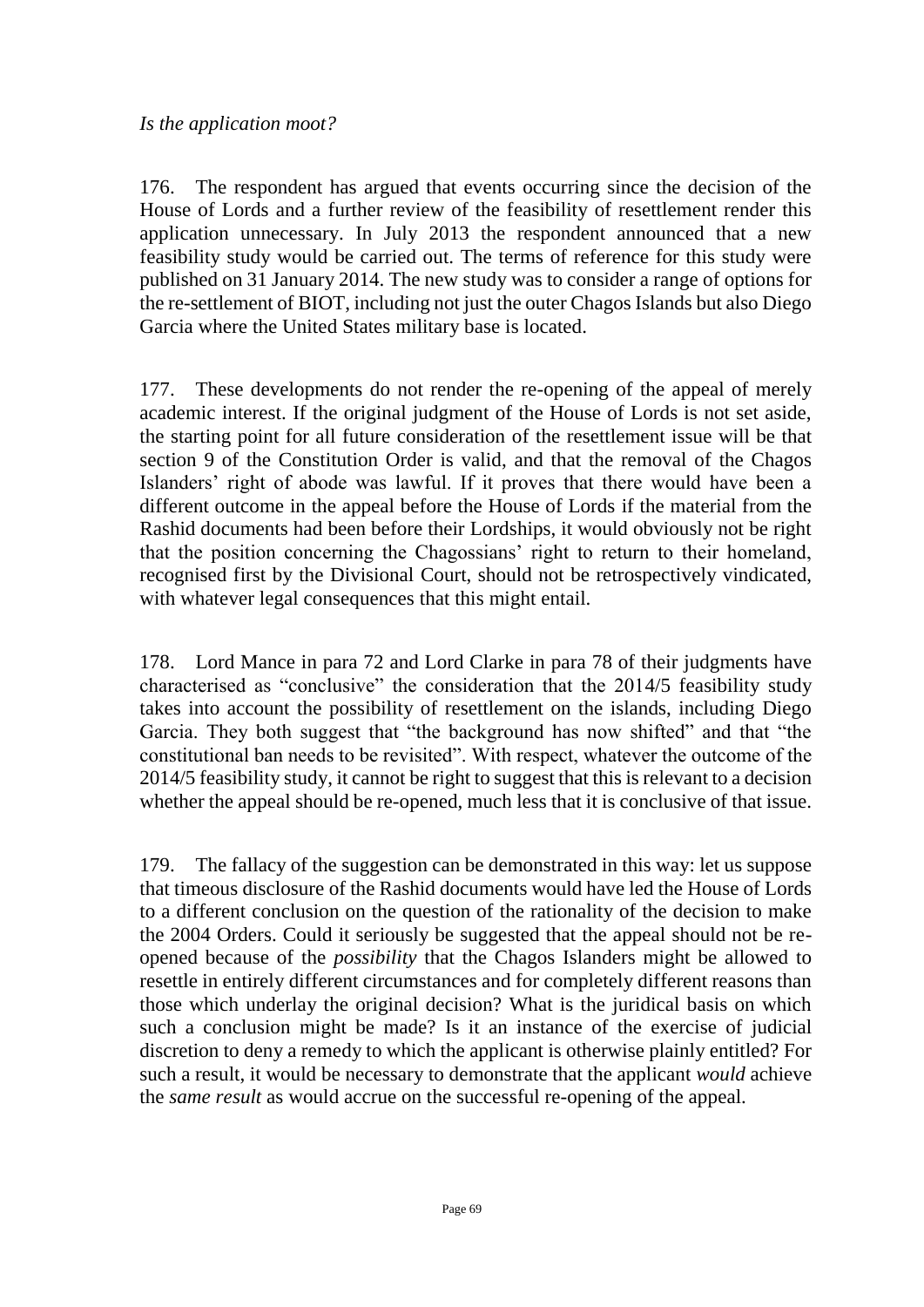180. Alternatively, it might be suggested that there are occasions where it is appropriate for a court to take a pragmatic view and dispose of a case in a particular way because of a new factual context. Quite apart from the unfortunate imprecision of such an approach, it must surely only be permissible when the particular disposal allows the court to achieve justice in the changed circumstances. Given the narrowness of the issue before the Supreme Court on this appeal, taking account of changed circumstances in the Chagos Islands does not achieve justice. We are not in a position to make an order that vindicates the applicant's right to resettle on Diego Garcia or elsewhere on the archipelago. The suggestion that we need not reopen this appeal because of the possibility that the 2014/5 feasibility study would permit resettlement depends on (a) the government changing its stance as a result of the study; failing which (b) the applicant or others of like mind having the appetite to bring forward yet further litigation, despite the unhappy previous experience of past proceedings; (c) their being able to secure the services of lawyers prepared to work for them pro bono or on some other uncertain basis; and (d) the courts deciding in favour of the Chagossians in that speculative litigation. Even if it could be said that a favourable outcome of the 2014/5 feasibility study is possible, the Chagossians' ability to obtain the result that the original appeal, if successful before the House of Lords, would have achieved is remote in the extreme. That this should provide a basis for denying them an outcome to which they were otherwise entitled is in my view inconceivable.

## *Delay*

181. The respondent has claimed that there was undue delay in making the application to re-open the appeal. I do not consider that there is any merit in that claim. The Rashid documents were disclosed on 1 May 2012, in the course of the *Bancoult (No 3)* proceedings. The applicant sought to raise the issue of their nondisclosure in those proceedings. He was not permitted to do so. It was held that the feasibility study had not played a part in the decision to create a marine protected area - paras 81 to 93 of judgment given on 11 June 2013. That decision was appealed to the Court of Appeal, and judgment was given in the Court of Appeal on 23 May 2014 ([2014] EWCA Civ 708; [2014] 1 WLR 2921).

182. The applicant then sought to resolve the matter by inviting the respondent to agree that the judgment in the present action should be set aside by consent. This request was made in a letter dated 5 December 2013. It was refused on 5 January 2014. Counsel's opinion was obtained on 26 January 2014 and legal aid was applied for immediately. It was eventually granted on 29 September 2014. There is no suggestion that the applicant was in any way responsible for delay between the submission of the application for legal aid and its grant. The application form was filed on 9 January 2015. There was no culpable delay on the part of the applicant.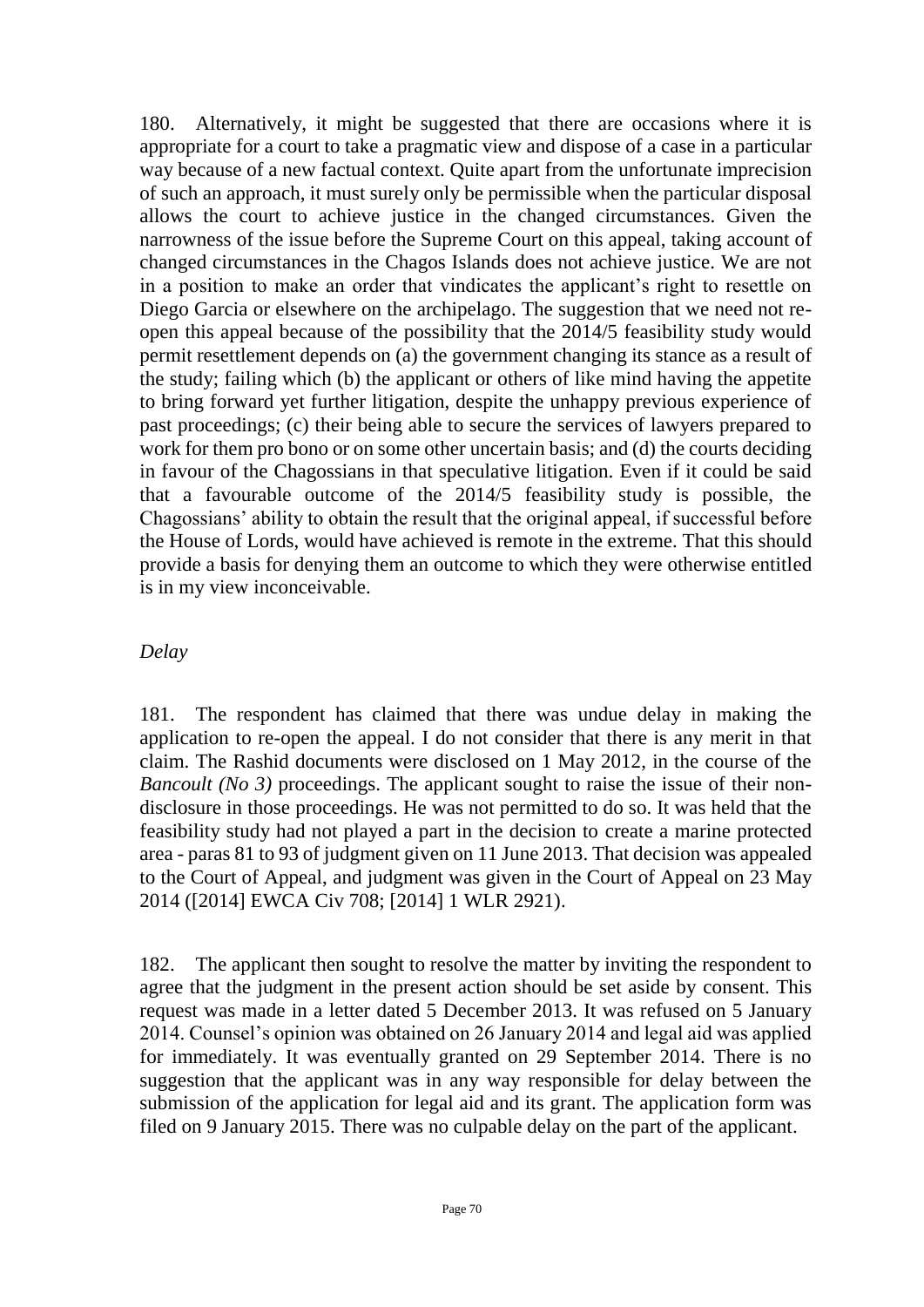#### *Duty of candour*

183. A respondent's duty of candour in judicial review proceedings is summarised at p 125 of *Fordham's Judicial Review Handbook* (Sixth Edition 2012):

> "A defendant public authority and its lawyers owe a vital duty to make full and fair disclosure of relevant material. That should include (1) due diligence in investigating what material is available; (2) disclosure which is relevant or assists the claimant, including on some as yet unpleaded ground; and (3) disclosure at the permission stage if permission is resisted. … A main reason why disclosure is not ordered in judicial review is because courts trust public authorities to discharge this selfpolicing duty, which is why such anxious concern is expressed where it transpires that they have not done so."

184. In *R (Quark Fishing Ltd) v Secretary of State for Foreign and Commonwealth Affairs* [2002] EWCA Civ 1409 at para 50 Laws LJ said, "There is a … very high duty on public authority respondents, not least central government, to assist the court with full and accurate explanations of all the facts relevant to the issue which the court must decide." The duty extends to disclosure of "materials which are reasonably required for the court to arrive at an accurate decision" - *Graham v Police Service Commission* [2011] UKPC 46 at para 18. The purpose of disclosure is to "explain the full facts and reasoning underlying the decision challenged, and to disclose relevant documents, unless, in the particular circumstances of the case, other factors, including those which may fall short of public interest immunity, may exclude their disclosure - *R (AHK) v Secretary of State for Home Department (No 2)* [2012] EWHC 1117 at para 22.

185. The Rashid documents should have been disclosed. That is accepted by the respondent. They contained material that was obviously germane to the issues between the parties. The fact that they were not disclosed, despite numerous pointed requests for their production and the circumstance that, in some instances, their very existence was denied are deeply disturbing. The failure to locate the documents throughout the proceedings before the Divisional Court, the Court of Appeal and the House of Lords is not merely unfortunate, it is plainly reprehensible.

186. But I am not persuaded that the non-production of the documents until the hearing in *Bancoult (No 3)* was deliberate. The applicant has accepted as much, having said in his written case that the non-disclosure of the documents may "conceivably" have been due to an oversight. I believe that the preponderance of evidence suggests that this is the most likely explanation, although it was a grievous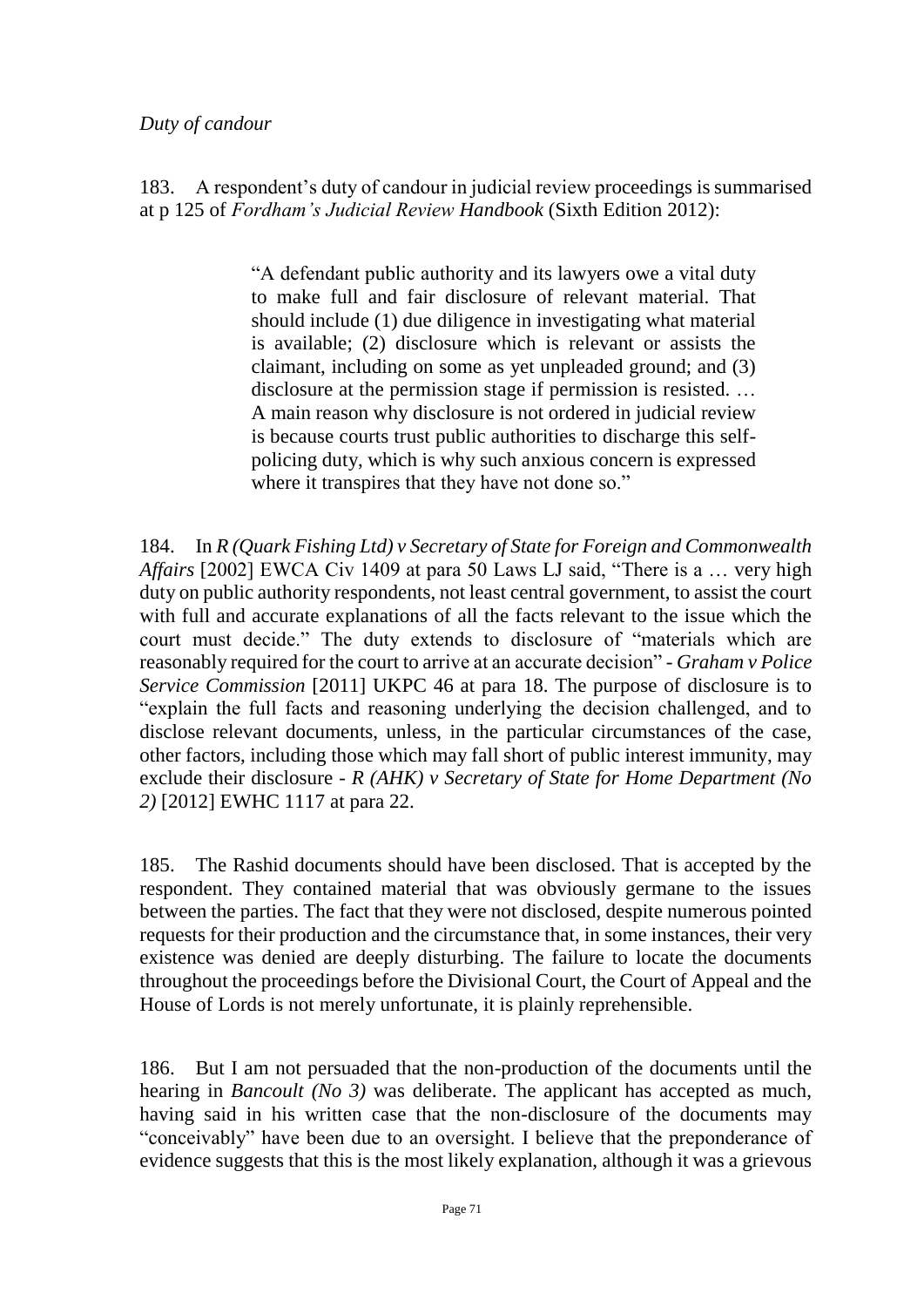oversight and one which, it is to be hoped, will be so regarded by the relevant authorities. An omission by government to disclose such material as was contained in the Rashid documents and its failure thereby to discharge its duty of candour was wholly unacceptable when such a fundamental right was at stake.

187. The applicant has suggested that, in light of the seriousness of the failure to disclose these documents and in view of their high relevance, judicial criticism will not suffice and that the decision of the House of Lords should be set aside on account only of their non-disclosure. I do not agree. If there are circumstances in which a failure to disclose documents would alone be cause for setting aside a judgment, they are not present here. For the reasons earlier given, however, I consider that the decision should be set aside and the appeal re-opened.

## **LADY HALE: (dissenting)**

188. This is another chapter in the epic saga of the Chagossians, their expulsion from their homeland and their persistent attempts to secure, if not their actual return, then at least the recognition of their right to do so. It is a saga which shows "how the imperial common good is riven by competing theoretical justifications for empire: one, based in liberal imperialism, emphasises the civilising nature of empire and focuses on the good governance of colonies; the other, based in a utilitarian imperialism, instead focuses on how best to appropriate colonial possessions for the benefit of the imperial power" (T Frost and CRG Murray, "The Chagos Island cases: the empire strikes back" (2015) 66 NILQ 263, 266). Thus far, it is the latter which has not only driven the actions of government but has also triumphed in the courts: "Lord Hoffmann acknowledged that a choice between the liberal and utilitarian faces of imperialism did rest with the court, and decisively affirmed the utilitarian importance of the imperial interests at stake …" (*Ibid*, 287).

189. Courts have, of course, to do justice according to law. Any doubts about whether it is legally possible for the imperial power to exile a people from their homeland have to be rigorously suppressed. That question of law has been finally resolved in these proceedings by the decision of the majority in *Bancoult (No 2)*. Nevertheless, the decision to exile a people has to be taken in accordance with the law; and the people to whom it is of such momentous importance are entitled to expect the highest standards of decision-making and the most scrupulous standards of fairness from the institutions of imperial government. The challenge in the main proceedings is to the rationality of the decision in 2004 to *re-impose* the denial of the Chagossians' right of abode in their homeland, the first denial in 1971 having been declared unlawful in *Bancoult (No 1)*, a decision which was accepted by the government of the day. The challenge in this application is to the decision of the majority in *Bancoult (No 2)* that the government's decision was rational. The question for the appellate committee, as Lord Kerr has explained, was not whether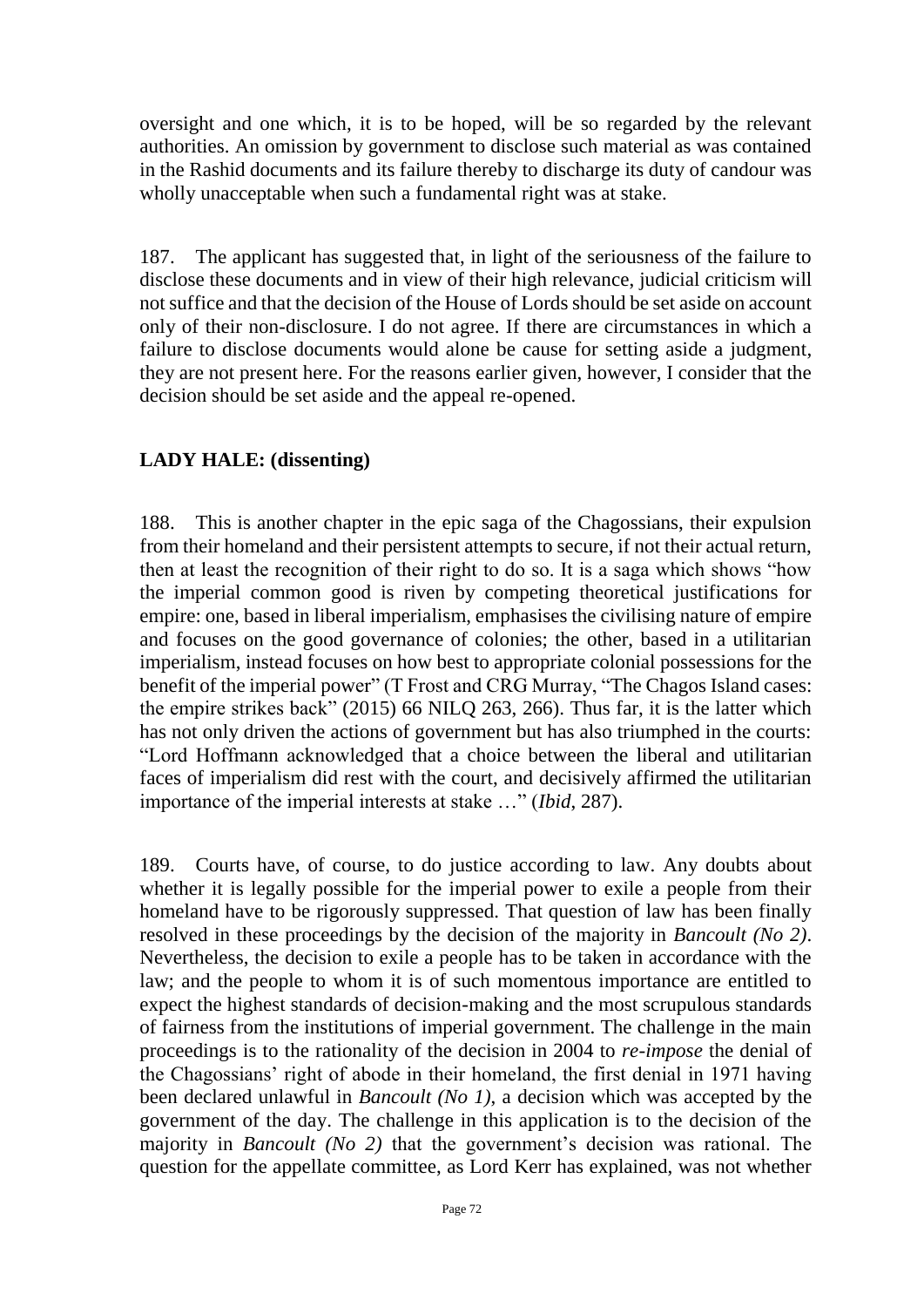it was rational to accept the conclusions of the feasibility study, but whether, on the basis of that report, it was rational to take the drastic decision to re-impose the denial of the right of abode.

190. The question for us is not whether the majority got the answer to that question wrong. We could no more set that decision aside on that basis than we could set aside their decision that the imperial government had the power to do this. The basis upon which this court could set aside the earlier decision is that explained by Lord Browne-Wilkinson in *R v Bow Street Metropolitan Stipendiary Magistrate, Ex p Pinochet Ugarte (No 2)* [2000] 1 AC 119, 132D:

> "In principle it must be that your Lordships, as the ultimate court of appeal, have power to correct any injustice caused by an earlier order of this House. … However, it should be made clear that the House will not re-open any appeal save in circumstances where, through no fault of a party, he or she has been subjected to an unfair procedure. When an order has been made by the House in a particular case there can be no question of that decision being varied or rescinded by a later order made in the same case just because it is thought that the first order is wrong."

191. The previous decision in that case was set aside because of Lord Hoffmann's connection with an intervener in the case. He should not have decided the case without that connection being disclosed to the other parties. The House did not therefore have to consider whether his participation made any difference to the result (although, given that the earlier decision had been reached by a majority of three to two and that at the re-hearing a rather different decision was reached, there was surely a very real possibility that it did). I accept that, even if it has power to do so, this court should not set aside a decision reached after an unfair procedure if the result would inevitably have been the same had the procedure been fair. However, if it is clear that the procedure was unfair, this court should not struggle too hard to discover that the result would have been the same. It is for the court which rehears the case to reach its own conclusions. The parties are entitled to procedural as well as substantive justice.

192. It is a proud feature of the law of judicial review of administrative action in this country that the public authority whose actions or decisions are under challenge has a duty to make full and fair disclosure of all the relevant material. Only if this is done can the court perform its vital role of deciding whether or not those actions or decisions were lawful. There is no doubt in this case that the Rashid documents should have been disclosed. They were obviously relevant to the issues in the case. Not only that, the government was asked for them many times and denied their